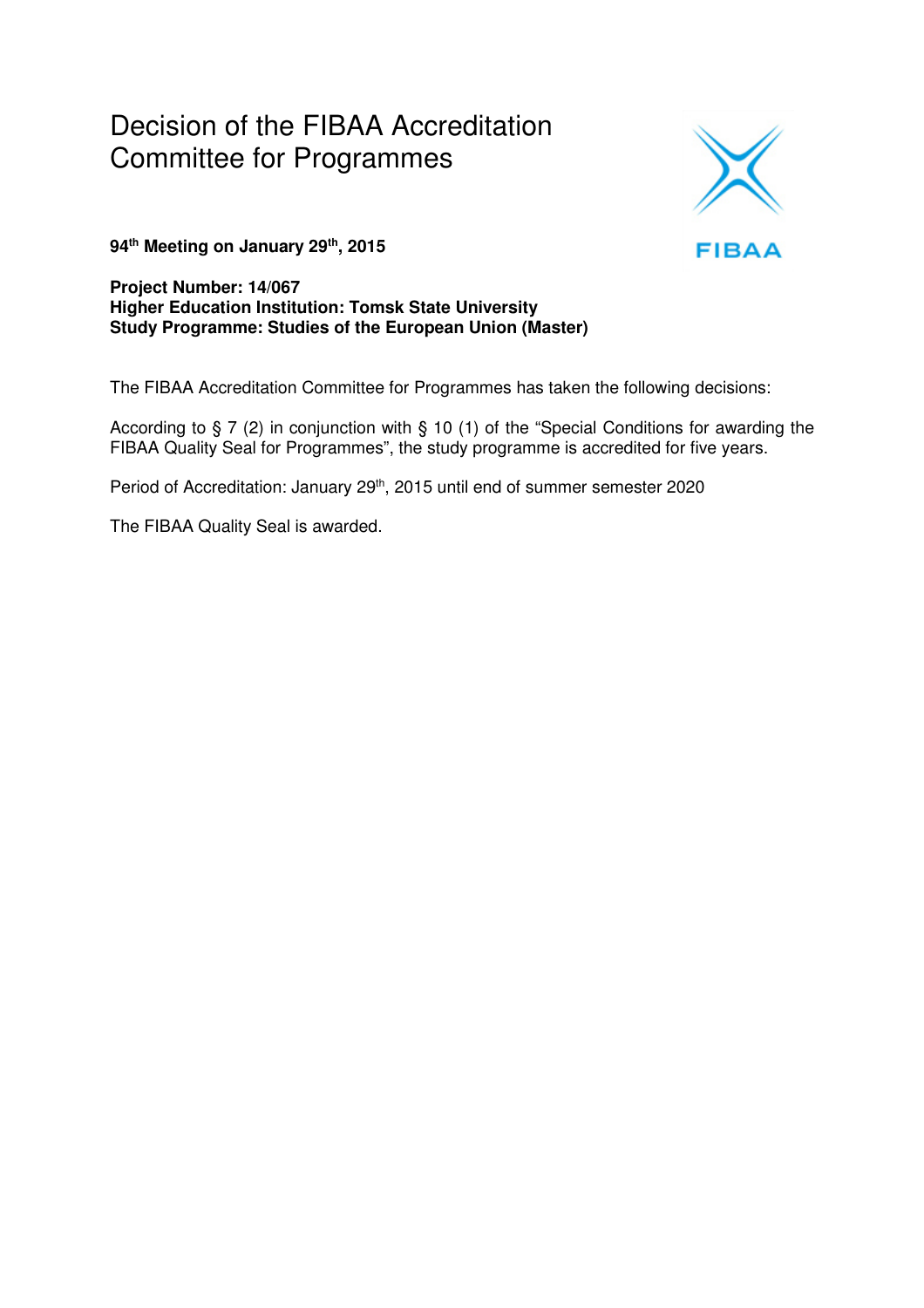

#### **FOUNDATION FOR INTERNATIONAL BUSINESS ADMINISTRATION ACCREDITATION**

FIBAA – BERLINER FREIHEIT 20-24 – D-53111 BONN

# Assessment Report

**Higher Education Institution (HEI):**  Tomsk State University

**Master study programme:**  Studies of the European Union

**Qualification awarded on completion:**  Master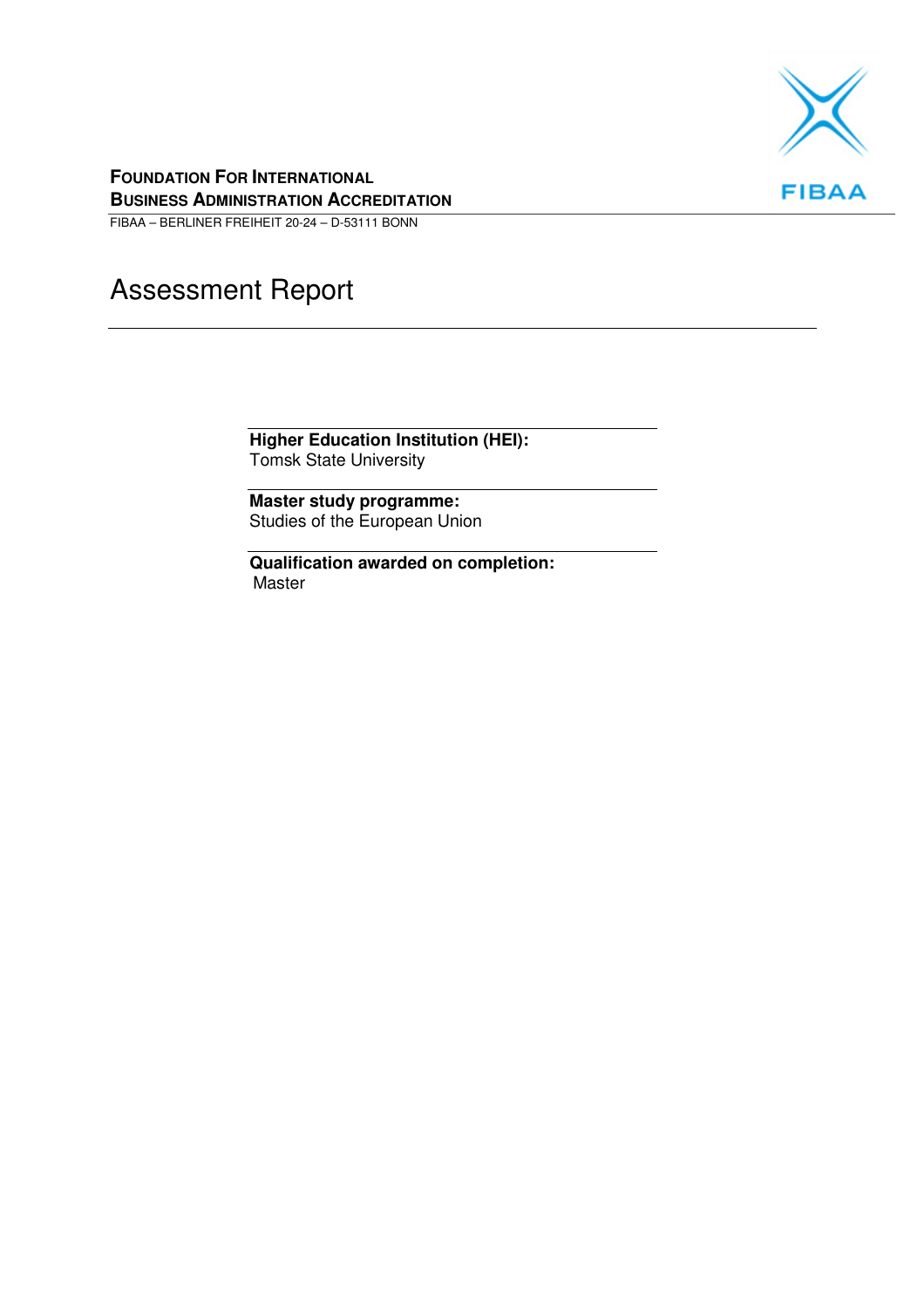# General Information on the study programme

#### **Brief description of the study programme:**

The Master programme aims at training highly qualified experts on the key aspects of the European Union's functioning and the foreign policies of the leading European countries which are a priority for the Russian Federation's foreign economic and political relations.

#### **Type of study programme:**

master programme

**Projected study time and number of ECTS-Points assigned to the study programme:**  2 years, 120 ECTS

**Mode of study:**  full-time

#### **Didactic approach:**

study programme with obligatory class attendance

#### **Double/Joint Degree programme:**  optional

**Scope (planned number of parallel classes) and enrolment capacity:**  one at a time, 15

#### **Programme cycle starts in:**  winter semester

**Initial start of the programme:**  2008

# **Type of accreditation:**

Initial accreditation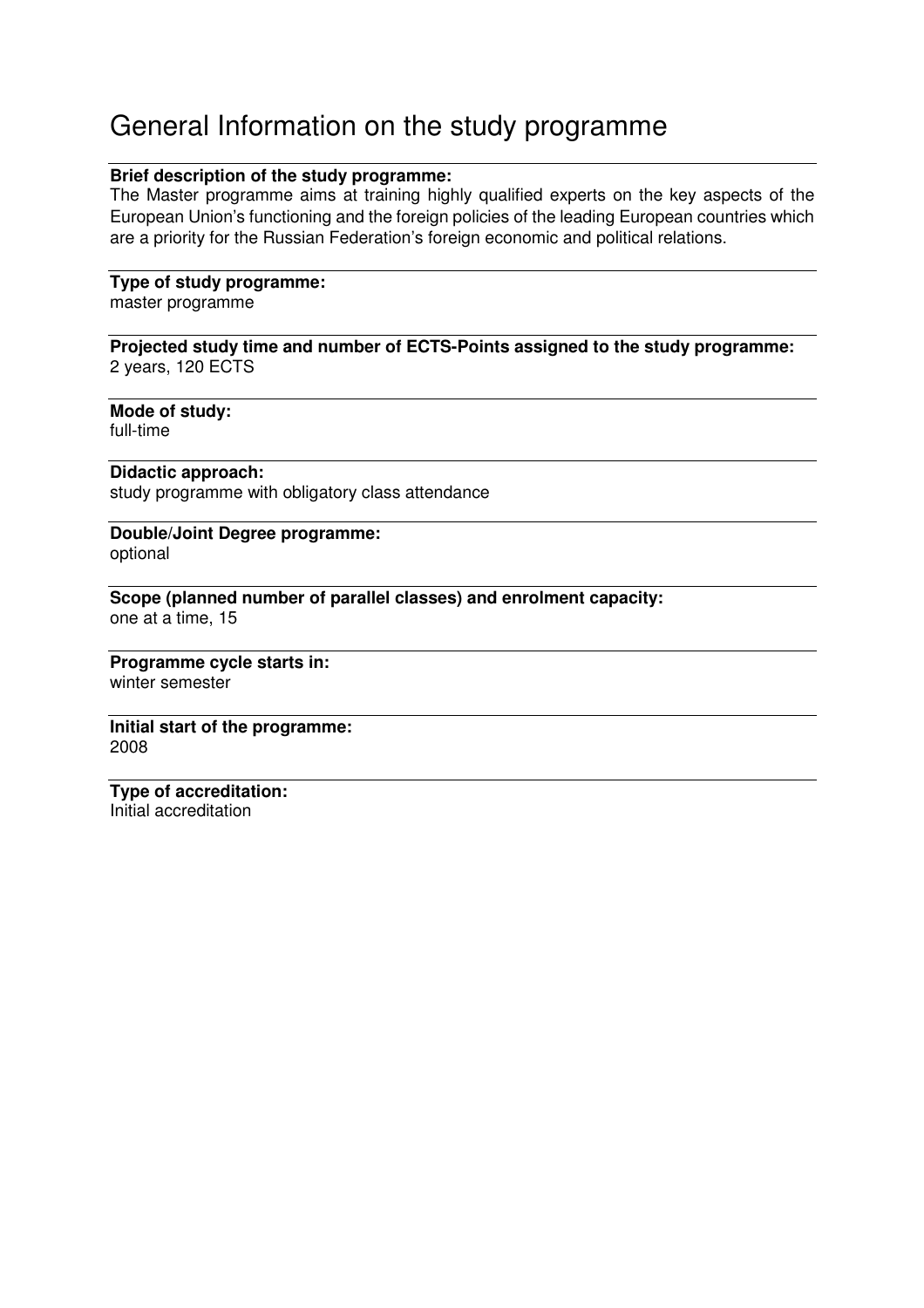## Procedure

A contract for the accreditation of the programme "Studies of the European Union" (Master degree) was made between FIBAA and Tomsk State University (TSU) on July 25<sup>th</sup>, 2014. On August 13<sup>th</sup>, 2014 the HEI submitted a self-evaluation report, which included a detailed description of the programme and further documents in order to prove that the criteria for programme accreditation were met.

At the same time, FIBAA appointed a review panel. The HEI agreed with the chosen experts. The panel consisted of:

#### **Prof. Dr. Elena Khalevinskaya**

Plekhanov Russian University of Economics, Moscow Head of the Chair Customs Activity (World Economy, Finance)

#### **Prof. Dr. Andreas Knorr**

German University of Administrative Sciences Speyer Head of Chair Economics: Economic and Transport Policy (European Economic Integration, Competition policy and industrial organisation, international Trade (Antidumping), Transport economics)

#### **Peter von Jagow**

Former Ambassador (Latin America Policy, European Policy, Political Cooperation, Diplomacy)

#### **Christopher Bohlens**

Leuphana University of Lüneburg Student of Economics and Political Science (B.Sc.)

FIBAA project manager: Ass.jur. Lars Weber

The assessment is based on the self-evaluation report, amended by further documents, requested by the panel, and a site visit. The site visit took place on October 8<sup>th</sup>/9<sup>th</sup>, 2014 at the HEI's premises in Tomsk. On end of the on-site visit the panel gave a short feedback on its first impressions to representatives of the HEI.

The assessment report based on this was delivered to the HEI for comment on December 4<sup>th</sup>, 2014. The statement on the report was given up on December  $17<sup>th</sup>$ , 2014, it has been taken into account in the report on hand.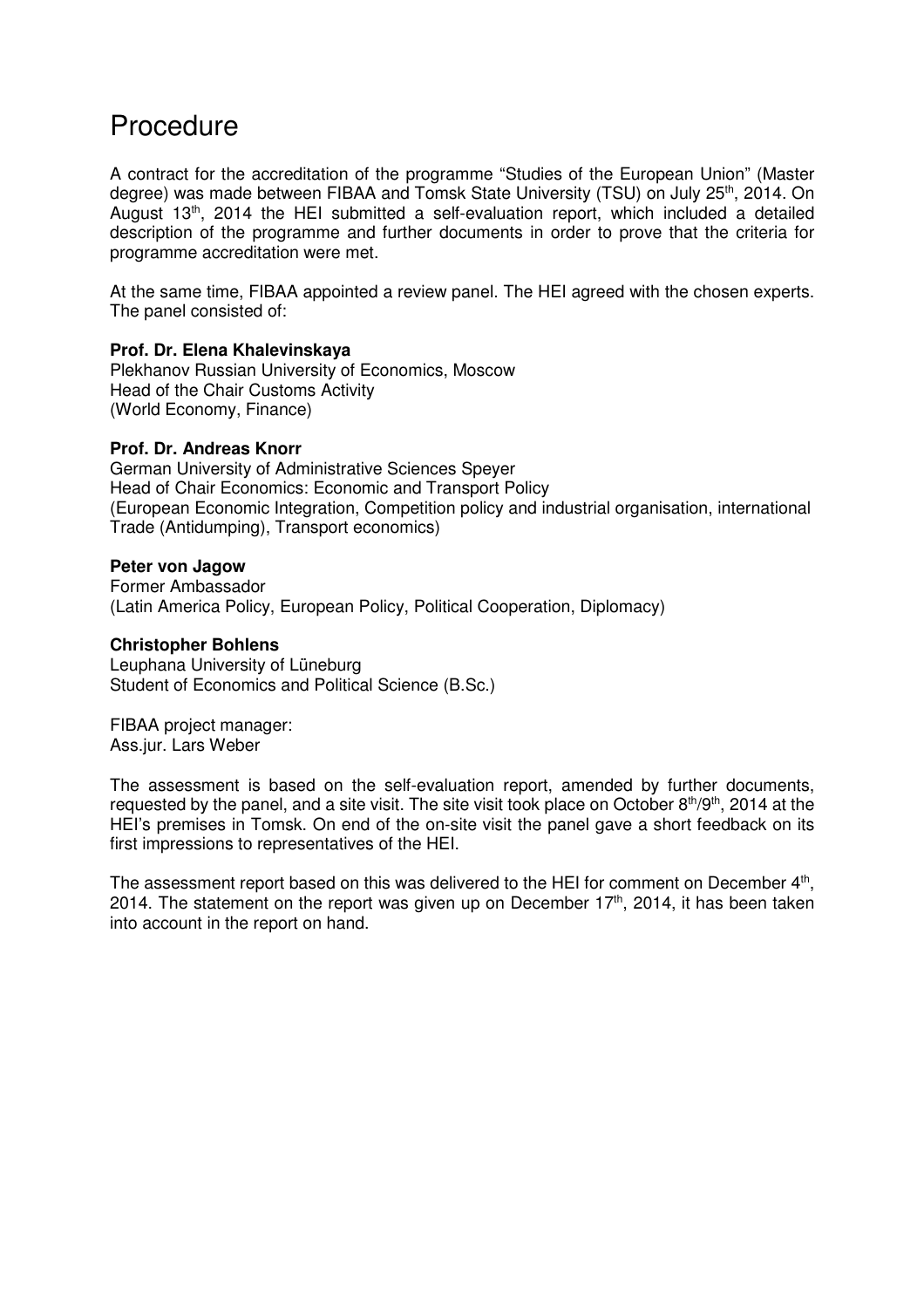# Summary

The programme "Studies of the European Union" offered by Tomsk State University fulfils the FIBAA quality requirements for master programmes and can be accredited by the Foundation for International Business Administration Accreditation (FIBAA) for five years starting January  $29<sup>th</sup>$ , 2015 finishing at the end of summer semester 2020. The programme is in accordance with the national and the European Qualification Frameworks and the European Standards and Guidelines in their applicable version valid at the time of opening of the procedure and with the Bologna declaration.

The quality requirement "Cooperation with business enterprises and other organisations" (chapter 4.3) that has not been fulfilled is not an asterisk criterion, so that a condition is not necessary and the measures the HEI takes to solve the identified problem as recommended by the panel are to be considered during the re-accreditation.

The panel members also identified several areas where the programme could be further developed:

- by increasing the activities to attract new students (see chapter 1.3 and 4.6);
- by defining a precise level of English language skills regarding the admission requirements (see chapter 2);
- by ensuring that the obligatory internships of all students take part in the specific field of International Relations (see chapter 3.1 and 4.3);
- by ensuring that all recommendations of literature and accompanying course materials are constantly updated and digitally available (see chapter 3.1 and 3.3);
- by inviting guest lecturers (especially from abroad) more regularly (see chapter 3.3 and 4.1);
- by constantly improving the study conditions for disabled students (4.4);
- by performing evaluations of alumni and third parties as well as communicating the results of evaluation more frequently (see chapter 5).

The measures that the HEI takes in order to implement the recommendations of the panel members are to be considered during the re-accreditation.

There are many criteria in which the programme exceeds the quality requirements:

- International orientation of the study programme design (see chapter 1.2):
- Admission requirements (see chapter 2);
- Interdisciplinary thinking (see chapter 3.1);
- Academic qualification of faculty (see chapter 4.1);
- Student support by the faculty (see chapter 4.1);
- Process organisation and administrative support for students and faculty (see chapter 4.2);
- Cooperation with HEIs and other academic institutions or networks (see chapter 4.3);
- Programme description (see chapter 5).

For the overall assessment of the programme please refer to the quality profile at the end of this report.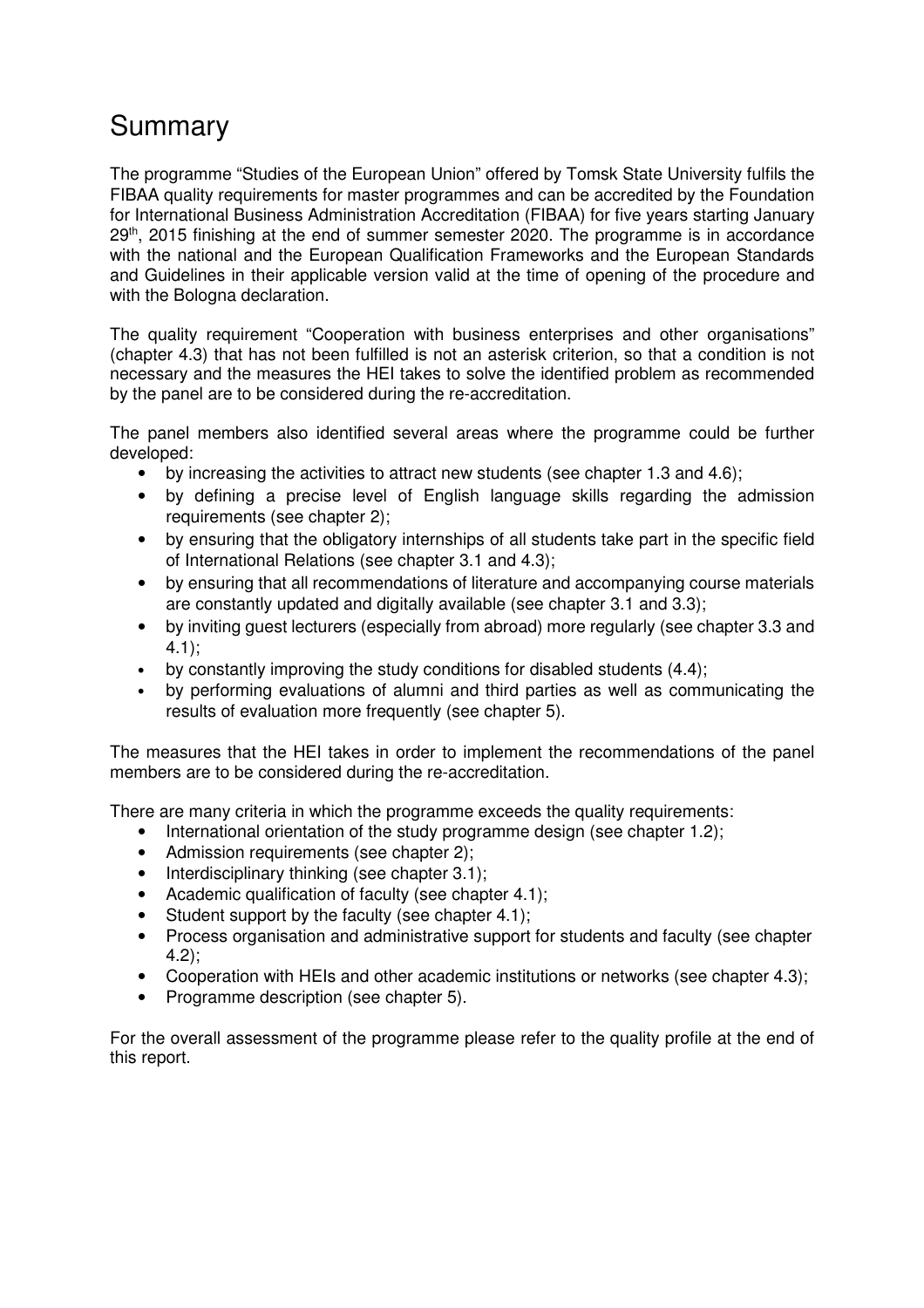# Information on the Institution

Tomsk State University (TSU) is the oldest University in the Asian part of Russia. In 2010 it was granted a status of the National Research University and in 2013 it became one of the 15 Universities whose programme of international competitiveness aimed at becoming one of the world's 100 top Universities won the support of the Russian Government. TSU includes 23 institutes and faculties and three research institutes. The total number of students is about 18,000.

The Faculty of History was founded in 1917. Initially, it focused on Russian history and Siberian studies, but in 1961 the Chair of Modern and Contemporary History was opened within its framework. By the late 1960s it became one of the leading Soviet centers of American and European studies. In 1992 the Department of International Relations was established at the Faculty of History. Currently it includes four Chairs: those of Modern and Contemporary History and International Relations, of World Politics, of European Languages and of Oriental Studies. Currently, TSU offers 165 master programmes in 49 areas. The Faculty of History offers 9 programmes, including two in International Relations: the programme at hand "Studies of the European Union" and the programme "Regional Studies of East Asia".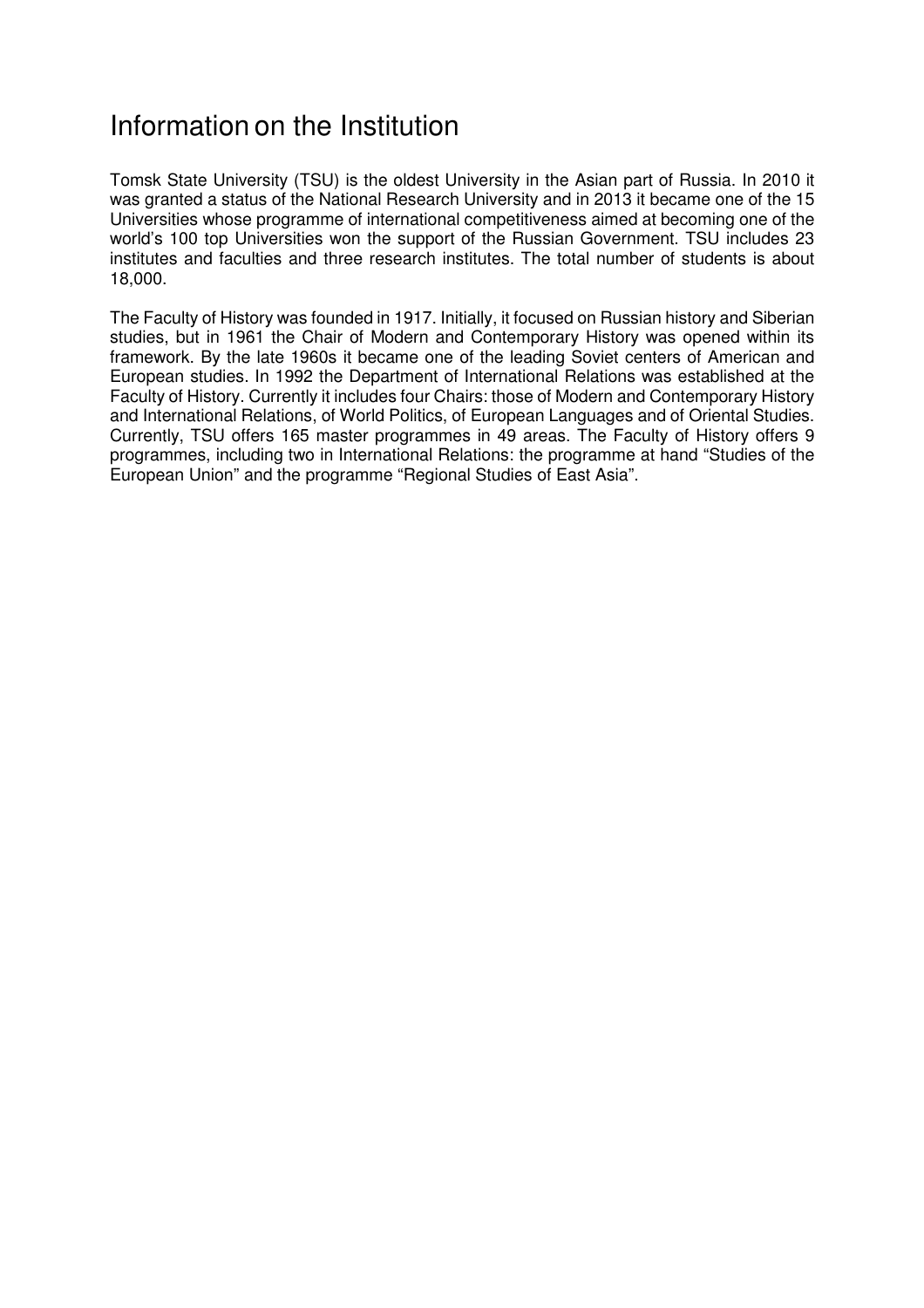# Programme Description and Appraisal in Detail

## **1. Objectives**

## 1.1 Objectives of the study programme (Asterisk-Criterion)

The Master programme aims at training highly qualified experts on the key aspects of the European Union's functioning and the foreign policies of the leading European countries which are a priority for the Russian Federation's foreign economic and political relations. Therefore, the programme aims at developing the graduates' qualifications in the following areas:

- applied analytic work in the area of international and European politics, taking into consideration the needs both of the Russian Federation's state structures and of the internationally active business;
- preparation and making of managerial decisions in state, public, commercial and other organisations with the view of advancing their interests abroad, mainly in the EU institutions and member states;
- planning, carrying out and presenting of individual research in the subject area of the Master programme;
- using of up-to-date information and communications technologies in studies.

The subject-specific and extra-curricular qualification objectives and skills include:

- skills of analysing the major development trends of EU's institutions and its political system;
- ability to apply the knowledge of principles and techniques of the functioning of EU institutions for the solution of practical tasks of interactions between Russia and the EU;
- orientation in the objectives, instruments and mechanisms of EU's economic, social and regional policies;
- skills of analysing political and socio-economic trends in the EU at supranational, national, regional and local levels taking into account their complexity and interconnectedness;
- ability to analyse and evaluate achievements and problems in major areas of EU Russia interactions and to make prognoses about the evolution of the interactions;
- skills of analysing and evaluating the EU's foreign and security policy and EU's role in contemporary international relations;
- ability to search independently for documents and literature on the problems of European integration and to synthesise the information in academic and analytic papers;
- knowledge of specialised terminology in Russian and in a foreign language;
- skills of formulating recommendations for Russian authorities concerning the interaction between Russia and the EU.

The categories of graduates' professional activities include organisational and administrative activities; project activities; analytic activities; research and teaching. The programme aims at developing the graduates' responsibility for their decisions, their abilities to solve problem situations and cope with non-typical creative tasks as well as to reflect critically on their activities. It aims at stimulating the skills of systematic thinking, the ability to display initiative and to assume responsibility, the ability to adapt to new situations and to re-appraise the accumulated experience, the aspiration for life-long learning, the ability to adapt to the conditions of work within multiethnic and international groups, the skills of looking for negotiated compromises and the skills of practicing the ethics of inter-personal relationships.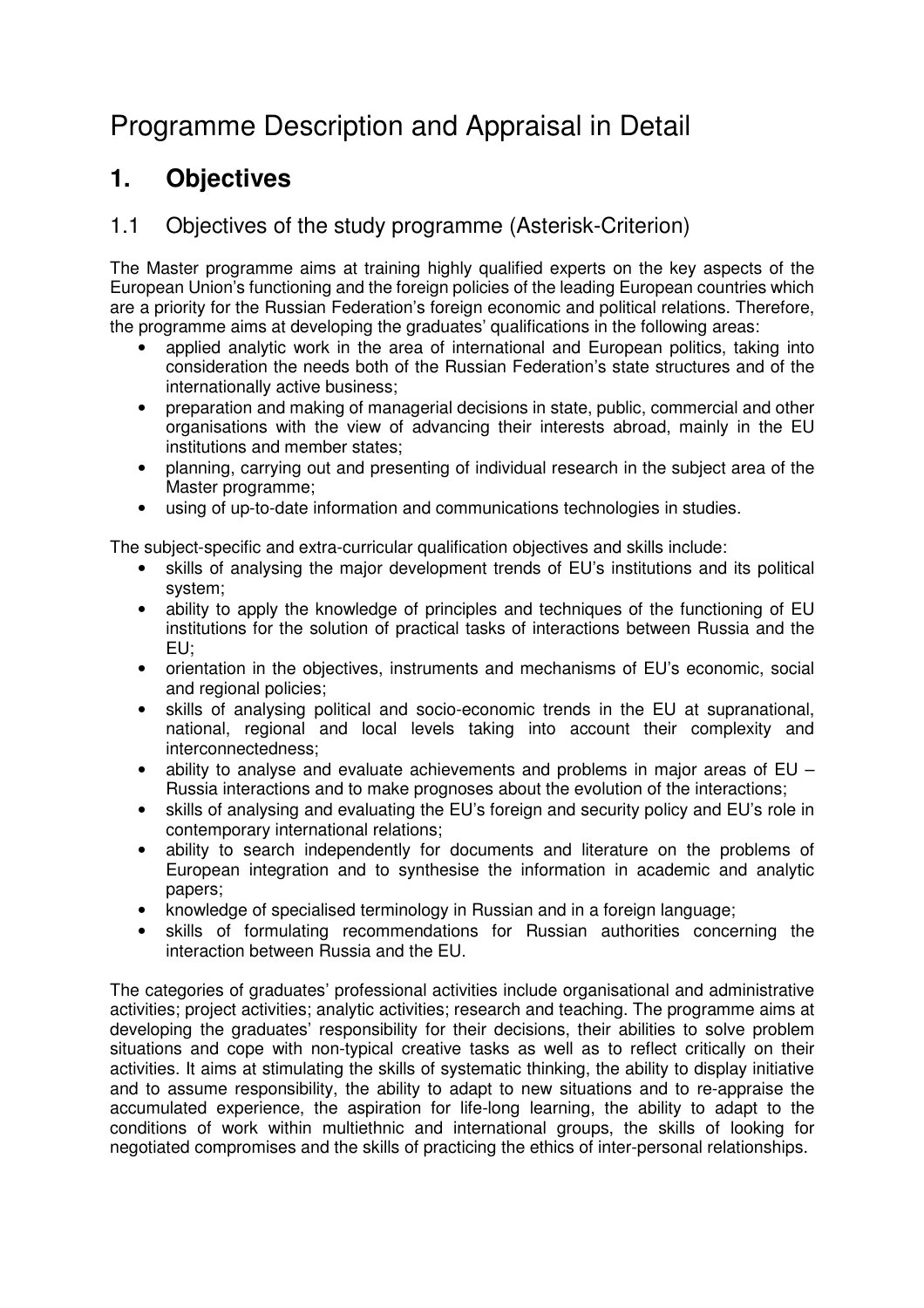## Appraisal:

The qualification objectives of the programme "Studies of the European Union" are explained and convincingly presented and in relation to the target group of professionals who work at the interface between the European Union and the Russian Federation in politics, businesses and other international relations. Societal aspects of both regions are considered in the programme as well. Also, the requirements of academic abilities and research skills on Master level are fulfilled in the view of the panel. Furthermore, the qualification objectives of the programme meet the requirements of the Federal state educational standard in the area of studies 031900 "International Relations" (Master level), confirmed by the Decree of the Ministry of Education and Science of the Russian Federation of 29 March 2010 № 225.

The intended subject-specific and extra-curricular qualification objectives and skills ensure a comprehensive employability in accordance with the targeted professional field. In addition, the training of various social skills promotes clearly the development of an individual student's personality. Regarding alumni tracking studies see chapter 5.

|        |                                                           | <b>Exceptional</b> | <b>Exceeds</b><br>quality<br>requirements | <b>Meets quality</b><br>requirements | Does not<br>meet quality<br>requirements | n.r. |
|--------|-----------------------------------------------------------|--------------------|-------------------------------------------|--------------------------------------|------------------------------------------|------|
| $1.1*$ | Objectives of the study programme<br>(Asterisk Criterion) |                    |                                           |                                      |                                          |      |

#### 1.2 International orientation of the study programme design (Asterisk Criterion)

According to TSU the Master programme is designed to benefit the international employability of its graduates. The courses of the study programme encompass the key areas of the European Union's activities and envisage students' intensive work with the documentation of the European Union and its member states and academic literature on European integration. All the courses require students to submit essays, analytic papers and research projects relying on primary sources and both Western and Russian academic literature. The international orientation of the Master programme is accentuated by the fact that the curriculum includes compulsory studies of advanced English where the focus is on discussing professional topics, reading professional texts and writing papers. By the time of graduation, Master programme's students are fluent in professional English, have experience of practical work, possess a systematic and up-to-date knowledge of the functioning of the European Union and policies of its leading member states.

## Appraisal:

The main focus of the programme at hand is to enable the students to work and to communicate in an international context and to handle competently international tasks. This focus is clearly shown in terms of curricular contents as well as intercultural and language skills which are developed during the programme.

|        |                                                                                 | <b>Exceptional</b> | <b>Exceeds</b><br>quality<br>requirements | <b>Meets quality</b><br>requirements | Does not<br>meet quality<br>requirements | n.r. |
|--------|---------------------------------------------------------------------------------|--------------------|-------------------------------------------|--------------------------------------|------------------------------------------|------|
| $1.2*$ | International orientation of the study<br>programme design (Asterisk Criterion) |                    |                                           |                                      |                                          |      |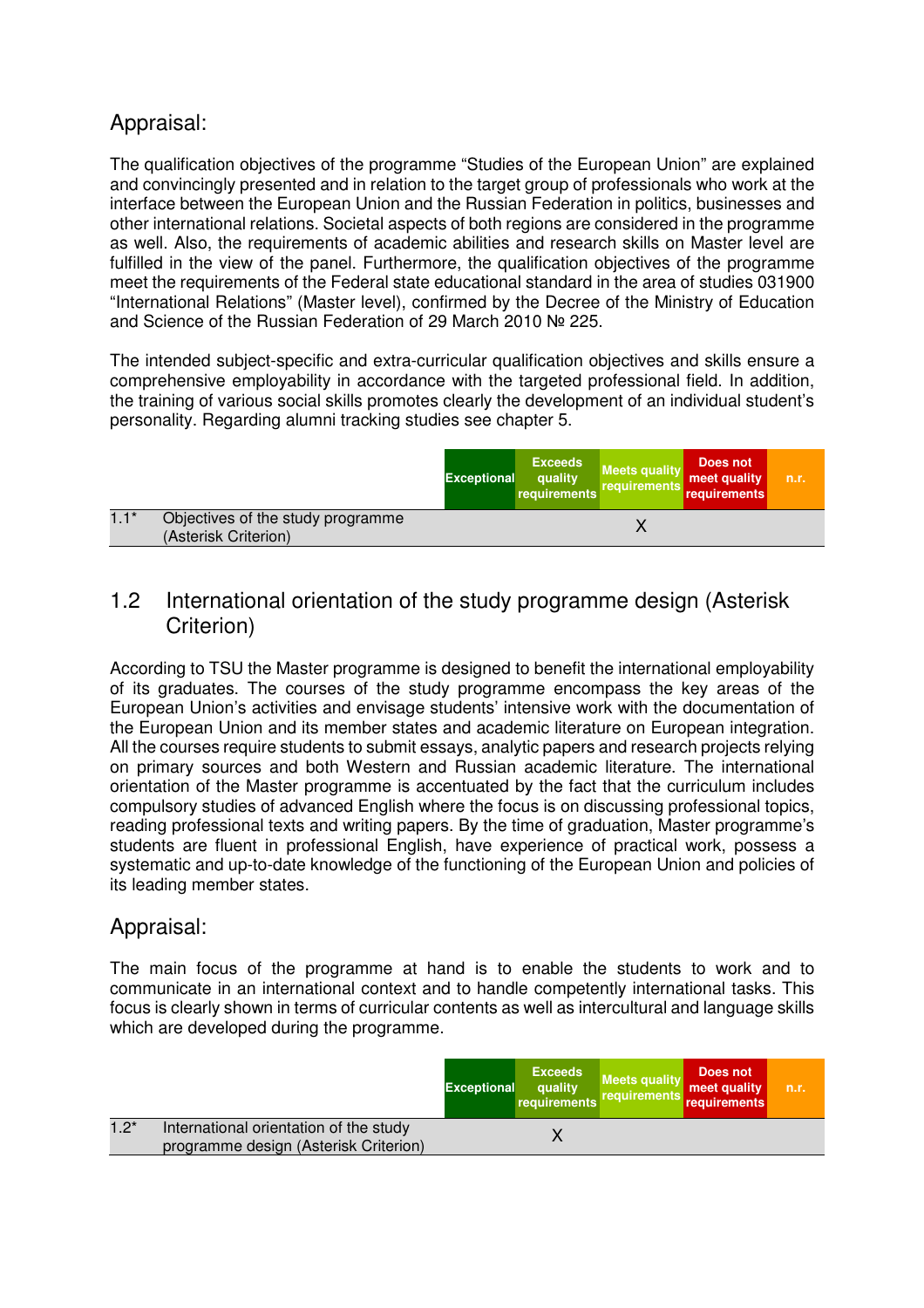## 1.3 Positioning of the study programme

The programme is one of the few such programmes in Russia. One strengths of the programme is that TSU hosts an European Union Center in Siberia sponsored by the European Commission, the Information Center of the European Union and the Center on Human Rights of the Council of Europe. Another advantage of the programme of TSU is that other Siberian universities, those of Kemerovo, Novosibirsk, Altai and Irkutsk, do not receive federal funding for similar programmes and have to charge tuition fees from every student while TSU offers places on commercial basis and has federal funding of several places in the programme.

The qualifications of the programme's graduates allow them to be employed at:

- state establishments, institutions of federal and regional authorities as diplomatic officers and managers developing and making decisions within the domains of their competence (for example, Department of international and interregional cooperation of Tomsk Region Administration);
- international organisations as diplomatic officers and managers;
- analytic departments of business structures as analysts and strategists;
- commercial, non-profit and public organisations of international profile engaged in consulting, information and analytic, research and lobby activities – as analysts, experts in international projects, project managers (for example Innovation Centre Koltsovo, Novosibirsk);
- academic, government-sponsored and non-governmental analytic organisations as analysts and researchers;
- mass media as observers and analysts (for example, Diplomatic World Business Magazine, Brussels);
- institutions of professional education as faculty and administrative officers.

TSU sees one of its missions in representing Russia in the global academic space and integrating its academic potential with that of the leading Russian and foreign centers of higher education and science. International studies are explicitly mentioned as one of the priority areas for TSU's internationalisation. The University seeks to put special emphasis on the development of interdisciplinary education programmes, to promote the international mobility of students, and to increase the share of Master-level students within the total number of students. Furthermore, the programme "Studies of the European Union" occupies a special niche in TSU's strategy. It links TSU with the Free University of Brussels, providing a Double Degree option for the students (see chapter 4.3) as well as exchange of faculty.

#### Appraisal:

The programme is one of a few programmes in Russia with the focus on the European Union. The fact that TSU can offer state funded places in the programme is a definite advantage and promotes the attractiveness of the programme in the Russian education market. In contrary to this impression of the panel, the actual student numbers are relatively low (First year students in 2011: 11; in 2012: 7 and in 2013: 12). Therefore, the panel recommends increasing the activities to attract new students (see also chapter 4.6). Nevertheless, the support of the programme by the Russian Federation shows its potential and the panel takes the good positioning of the programme in the education market for granted.

The arguments in support of graduate employability on the basis of the stated qualification objectives are convincingly presented. The future fields of employment for graduates in various areas of administrations, organisations, businesses and in education are plausibly set forth.

The study programme with its international focus and the interdisciplinary aspects fits clearly into the overall strategic concept of TSU. In addition, the Double Degree possibility which is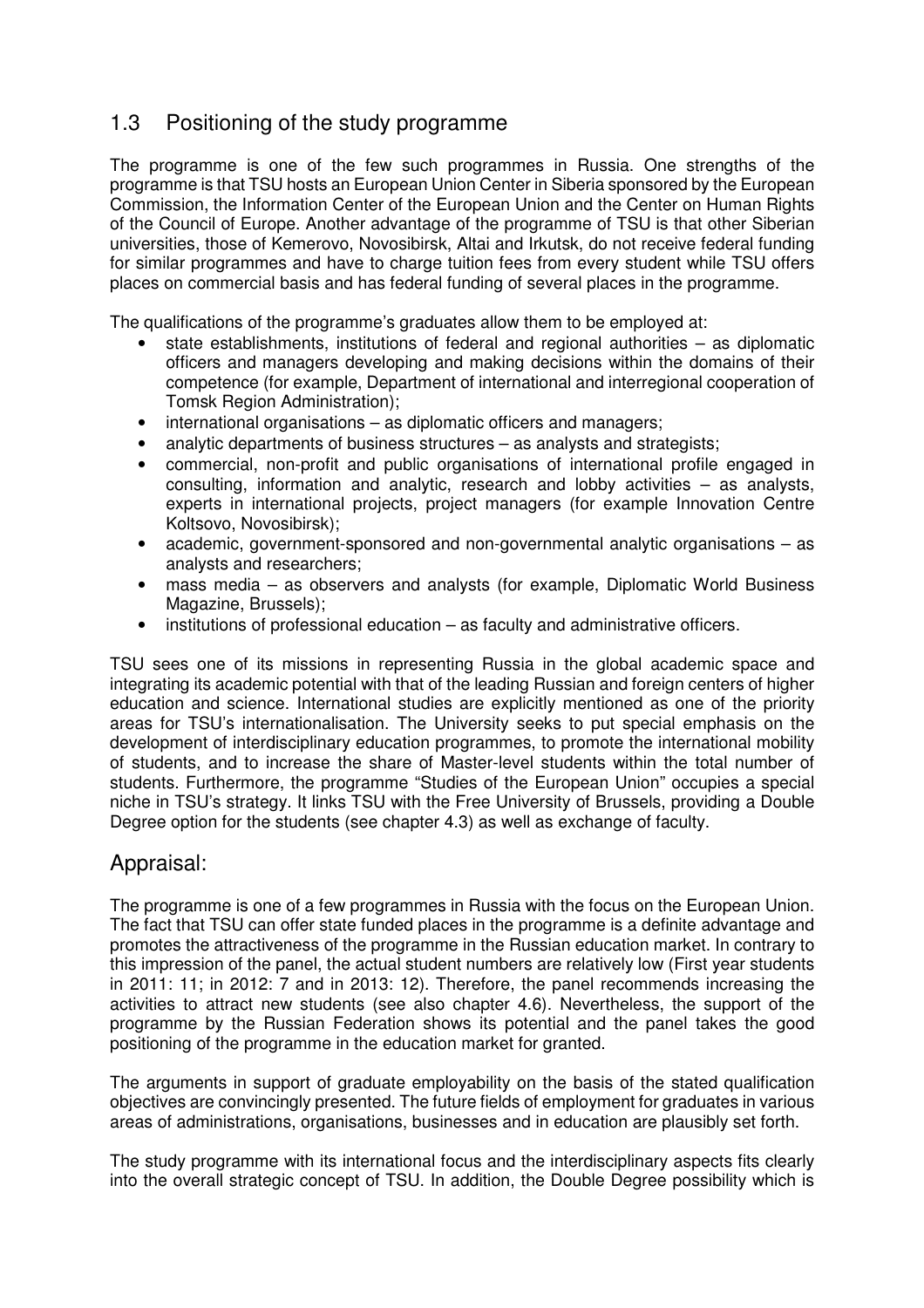offered in the programme is in line with the University's goal of international networking with foreign HEI.

|       |                                                                                            | <b>Exceptional</b> | <b>Exceeds</b><br>quality<br>requirements | <b>Meets quality</b><br>requirements | Does not<br>meet quality<br><b>requirements</b> | n.r. |
|-------|--------------------------------------------------------------------------------------------|--------------------|-------------------------------------------|--------------------------------------|-------------------------------------------------|------|
| 1.3   | Positioning of the study programme                                                         |                    |                                           |                                      |                                                 |      |
| 1.3.1 | Positioning of the study programme in<br>the educational market                            |                    |                                           | Χ                                    |                                                 |      |
| 1.3.2 | Positioning of the study programme on<br>the job market for graduates<br>("Employability") |                    |                                           |                                      |                                                 |      |
| 1.3.3 | Positioning of the study programme<br>within the HEI's overall strategic concept           |                    |                                           |                                      |                                                 |      |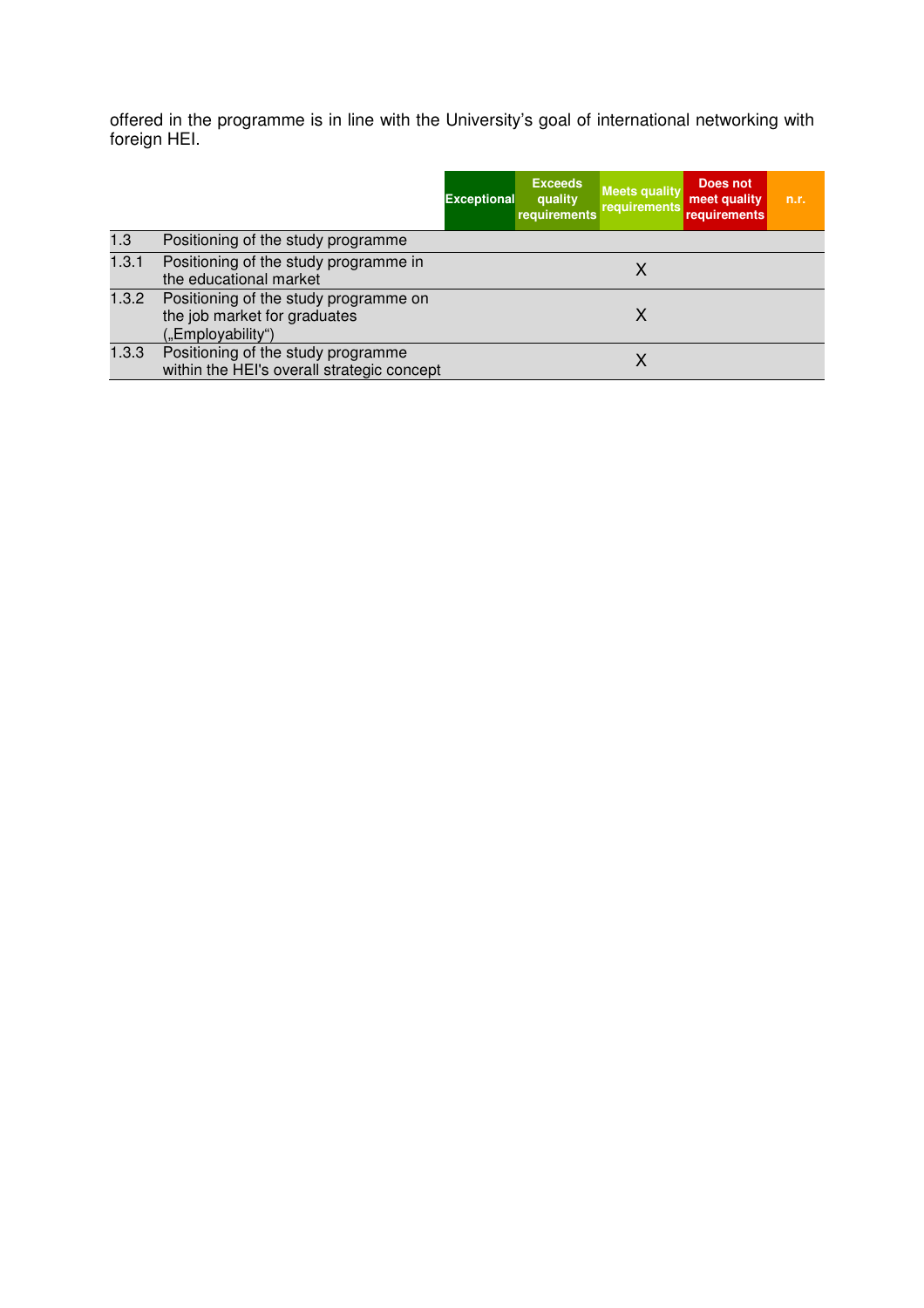# **2. Admission**

To be eligible for admission, a candidate must possess a bachelor's or a specialist's (diploma) degree. Furthermore, the applicants have to pass the selection procedure.

- Firstly, an applicant has to pass an interview in the English language and demonstrate a capability to speak on general and some of the professional topics. The interview ensures that the applicant will be able to continue studying at the advanced professional level and to work with primary sources and literature in English. (Students who participate in the Double Degree option are interviewed in French language too.)
- Secondly, an applicant has to pass an interview concerning the History of International Relations covering the key developments within the period from the early  $19<sup>th</sup>$  century up to the present day.

The interview is conducted by a commission of three faculty members. The programme of interviews is published on the Department's web site a few months before the interviews. The additional questions asked by interviewers do not go beyond the scope of the published programmes.

• Thirdly, the applicant has to submit an essay specifying the motives of participation in the programme and expectations from studies.

The essays are assessed by three faculty members, each of them grading essays independently.

Entrance tests and essays are assessed according to a specific grade scale (from 1 to 100). To ensure transparency, applicants are asked to put down the major points of their oral answers in writing and to sign the appropriate papers which are subsequently retained in their dossiers. If applicants disagree with the received grade, they have the right to refer to the Appeal Commission headed by the Dean of the Faculty. After the assessment of the interviews and essays, the responsible faculty make up a rating of the applicants. The ratings are published on the TSU web site, and the top applicants are enrolled in the Master programme on the state-sponsored places. If the grades of the applicants are equal, preference is given to the applicant with a higher average final grade of the Bachelor's diploma. The applicants who fail to gain the rating positions from 1 to 15 have the option of admission on the commercial basis, if they have shown at least satisfactory results (35 points at each of the three entrance tests) in interviews and essays.

At the time of admission (each year from end of June to early August) applicants can receive guidance, advice and information at the TSU Admission Office which is open daily, including on Saturdays. All the faculties, which are involved in the programme, are directly represented at the admission office by competent faculty. Another option for applicants is receiving counseling from the Director of the Master programme throughout the year. Personal dialogue is provided at regular office hours or by special appointment. The Director of the programme also provides consultations on telephone and via e-mail. All the e-mail requests concerning admission are processed within 24 hours.

The admission procedure is described and documented in the 'Rules of Enrolment in the National Research Tomsk State University for Basic Educational Master Programs of Higher Professional Education' and the 'Programme of Entrance Tests' confirmed by the Methodic Commission of the Faculty of History and the Dean of the Faculty. These documents are published, respectively, on the TSU web site and the web site of the Department of International Relations in both Russian and English versions. The above mentioned rating list – published on one specific date in mid-August on the TSU web site – allows the applicants to understand their current position in the cohort as well as the full list of enrolled students. A written copy is forwarded to the relevant Department and can be examined by every interested party. By demand the explanation of the enrolment decision is provided by the Faculty by email or in writing.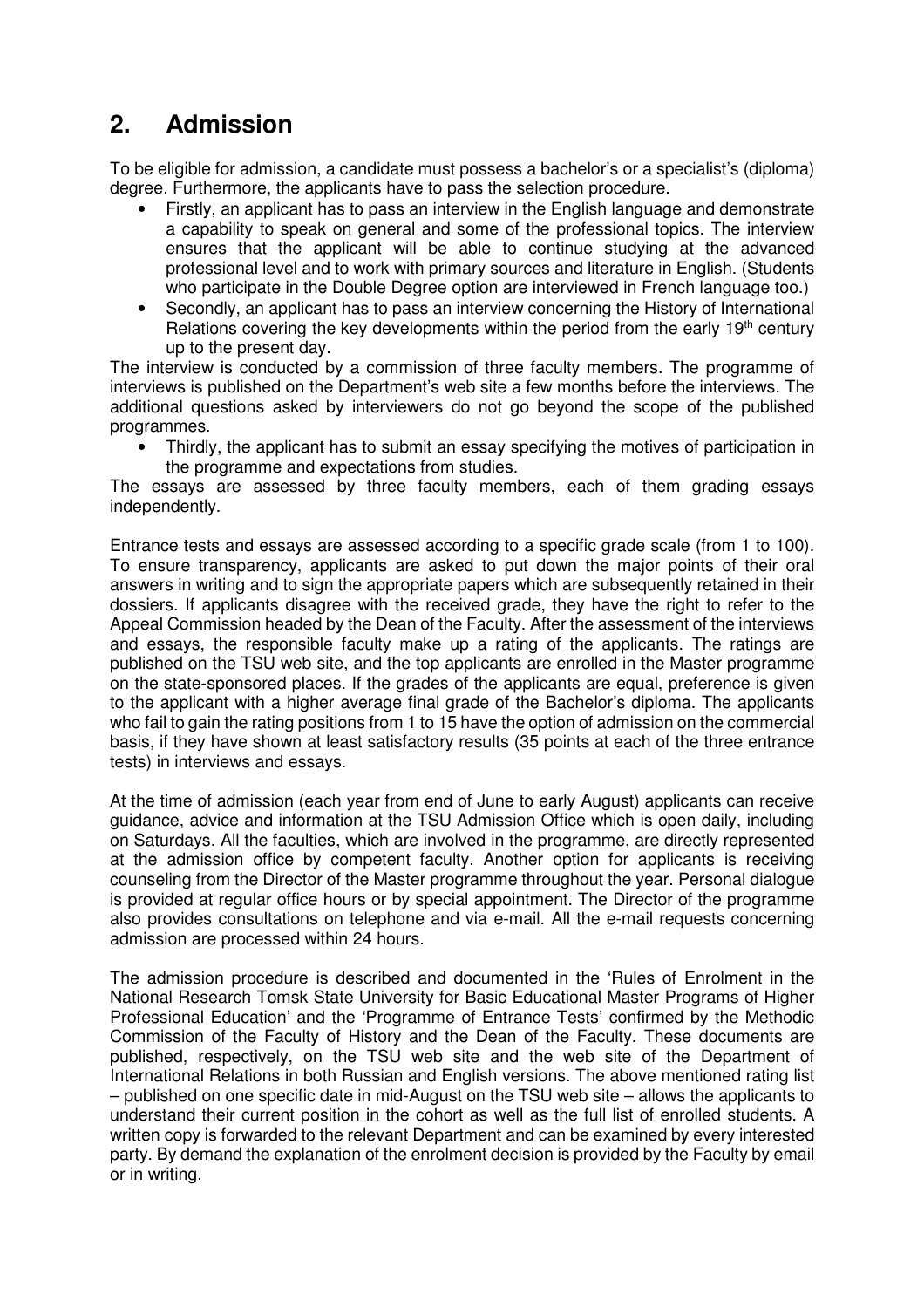## Appraisal:

The admission requirements are defined and comprehensible. They are fully in line with formal Russian regulations for the entrance to Master programmes. Moreover, the interview concerning the history of International Relations guarantees an understanding of global history and the orientation in the historical key events of the students. Hence, the admission requirements are oriented towards the strategic goals of the study programme. The selection procedure in general with the formal requirements (the interview and the essay) ensures that qualified students are admitted. The level of English language skills, which is needed to participate successfully in the English language courses on an advanced level and to work with English literature and course materials, is checked during the interview by the faculty members. TSU points out that until now all applicants had sufficient knowledge due to the English courses and content in their completed Bachelor programmes. The panel found proof to that in the interview with the students during the site visit as well. Nevertheless, the panel recommends defining a precise level of English language skills (for instance according to the "Common European Framework of Reference for Languages") in the interest of transparency. Such information would give prospective students an idea of their success probabilities in the admission process and the study programme itself.

Applicants can directly turn to the TSU Admission Office for clarification of specific questions, of personal aptitude, of career perspectives etc. A personal dialogue between applicants and the HEI is also provided by the Programme Director. The opening hours of the Admission Office and the availability of the University's staff by telephone and via e-mail are aligned with the needs of prospective students.

The admission procedure is described and documented in binding regulations and accessible on-site and on the University's web site. The admission decision is based on transparent criteria and is published on the web site too. If interested, applicants can examine paper documents as well.

|          |                                                                                                                               | <b>Exceptional</b> | <b>Exceeds</b><br>quality<br>requirements | <b>Meets quality</b><br>requirements | Does not<br>meet quality<br><b>requirements</b> | n.r. |
|----------|-------------------------------------------------------------------------------------------------------------------------------|--------------------|-------------------------------------------|--------------------------------------|-------------------------------------------------|------|
| $2.1*$   | Admission requirements (Asterisk<br>Criterion)                                                                                |                    | Χ                                         |                                      |                                                 |      |
| 2.2      | Counselling for prospective students                                                                                          |                    |                                           | X                                    |                                                 |      |
| $2.3*$   | Selection procedure (if relevant)                                                                                             |                    |                                           | X                                    |                                                 |      |
| $2.4(*)$ | Professional experience (if relevant;<br>Asterisk Criterion for master<br>programmes that require professional<br>experience) |                    |                                           |                                      |                                                 |      |
| $2.5*$   | Ensuring foreign language proficiency<br>(Asterisk Criterion)                                                                 |                    |                                           | X                                    |                                                 |      |
| $2.6*$   | Transparency and documentation of<br>admission procedure and decision<br>(Asterisk Criterion)                                 |                    |                                           | Χ                                    |                                                 |      |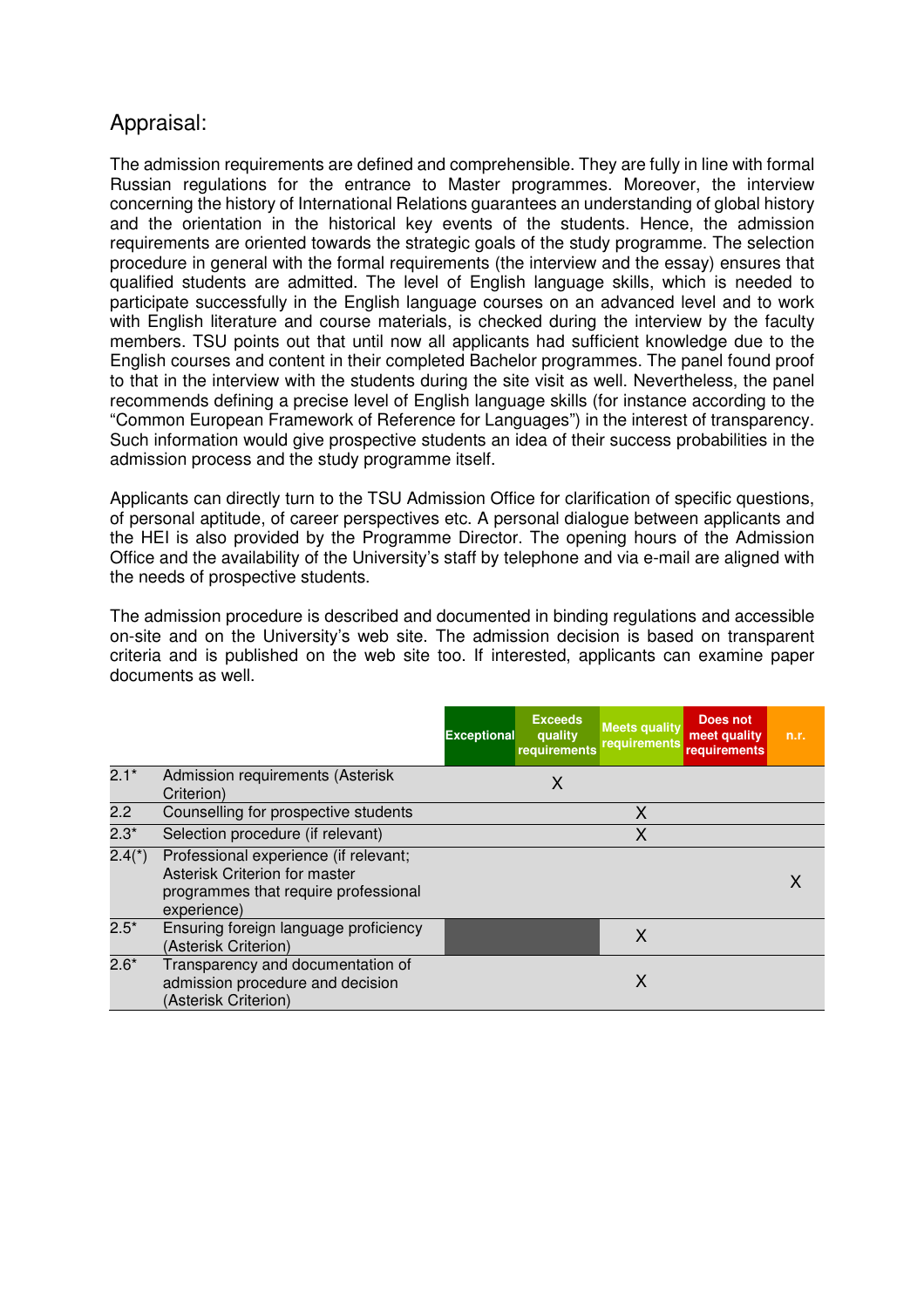## **3 Contents, structure and didactical concept of the programme**

### 3.1 Contents

The programme's main object of studies is the European Union and its objectives aim, in their totality, at training highly qualified experts on the key aspects of the European Union's functioning and the foreign policies of the leading European countries. 14 disciplines are directly focused on various aspects of EU's functioning, history or positioning in the international arena. The Master thesis must focus on one of the problems of EU's evolvement or development or one of the essential political, social or economic problems of an EU member state. An overview of the curriculum is shown in chapter 3.2.

The study programme consists of four cycles: The "General Academic Cycle" provides courses which give an understanding of the environment and basic parameters of the nowadays international politics and Russia's positioning in the international arena as well as the basics of decision-making. The "Professional Cycle" aims at the development of analytic skills and their application, especially to analyse the major development trends of EU's institutions and its political system. The Cycle "Practical Training and Research" is oriented at teaching students to translate their analytical skills into analytical products. This cycle includes students' internships at administrative bodies and/or business structures where they learn how to make decisions in practice. The Cycle "Final State Attestation" consists of the preparation and defense of the Master Thesis which must demonstrate the synthesis of graduates' theoretical background, analytical skills and empirical knowledge. Semester one till three contain a research part where students do research work and start their Master thesis. During the semesters, every student plans the thesis, does research, writes articles and begins with the actual thesis chapters. In the fourth semester, the thesis needs to be finished and defended.

The compulsory electives enable students to acquire additional competences and skills. A voluntary additional elective "Second Foreign Language" allows students to learn professional terminology in French or German, to get acquainted with the cultural environment (elements of national traditions, literature, media sphere) of France and Belgium or Germany and Austria, and to gain the skills of conducting business correspondence in French or German. For those students who participate in the Double Degree programme with the Free University of Brussels the additional French language course is obligatory.

Teaching of all the disciplines, with the exception of foreign languages, includes both lectures and practical classes where students operationalise theoretical approaches to explain practical international or EU-related phenomena, analyse international situations, interpret official documents and statistical data, and make prognoses and scenarios of the evolution of the objects of research. Two obligatory internships ("Research and Teaching Training" and "Production and Analytic Training") are specifically designed to enable the application of theoretical knowledge to a wide range of practical situations, from the challenges arising at administrative institutions and companies to the imperatives of teaching and preparing academic publications. In particular, production and analytical training requires that students get acquainted with the missions, functions and daily operations of regional chambers of commerce, cultural institutions, business entities, or administrative structures.

Understanding why the European Union emerged and how it functions, explaining its complicated relationships with Russia, making prognoses of its future requires the synthesis of political science, international relations theory, history, law, economics, sociology, political psychology, and cultural studies. In courses like "Political System of the EU", "The EU and Russia" or "European Regionalism and EU Regional Policy" the students take into account historical, strategic, political, societal, cultural and humanitarian dimensions of mutual interactions. In projects and papers, which are part of these course, the students should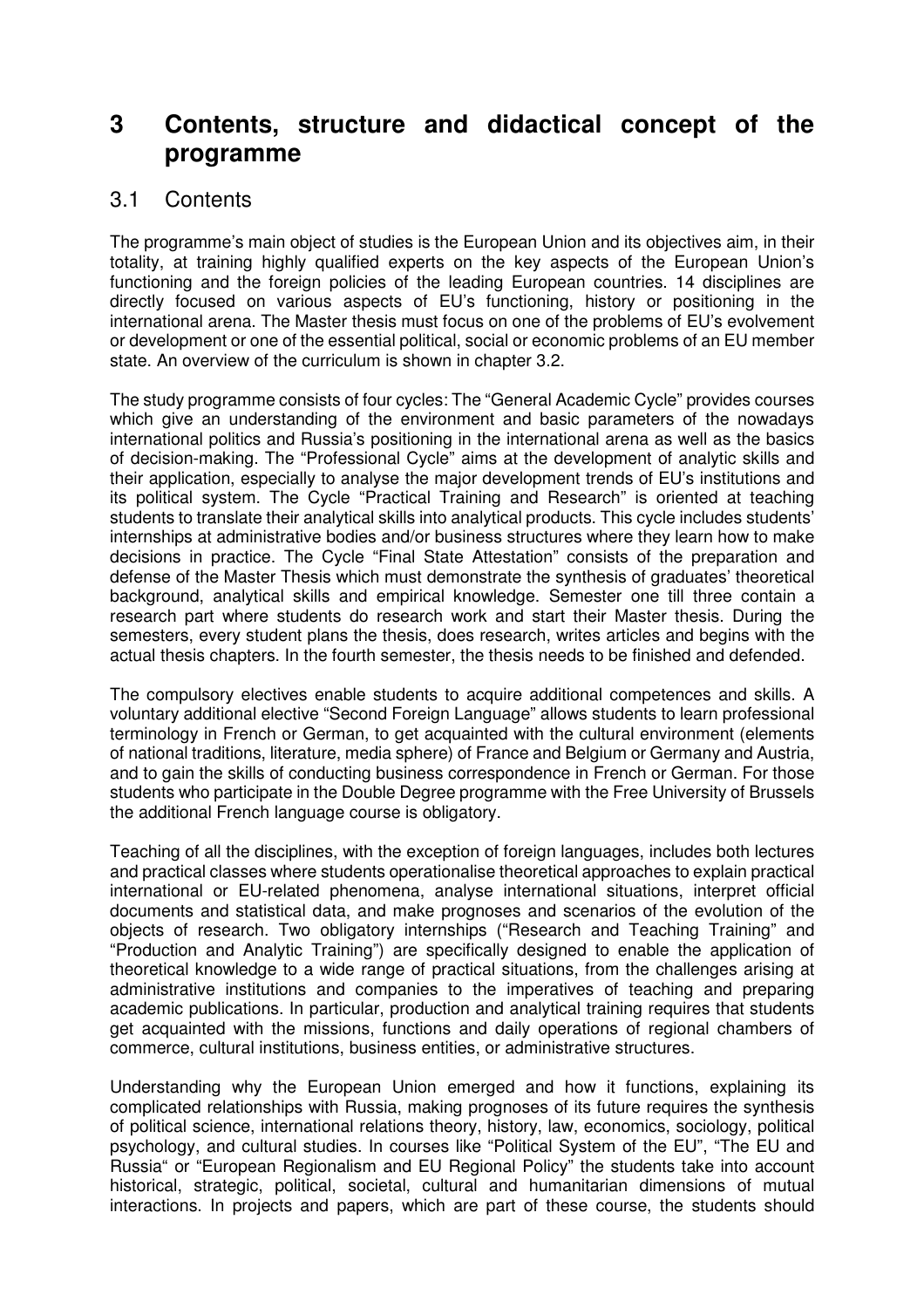combine elements of historical analysis, the knowledge of regional geography, demographic, social and economic profile, the knowledge of EU's legislation in this area, and the abilities to interpret statistical data and to explain public policy at regional, national and supranational levels.

Regarding ethical aspects the programme takes into consideration the EU's self-identification as a community based on shared values as well as the ethical problems of EU's functioning, such as the "values gaps" between the EU and some other international actors (including Russia) or the problem of "democratic deficit" in the EU's political system. For example, the course "Megatrends and Global Problems" puts much emphasis on the problems of inequality and injustice in the contemporary international system. The course "International and European Policy of Human Rights Protection" communicates to the students the critical significance of the human rights discourse for the entire European project and brings into light the ethical dimension of EU's foreign policy. Essential ethical aspects are also communicated in such courses as "Social Europe and EU Social Policy", "EU Area of Freedom, Security and Justice", "The EU Development and Cooperation Policy", and "The EU and Russia".

The students acquire methodological competences within the framework of the methodological seminar "Methods of Social and Political Studies". The seminar ensures that the students get to understand the concept of political expertise and are familiarised with the problems of description, generalisation, explanation, understanding, formulation and verification of hypotheses in socio-political research. They acquire the skills of working with different categories of documentary sources. Among the methods they learn to apply are observation, comparison, content analysis, and event analysis. Moreover, such methods as cognitive mapping, socio-political modeling, brain-storming and Delphi analysis are introduced to them. Students are trained in drafting research projects, analysing documentary sources through the lens of their origins, validity and completeness, developing plans for free interviews, and verification of hypotheses with the help of statistical data. Moreover in the framework of research training programme students are encouraged to take part in scientific conferences and write academic articles and abstracts. The Master thesis must include a detailed justification of the methodological toolbox employed for the solution of the concrete scientific problem.

Students are tested on whether or not they achieve the intended learning outcomes of the programme through the tests and assignments during the programme. A system of continuous assessment is used and has the advantage of students receiving continuous feedback on their progress. The continuous monitoring of student progress means that problems which some individual students may have are identified sooner, so instructors can take the necessary countermeasures in a timely manner. The used test formats of the examinations are among others: written tests, essays, course or project papers, oral tests, and presentations. The aim of the final tests is to determine the proficiency level of the students. The timely preparation of a Master dissertation requires careful planning, meticulous work with information and succinct and convincing presentation.

#### Appraisal:

In the view of the panel the curriculum with its four cycles adequately reflects the qualification objectives in the field of International Relations. The contents of the modules are wellbalanced, logically connected and oriented towards the intended learning outcomes. In addition, the programme content is in accordance with the requirements of the Federal state educational standard in the area of studies 031900 "International Relations". The areas of specialisation (notably in the compulsory elective modules of the professional cycle) enable students to acquire additional competences and skills according to their individual interests. Second language courses are an optional offer and therefore not part of the main curriculum. The only exception are courses in French language for the students who decide to participate in the Double Diploma option. Even if this means additional workload for these students the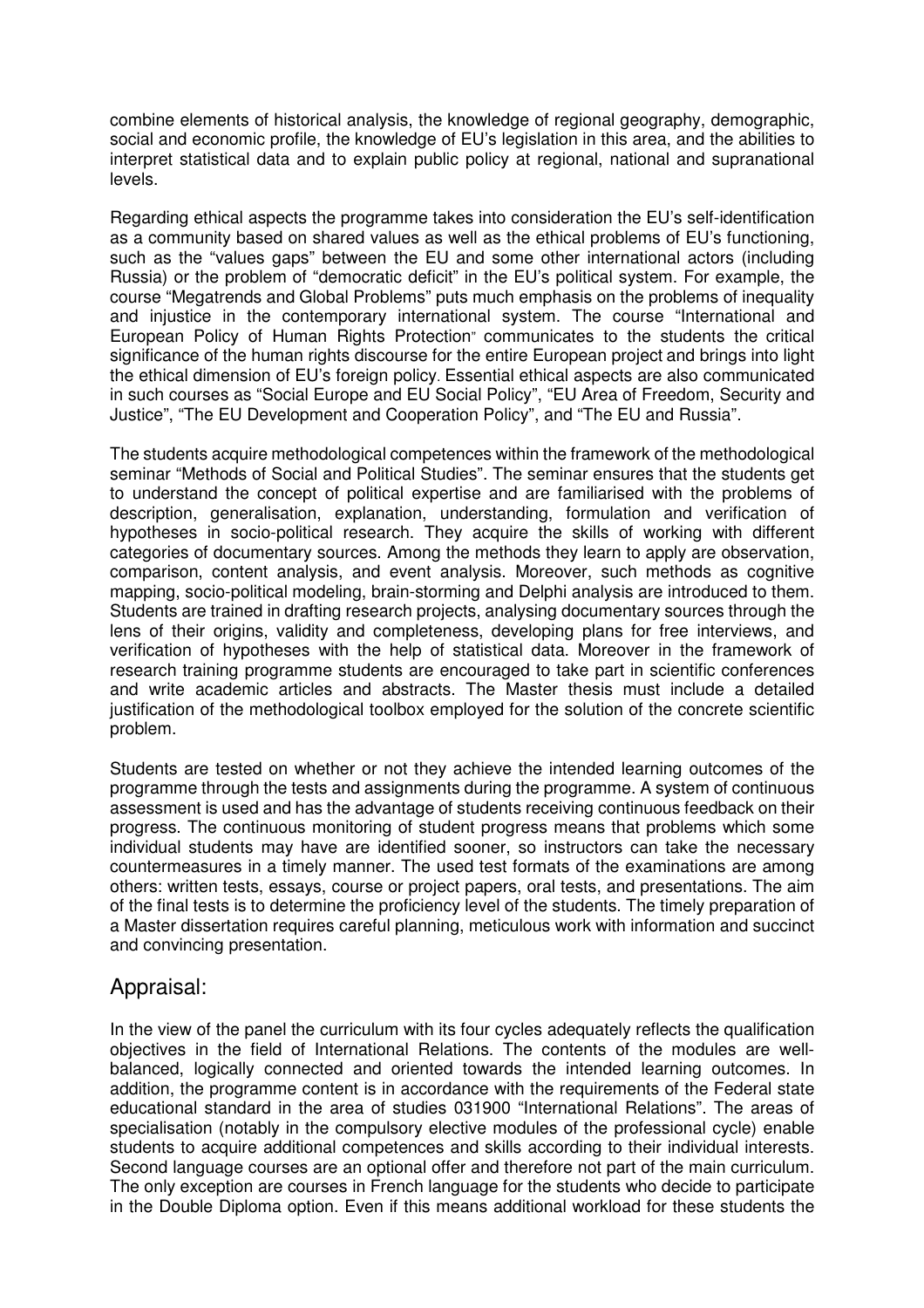panel appreciates the structure of the programme which allows a good preparation of the Double Degree students without relinquishing necessary content in the compulsory electives.

The programme's content with its focus on the European Union is reflected in the programme description. Furthermore, in the view of the panel the Master degree corresponds adequately to the academic level of the programme.

Theoretical questions are explained in the modules by means of practical examples. The two included internships are envisaged to link theory and practice as well. The panel got information on offers for internship places and on organisations where students from the programme completed their internships. In this context the panel was sometimes missing a strong link to the classical field of International Relations. (Besides adequate places at Chambers of Commerce, in international organisations and the administration some travel agencies appeared). Hence, the panel recommends ensuring that all internships take part in work areas that are clearly aligned with the programme objectives regarding the specific field of International Relations.

The described synthesis of various disciplines and their linking-up appears as an emphasis of the programme. The achieved outcomes show clearly the preparation of the students for an occupation requiring interdisciplinary knowledge. The programme also contains ethical implications (for example in the module "International and European Policy of Human Rights Protection"). But the panel recommends to point out the existing implications in other module syllabi more clearly.

Through the seminar "Methods of Social and Political Studies" and the included analytical methods the students acquire additional methodological competences and are enabled to do scientific work on the required Master level. The panel appreciates the systematic approach of delivering the needed skills for research work and the final Thesis during the entire study programme. The exams, as they are defined for the modules in various formats, are suited in content to ascertain the intended learning outcomes. They correspond with the desired Master level as well.

|          |                                                                 | <b>Exceptional</b> | <b>Exceeds</b><br>quality<br>requirements | <b>Meets quality</b><br>requirements | Does not<br>meet quality<br><b>requirements</b> | n.r. |
|----------|-----------------------------------------------------------------|--------------------|-------------------------------------------|--------------------------------------|-------------------------------------------------|------|
| 3.1      | Contents                                                        |                    |                                           |                                      |                                                 |      |
| $3.1.1*$ | Logic and conceptual coherence<br>(Asterisk Criterion)          |                    |                                           | X                                    |                                                 |      |
| $3.1.2*$ | Rationale for degree and programme<br>name (Asterisk Criterion) |                    |                                           | X                                    |                                                 |      |
| $3.1.3*$ | Integration of theory and practice<br>(Asterisk Criterion)      |                    |                                           | X                                    |                                                 |      |
| 3.1.4    | Interdisciplinary thinking                                      |                    | X                                         |                                      |                                                 |      |
| 3.1.5    | <b>Ethical aspects</b>                                          |                    |                                           | X                                    |                                                 |      |
| $3.1.6*$ | Methods and scientific practice (Asterisk<br>Criterion)         |                    |                                           | X                                    |                                                 |      |
| $3.1.7*$ | Examination and final thesis (Asterisk<br>Criterion)            |                    |                                           | X                                    |                                                 |      |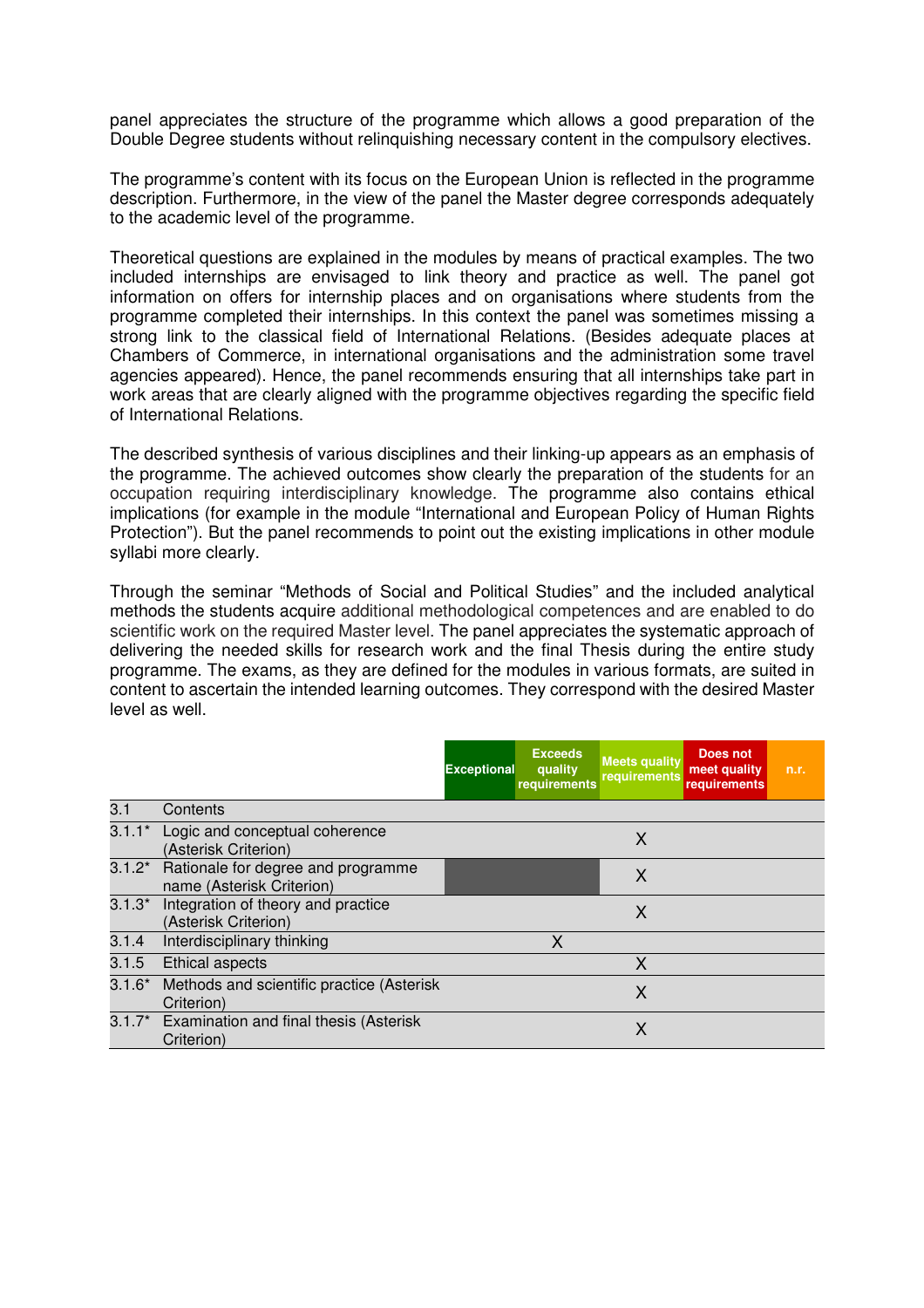## 3.2 Structure

| Projected study time                   | 2 years                                  |
|----------------------------------------|------------------------------------------|
| Number of ECTS-Points                  | 120 (30 ECTS-Points per semester)        |
| Workload per ECTS-Point                | 36 academic hours (27 time hours)        |
| Number of modules                      | 8                                        |
| Time required for processing the final | 12 ECTS-Points in the fourth semester (8 |
| thesis and awarded ECTS-Points         | weeks); regarding the preparation time   |
|                                        | see also chapter 3.1                     |
| Number of contact hours                | 786                                      |

The module structure of the study programme is shown in the following illustration: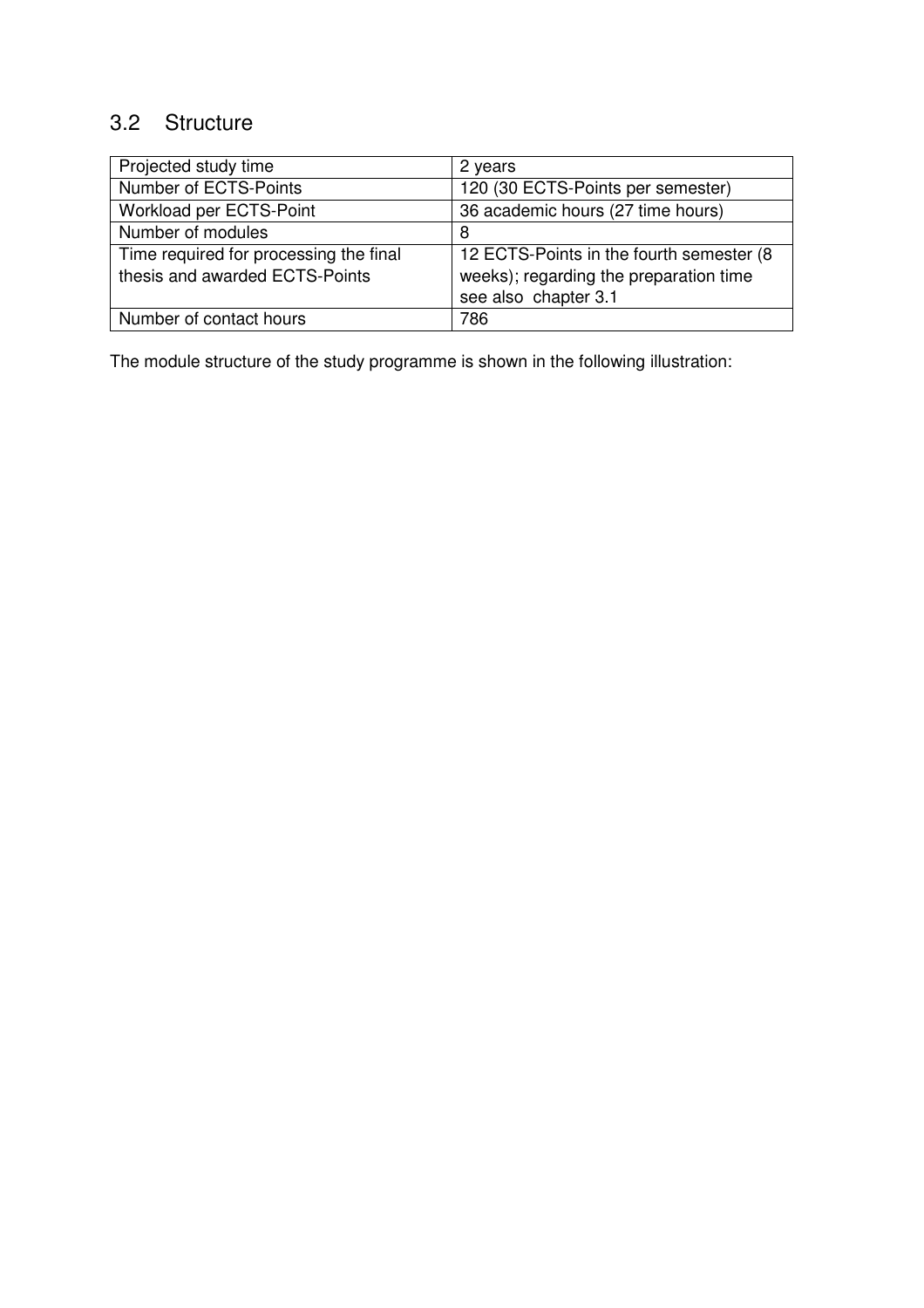|                     | <b>Master's Degree Programme in International Relations</b>                       |                                             |    |    |    |                   |                                |                                 |                                                        |                              |  |
|---------------------|-----------------------------------------------------------------------------------|---------------------------------------------|----|----|----|-------------------|--------------------------------|---------------------------------|--------------------------------------------------------|------------------------------|--|
|                     | <b>STUDIES OF THE EUROPEAN UNION</b>                                              |                                             |    |    |    |                   |                                |                                 |                                                        |                              |  |
|                     |                                                                                   |                                             |    |    |    |                   |                                |                                 |                                                        | <b>FIBAA</b>                 |  |
|                     | 1 <sup>st</sup> Semester                                                          |                                             |    |    |    |                   |                                |                                 |                                                        |                              |  |
| <b>Modul</b><br>No. | Title of Module / Course Unit                                                     | <b>Credit Points per</b><br><b>Semester</b> |    |    |    |                   | Workload                       | <b>Method of Teaching</b>       | <b>Form and Duration of</b><br><b>Examinations</b>     | weight of<br>exam            |  |
|                     |                                                                                   | 1.                                          | 2. | З. | 4. | Hours in<br>Class | <b>Hours</b><br>Self-<br>Study | i.e. lecture course.<br>seminar |                                                        | related to<br>final<br>grade |  |
| M1                  | <b>General Academic Cycle</b>                                                     | 11                                          |    |    |    |                   |                                |                                 |                                                        | 11/120                       |  |
| M 1.1               | Megatrends and Global Problems                                                    | 4                                           |    |    |    | 28                | 116                            | L/T/S/P                         | Course paper and presentation /<br>Written examination |                              |  |
|                     | M 1.2 Regional Systems of International Relations in the 21 <sup>st</sup> Century | 4                                           |    |    |    | 30                | 114                            | L/T/P                           | Course paper and presentation /<br>Examination         |                              |  |
|                     | M 1.4 English                                                                     | 3                                           |    |    |    | 60                | 48                             | S/T                             | Written and oral test                                  |                              |  |
| M <sub>2</sub>      | <b>Professional Cycle</b>                                                         | 14                                          |    |    |    |                   |                                |                                 |                                                        | 14/120                       |  |
|                     | M 2.4 History of European Integration                                             | 4                                           |    |    |    | 28                | 116                            | L/T/S/P                         | Course paper and presentation                          |                              |  |
|                     | M 2.5 Introduction into European Law                                              | 5                                           |    |    |    | 28                | 152                            | L/T/S/P                         | Course paper and presentation /<br>Examination         |                              |  |
|                     | M 2.6 Political System of the EU                                                  | 5                                           |    |    |    | 28                | 152                            | L/T/S/P                         | Course paper / Written<br>examination / Peer review    |                              |  |
| M3                  | <b>Practical Training and Research</b>                                            | 5                                           |    |    |    |                   |                                |                                 |                                                        | 5/120                        |  |
|                     | M 3.3 Research                                                                    | 5                                           |    |    |    | 14                | 166                            | <b>T/S</b>                      | Research report                                        |                              |  |
| M4                  | <b>Optional Disciplines</b>                                                       | $3**$                                       |    |    |    |                   |                                |                                 |                                                        | 0/120                        |  |
|                     | M 4.1 Second Foreign Language (French for Double Degree students)                 | 3                                           |    |    |    | 60                | 48                             | <b>S/T</b>                      | Written and oral test                                  |                              |  |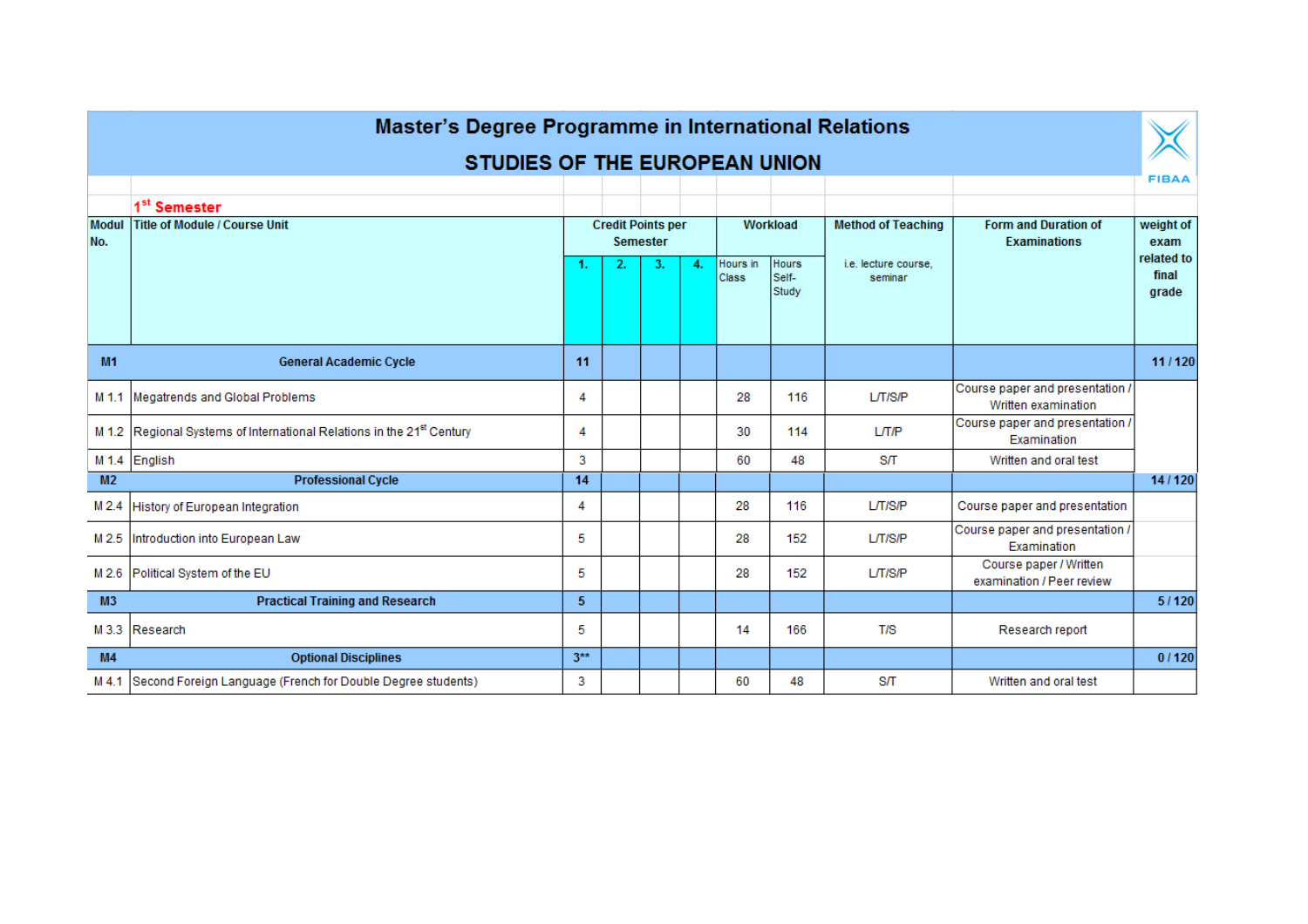|                  | 2 <sup>nd</sup> Semester                                                   |                |  |    |     |         |                                                 |        |
|------------------|----------------------------------------------------------------------------|----------------|--|----|-----|---------|-------------------------------------------------|--------|
| M1               | <b>General Academic Cycle</b>                                              | 6              |  |    |     |         |                                                 | 6/120  |
|                  | M 1.3 Russian Foreign Policy Strategy and International Conflicts          | 3              |  | 16 | 92  | T/S/P   | Course paper and presentation                   |        |
|                  | M 1.4 English                                                              | 3              |  | 60 | 48  | S/T     | Course paper and presentation /<br>Examination  |        |
| M2               | <b>Professional Cycle</b>                                                  | 20             |  |    |     |         |                                                 | 20/120 |
| M <sub>2.1</sub> | <b>Global Security</b>                                                     | 4              |  | 28 | 116 | L/T/S   | Written examination                             |        |
|                  | M 2.2 Analysis of International Situations                                 | 4              |  | 14 | 130 | T/S/P   | 2 project papers                                |        |
|                  | M 2.3 Foreign Policy Process and the Making of Russian Foreign Policy      | 4              |  | 16 | 128 | L/T/S/P | Course paper and presentation                   |        |
| M 2.7            | Single European Market and Economic and Monetary Union                     | 5.             |  | 28 | 152 | L/T/S/P | Course paper / Oral examination                 |        |
|                  | Module: Basic Mechanisms and Areas of EU activities (Optional Disciplines) | 3 <sup>1</sup> |  |    |     |         |                                                 |        |
|                  | M 2.9 Social Europe and EU Social Policy                                   | 3              |  | 28 | 80  | LT/SP   | Course paper and presentation /<br>Written test |        |
|                  | M 2.10 European Regionalism and EU Regional Policy                         | 3              |  | 28 | 80  | L/T/S/P | Course paper / Oral examination                 |        |
| M3               | <b>Practical Training and Research</b>                                     | $\overline{4}$ |  |    |     |         |                                                 | 4/120  |
|                  | M 3.3 Research                                                             | 4              |  | 22 | 122 |         | Research report                                 |        |
| M4               | <b>Optional Disciplines</b>                                                | $3**$          |  |    |     |         |                                                 | 0/120  |
| $M$ 4.1          | Second Foreign Language (French for Double Degree students)                | 3              |  | 60 | 48  | S/T     | Course paper and presentation /<br>Examination  |        |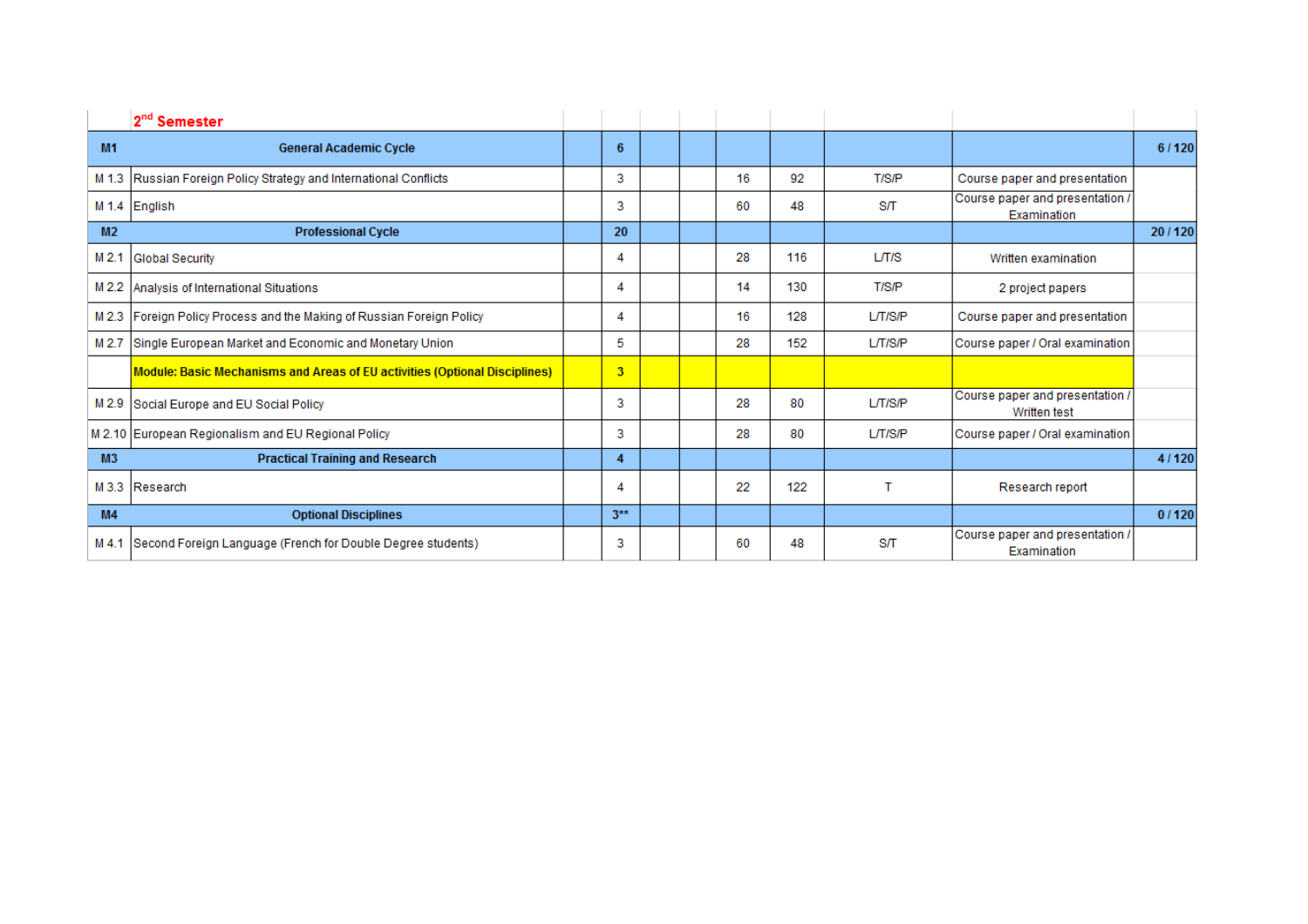|                | 3rd Semester                                                                      |   |                |    |     |         |                                                                        |        |
|----------------|-----------------------------------------------------------------------------------|---|----------------|----|-----|---------|------------------------------------------------------------------------|--------|
| <b>M1</b>      | <b>General Academic Cycle</b>                                                     |   | 3              |    |     |         |                                                                        | 3/120  |
|                | <b>Optional Disciplines</b>                                                       |   | $3*$           |    |     |         |                                                                        |        |
| M 1.5          | International and Interregional Links of the Russian Federation's Regions         | 3 |                | 30 | 78  | L/T/S   | Written examination                                                    |        |
| M 1.6          | International and European Policy of Human Rights Protection                      |   | 3              | 18 | 90  | L/T/S/P | Course paper and presentation /<br><b>Written test</b>                 |        |
| M 1.7          | European Culture in the 1870s - early 1900s                                       |   | 3              | 28 | 80  | L/T/S/P | Course paper and presentation /<br>Written test                        |        |
| M 1.8          | Sociology of International Relations                                              |   | 3              | 18 | 90  | T/S/P   | Course paper and presentation /<br>Examination                         |        |
| M <sub>2</sub> | <b>Professional Cycle</b>                                                         |   | 9              |    |     |         |                                                                        | 9/120  |
|                | <b>Module: Basic Mechanisms and Areas of EU activities (Optional Disciplines)</b> |   | $\overline{3}$ |    |     |         |                                                                        |        |
|                | M 2.11 EU Common Foreign and Security Policy                                      |   | $\overline{3}$ | 28 | 80  | T/S/P   | Course paper and presentation                                          |        |
|                | M 2.12 EU Area of Freedom, Security and Justice                                   |   | 3              | 28 | 80  | L/T/S/P | Course paper / Oral examination                                        |        |
|                | M 2.13 EU Enlargement                                                             |   | 3              | 28 | 80  | L/T/S/P | Course paper / Oral examination                                        |        |
|                | <b>Module: EU Countries and European Integration (Optional Disciplines)</b>       |   | $\overline{3}$ |    |     |         |                                                                        |        |
|                | M 2.14   "The German Question" and European Security                              |   | 3              | 28 | 80  | L/T/S/P | Course paper / Oral examination                                        |        |
|                | M 2.15 British Policy towards European Integration                                |   | $\overline{3}$ | 28 | 80  | L/T/S/P | Course paper / Examination                                             |        |
|                | M 2.16 Britain and Decolonization                                                 |   | 3              | 28 | 80  | L/T/S/P | Essay / Paper / Test                                                   |        |
|                | M 2.17 Germany after Unification                                                  |   | 3              | 28 | 80  | L/T/S/P | Course paper and presentation /<br>Examination                         |        |
|                | <b>Module: EU External Relations (Optional Disciplines)</b>                       |   | $\overline{3}$ |    |     |         |                                                                        |        |
|                | M 2.18 The EU and Russia                                                          |   | 3              | 18 | 90  | L/T/S/P | Course paper and presentation                                          |        |
|                | M 2.19 The EU Development and Cooperation Policy                                  |   | 3              | 18 | 90  | L/T/S/P | Course paper and presentation /<br>Written examination                 |        |
|                | M 2.20 European Integration and Transatlantic Relations                           |   | 3              | 20 | 88  | L/T/S/P | Course paper and presentation /<br>Written examination                 |        |
| M 2.21         | Comparative Analysis of Economic Integration in Europe and the Asia-Pacific       |   | 3              | 28 | 80  | LT/SP   | Course paper and presentation /<br>Written examination                 |        |
| M3             | <b>Practical Training and Research</b>                                            |   | 18             |    |     |         |                                                                        | 18/120 |
| M 3.1          | Research and Teaching Training                                                    |   | -6             | 36 | 180 | т       | Feedback report / Individual plan<br>of work / Teacher training report |        |
|                | M 3.3 Research                                                                    |   | 12             | 22 | 410 | т       | Research report / Information<br>and analytical paper                  |        |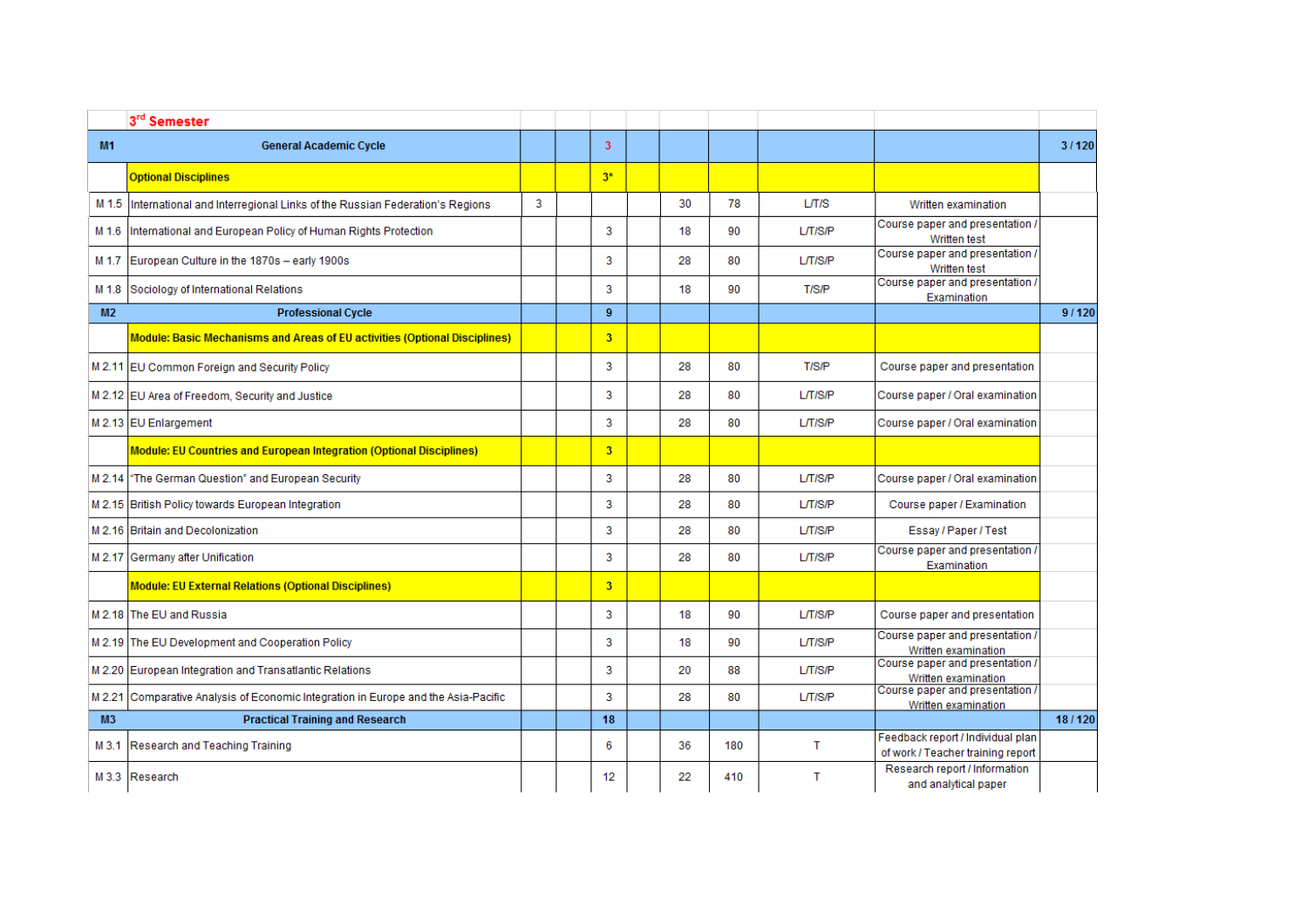|                | 4 <sup>th</sup> Semester                                                                                                                                                                                                                                                            |    |    |    |    |     |      |                                                 |        |
|----------------|-------------------------------------------------------------------------------------------------------------------------------------------------------------------------------------------------------------------------------------------------------------------------------------|----|----|----|----|-----|------|-------------------------------------------------|--------|
| M <sub>3</sub> | <b>Practical Training and Research</b>                                                                                                                                                                                                                                              |    |    |    | 18 |     |      |                                                 | 18/120 |
|                | M 3.2 Production and Analytic Training                                                                                                                                                                                                                                              |    |    |    | 6  | 144 | 72   | Feedback report / Training<br>completion report |        |
|                | M 3.3 Research                                                                                                                                                                                                                                                                      |    |    |    | 12 | 22  | 410  | Master's degree paper                           |        |
| M <sub>5</sub> | <b>Final State Attestation</b>                                                                                                                                                                                                                                                      |    |    |    | 12 |     |      |                                                 | 12/120 |
|                | Master Dissertation***                                                                                                                                                                                                                                                              |    |    |    | 12 | 30  | 402  | <b>Master Dissertation defence</b>              |        |
|                |                                                                                                                                                                                                                                                                                     |    |    |    |    |     |      |                                                 |        |
| total****      |                                                                                                                                                                                                                                                                                     | 30 | 30 | 30 | 30 | 786 | 3534 |                                                 |        |
| Ŀ.             | Lecture                                                                                                                                                                                                                                                                             |    |    |    |    |     |      |                                                 |        |
| S:             | <b>Seminar</b>                                                                                                                                                                                                                                                                      |    |    |    |    |     |      |                                                 |        |
| Т:             | <b>Tutorial</b>                                                                                                                                                                                                                                                                     |    |    |    |    |     |      |                                                 |        |
| P:             | <b>Cours paper</b>                                                                                                                                                                                                                                                                  |    |    |    |    |     |      |                                                 |        |
|                | * The courses M 1.5, M 1.6, M 1.7 and M 1.8 of the General Academic Cycle are optional. Students have to choose at least one from the list. As most of<br>the courses are conducted in the 3rd semester, credits for chosen course are calculated in the workload of this semester. |    |    |    |    |     |      |                                                 |        |
|                | ** The course M 4.1 is given to Double Master students only. It's not calculated in the workload of the Master curriculum.                                                                                                                                                          |    |    |    |    |     |      |                                                 |        |
|                | *** 12 Credit Points (432 hours) for the Master Dissertation is a requirement of the Federal State Educational Standard in the area of studies 031900 "International Relations" (master level),confirmed                                                                            |    |    |    |    |     |      |                                                 |        |
|                | by the Decree of the Ministry of Education and Science of the Russian Federation of 29 March 2010 № 225.                                                                                                                                                                            |    |    |    |    |     |      |                                                 |        |
|                | According to the Russian legislation, 1 Credit Polint amounts to 36 academic hours; 1 academic hour is 45 minutes.                                                                                                                                                                  |    |    |    |    |     |      |                                                 |        |
|                | **** The calculation of total credit hours proceeds from the cumpulsory courses (blue line) and the minimum set of optional courses (yellow line).                                                                                                                                  |    |    |    |    |     |      |                                                 |        |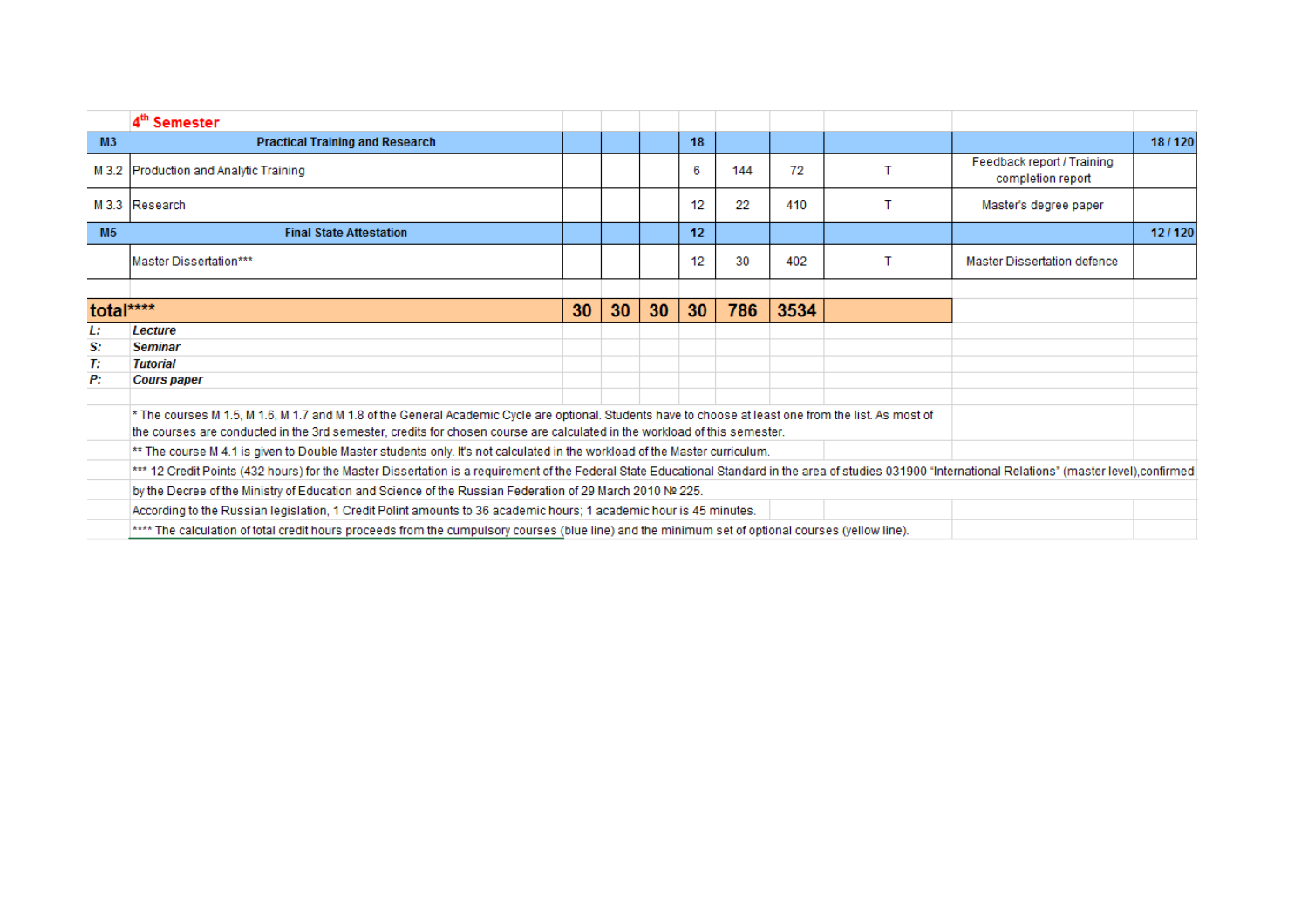As for the application of the European Credit Transfer and Accumulation System (ECTS), the main elements of the ECTS-system have been used: the implementation of ECTS Points and characteristics of the educational workload. A Diploma Supplements has been introduced as well. ECTS-Points are assigned to all main types of educational work of a student:

- mastering educational disciplines and passing all attestations provided for them;
- practical internships (third and fourth semester each credited with 12 ECTS-Points);
- doing research and preparation of the Master thesis (first semester five ECTS-Points, second semester 4 ECTS-Points, third and fourth semester each with 12 ECTS-Points).

All modules have been described in module syllabi enclosing learning outcomes and acquired competencies of the subject, contents, examination forms, and a list of obligatory and recommended literature. The mastering of each specific course is usually terminated by an examination.

Requirements for the volume and structure of the programme are defined in the document 'Basic Educational Program of Higher Professional Education, Area of studies 031900 International Relations, "Studies of the European Union", Graduate's qualification (degree) Master'. The rules of the admission procedure are defined in the 'Rules of Enrolment in the National Research Tomsk State University for Basic Educational Master Programs of Higher Professional Education'.

The students' weekly total workload in the programme does not exceed 54 academic hours (40,5 time hours) including all kinds of classroom and extracurricular (independent) work. The total weekly workload in class does not exceed 24 hours. On average, their weekly in-class workload (lectures and seminars, excluding tutorials, exams and credit tests) is 20 academic hours in the first semester; 15 academic hours in the second semester; seven academic hours in the third semester. The regressive in-class workload leaves greater time for research and practical training. Student counselling is provided weekly by every faculty member teaching under the programme. The Programme Coordinator provides student counselling daily for two hours.

The estimated workload is checked systematically through evaluation of factual student workload using questionnaires to be completed by students during every semester (see also chapter 5). On the ground of the data collected and processed twice a semester the average workload of a regular student per course including class and self-study hours is calculated and if necessary the content/learning outcomes or the ECTS-Points are adjusted.

TSU, in compliance with the federal legislation, guarantees gender equality and nondiscrimination for all its students. Actually the amount of female students exceeds the amount of male students since the first cohort in 2008). In accordance with clause 79 of the Federal Law on Education of December 29, 2012, TSU provides special conditions for students with disabilities, including individual plans of studies and individual formats of examinations. Foreign students get particular assistance by individual "tutors" from among volunteering "native" students. These Tutors are appointed to help the foreign students with studies and practicalities of adjusting to life in Tomsk.

#### Appraisal:

The programme consists of modules and assigns ECTS-Points per module on the basis of the necessary student workload. The programme structure with its uniform distribution of ECTS-Points over the four semesters helps students to reach the defined learning outcomes. The study programme is designed in a way that students' mobility is ensured. Two internships are part of the programme and integrated in such a way that ECTS-Points can be acquired. The module syllabi provide detailed descriptions of intended learning outcomes and information according to the ECTS Users' Guide (e.g. type and level of course unit, number of ECTS-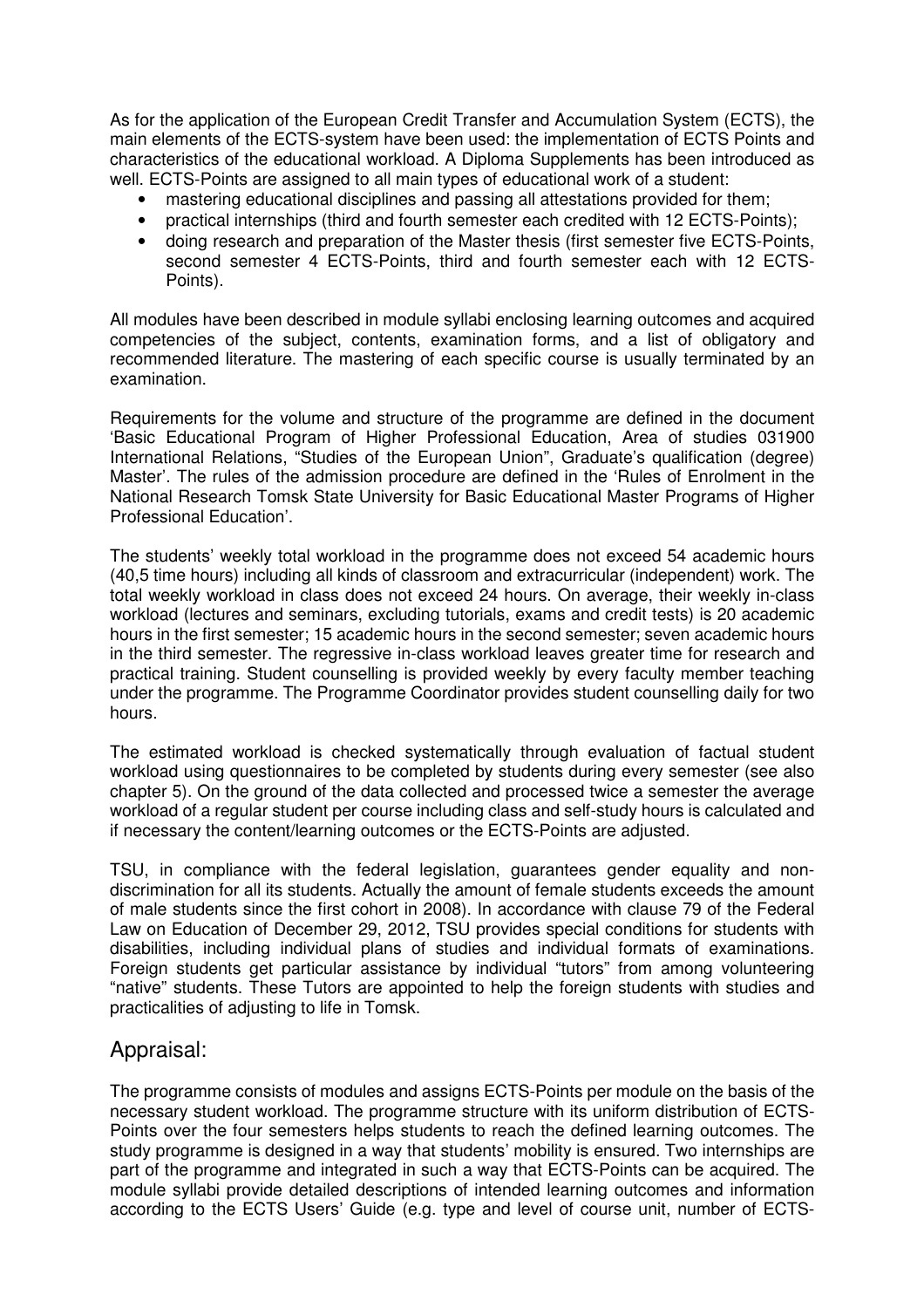Points, name of lecturer, assessment methods, etc.). The amount and quality of the recommendations of relevant literature is generally satisfying. Nonetheless the panel found outdated information on literature in some of the syllabi and, therefore, recommends updating the recommendations more frequently.

The regulations relevant for the programme are legally binding and contain all necessary rules including the admission requirements. They take into account the national Russian requirements. The recognition of successful study periods at other HEIs is regulated in accordance with the Lisbon Convention. Due to the fact that in the Russian higher education system a final grade is not intended, a relative grading according ECTS is not possible.

The feasibility of the study programme's workload is ensured:

- by a suitable curriculum design,
- by a plausible calculation of workload (which is checked regularly via course evaluation),
- by an adequate number and frequency of examinations following the principle of continuous assessment, see chapter 3.1), and
- by appropriate support services as well as academic and general student counselling.

TSU ensures gender equality and non-discrimination. Students with disabilities are provided with affirmative actions concerning time and formal standards/requirements throughout the programme and examinations. Students in special circumstances, such as foreign students, are particularly assisted.

|          |                                                                  | <b>Exceptional</b> | <b>Exceeds</b><br>quality<br><b>requirements</b> | <b>Meets quality</b><br>requirements | Does not<br>meet quality<br><b>requirements</b> | n.r. |
|----------|------------------------------------------------------------------|--------------------|--------------------------------------------------|--------------------------------------|-------------------------------------------------|------|
| 3.2      | <b>Structure</b>                                                 |                    |                                                  |                                      |                                                 |      |
| $3.2.1*$ | Modular structure of the study<br>programme (Asterisk Criterion) |                    |                                                  | X                                    |                                                 |      |
| $3.2.2*$ | Study and exam regulations (Asterisk<br>Criterion)               |                    |                                                  | Χ                                    |                                                 |      |
| $3.2.3*$ | Feasibility of study workload (Asterisk<br>Criterion)            |                    |                                                  | X                                    |                                                 |      |
| 3.2.4    | Equality of opportunity                                          |                    |                                                  | Χ                                    |                                                 |      |

#### 3.3 Didactical concept

The didactical concept of the programme is based on the combination of lectures, seminars, tutorials and self-study. The application of different teaching and learning methods is an integral part of the didactical concept. For instance, within the framework of most of the courses students are taught to write information and analysis papers. In addition, research products are connected with the reflection on current political events, phenomena and processes, especially within the EU and in the domain of its external relationships. Another method used in teaching of most disciplines is assigning students to write annotations, brief accounts of the essence of a document, the reasons and circumstances under which it was issued, its objectives, argument and conclusions. Students are asked to write reviews, concise accounts of the results of studying a given research problem which includes an overview of sources and bibliography. Writing essays is practiced to improve students' skills of independent creative thinking and formulating their own conclusions and assessments. A number of disciplines envisage the preparation of students' projects, integrative products including problem-setting, implementation of ideas in practical activities, and presentations of the results. Presentations are followed by reflection seminars where initial motivations, authors' conceptions and the results of projects are discussed. Furthermore, in particular disciplines Simulation games are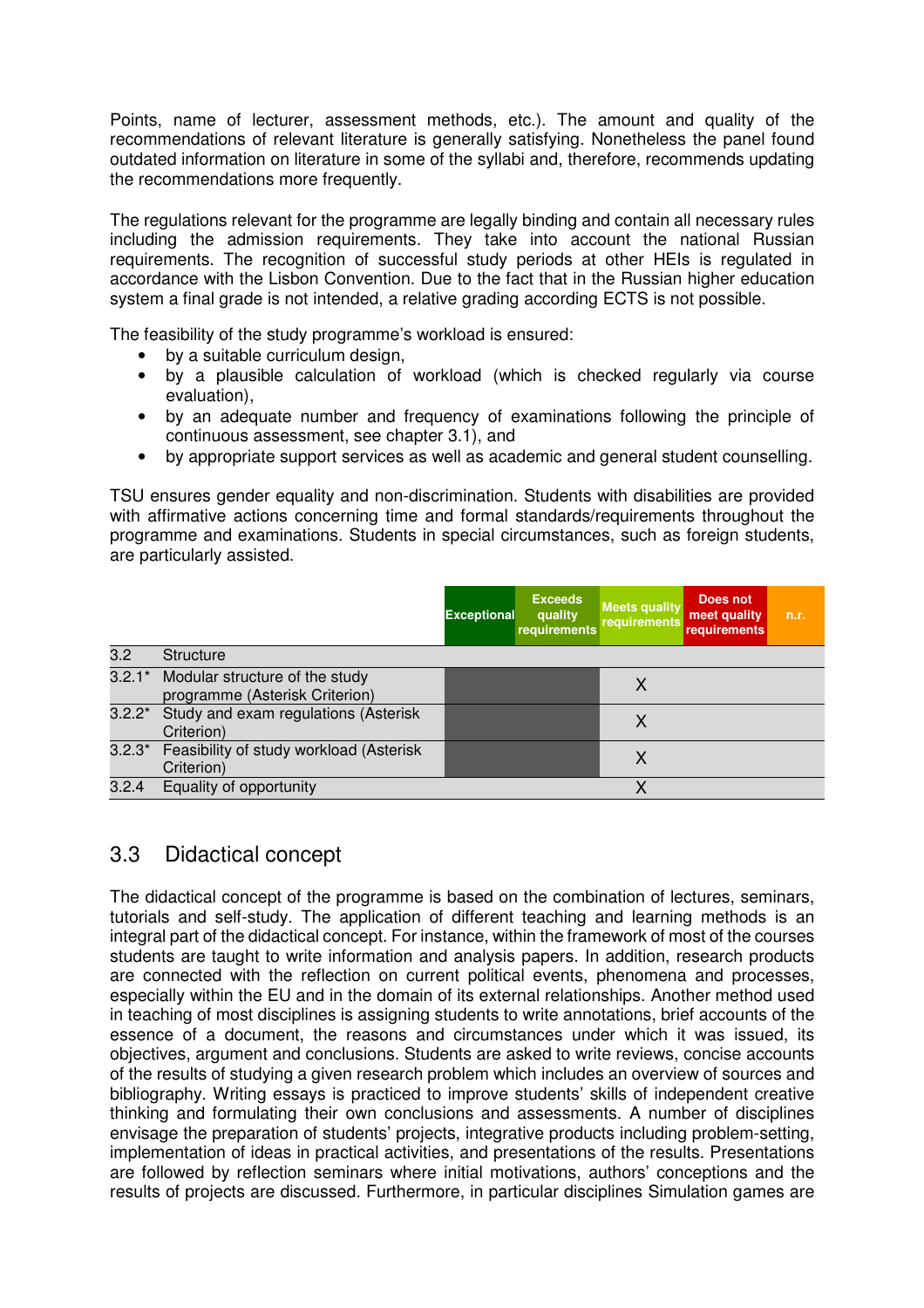used as well as group essays and project work. Many of in-class activities are performed in teams or small groups, so the development of cooperation and conflict-handling skills is stimulated too (see chapter 3.5).

The courses in the programme are accompanied by readers and/or manuals. The readers combine primary sources and analytical articles reflecting on the problems of the disciplines from different theoretical and methodological angles. In particular, the leading theoretical paradigms on European integration, neo-functionalism, liberal intergovernmentalism, multilevel governance, are thoroughly represented in the readers. While the readers are send to the students via e-mail, the manuals are available at the TSU Library and the libraries of the relevant Chairs. Moreover, many lecturers write papers for academic journals which are also used in their teaching during the courses. Students often refer to these papers for detailed understanding of specific problems and for familiarisation with the standards of academic writing.

Guest lecturers are regularly invited to deliver specific courses for the programme on the aspects of the EU studies which are at the forefront of academic debate and have not yet become elements of teaching "mainstream". Regarding this guest lecturers TSU uses especially the intensive cooperation with the Free University of Brussels (see also chapter 4.3). As lectures and seminars were held in English, the students also had opportunities to improve their language skills. The students have frequent opportunities to attend guest lectures and seminars given by diplomats, representatives of international organisations, or politicians. For instance, in the academic year 2013 - 2014 the former Prime Minister of Slovakia, the Head of the EU Delegation to Russia and the Director of NATO Information Bureau in Russia attended lectures and discussed with the students.

#### Appraisal:

The didactical concept of the programme is described, plausible and oriented not only at the attainment of major professional qualification objectives, but also at shaping students' skills of setting objectives, planning, reflecting, developing and promoting information products. It allows for the application of different teaching and learning methods and promotes the students' ability to display initiative and to assume responsibility.

The accompanying course materials are oriented towards the intended learning outcomes and correspond to the required Master level. They are user-friendly and encourage students to engage in further independent studies. The materials are electronically accessible for the students or available in the University's libraries. The panel learned that the online access is currently depending on the single lecturers. They recommend assuring that all lecturers make use of the digital network to deliver their materials. Regarding the up-to-dateness the panel sees potential for improvement too. Some presented materials appeared partly outdated. Also, against the background of the national Russian regulations regarding the actuality of documents the panel recommends implementing an even more systematic updating process of the accompanying materials.

Guest lecturers are invited and contribute to the students' qualification process with their special experience, either from professional practice, scientific work, or politics. The panel especially appreciates the use of the cooperation with TSU's Partner University in Brussels. Nonetheless, the panel recommends inviting guest lecturers more regularly, especially lecturers from the practice and from abroad (see also chapter 3.4). Student assistants are currently not involved in teaching.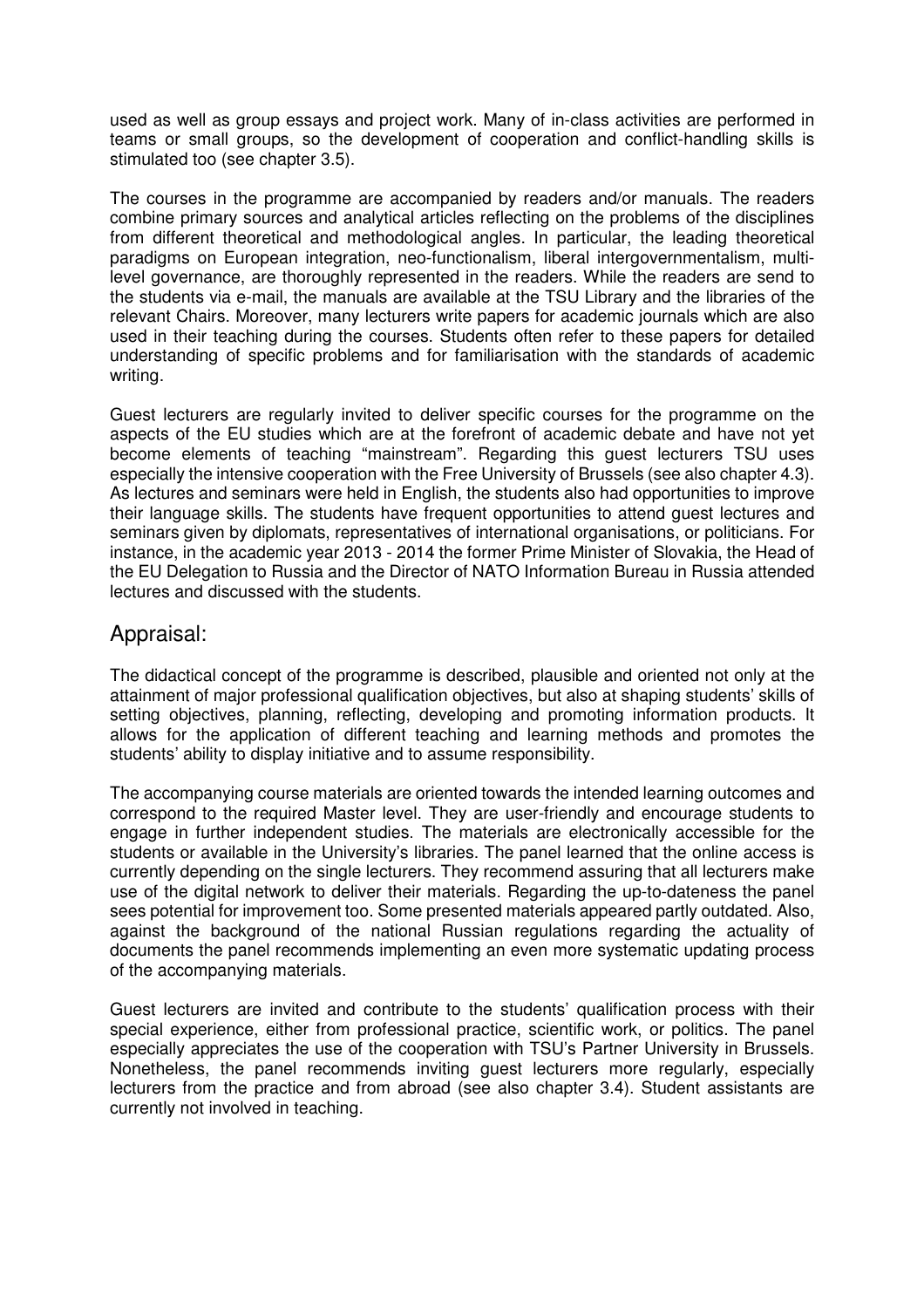|          |                                                                          | <b>Exceptional</b> | <b>Exceeds</b><br>quality<br>requirements | <b>Meets quality</b><br>requirements | Does not<br>meet quality<br><b>requirements</b> | n.r. |
|----------|--------------------------------------------------------------------------|--------------------|-------------------------------------------|--------------------------------------|-------------------------------------------------|------|
| 3.3      | <b>Didactical concept</b>                                                |                    |                                           |                                      |                                                 |      |
| $3.3.1*$ | Logic and plausibility of the didactical<br>concept (Asterisk Criterion) |                    |                                           | X                                    |                                                 |      |
|          | 3.3.2* Course materials (Asterisk Criterion)                             |                    |                                           |                                      |                                                 |      |
| 3.3.3    | Guest lecturers                                                          |                    |                                           |                                      |                                                 |      |
| 3.3.4    | Lecturing tutors                                                         |                    |                                           |                                      |                                                 |      |

#### 3.4 Internationality

The University states that the international contents constitute the essence of the programme and the core of the curriculum. According to this, all the disciplines are oriented at shaping students' understanding of global and European trends, processes, phenomena and events and their ability to analyse Russia's role as an element of the global system. To meet the requirements for successful completion of any discipline, students have to read and analyse primary sources of international and/or EU origin and international academic literature. They are familiarised with the global discourse on security, world order, conflict resolution, economic integration, human rights and development as well as with the elements of foreign policy analysis. Thus, students get an understanding of the factors shaping the international working environment which makes them prepared for its challenges.

The programme also includes an intercultural dimension. Students get an understanding of European values and the "values gap" existing between the EU and Russia, of the different integration cultures which emerged in Europe, the post-Soviet space and the Asia-Pacific. For those with a particular interest in the fundamentals of modern European culture, an optional course "European Culture in the 1870s – Early 1900s" is offered. Students get practical experience of acting in intercultural environments during guest lecturing, through participation in summer schools and international conferences. Regarding the possibility of studying in Tomsk and in Brussels (Double Degree option) see chapter 4.3.

Currently, the share of international students in the programme is 25%, with foreign students coming from Kazakhstan, Turkmenistan and Belgium. The programme at hand is attractive to students from Kazakhstan who are usually fluent in Russian and do not have to cover long distances to travel between Tomsk and their homes. Moreover, similar programmes are not developed in Kazakhstan. Hence, TSU has setup an admission office for prospective Kazakh students in Kazakhstan. The students from Belgium are participating in the Double Degree option and come to Tomsk for one year of studies. However, additional steps are being taken by TSU Administration to promote the internationality of the programme. Since 2014, a system of grant support for foreign students enrolled in the programme has been introduced, so TSU expects that the number of applicants from abroad will increase.

Nearly all faculty in the programme consists of teachers of Russian citizenship and permanent residence in Russia. This corresponds with the typical situation of Russian HEIs and the high barriers for foreigners to settle in the Russian Federation. Nonetheless, it is only in 2014 that TSU is beginning on implementing a systematic basis to employ foreign nationals as faculty. However, most of the faculty teaching in the programme have international academic and professional experience. Among the faculty are three grantees of the European Commission's Jean Monnet Programme, five former Fulbright Visiting Scholars, and the Director of the EU Center in Siberia and the Center on Human Rights of the Council of Europe. 13 teachers have been participants of the TEMPUS TACIS projects sponsored by the European Commission. Three teachers have Master degrees from foreign Universities. 90% of the faculty are fluent in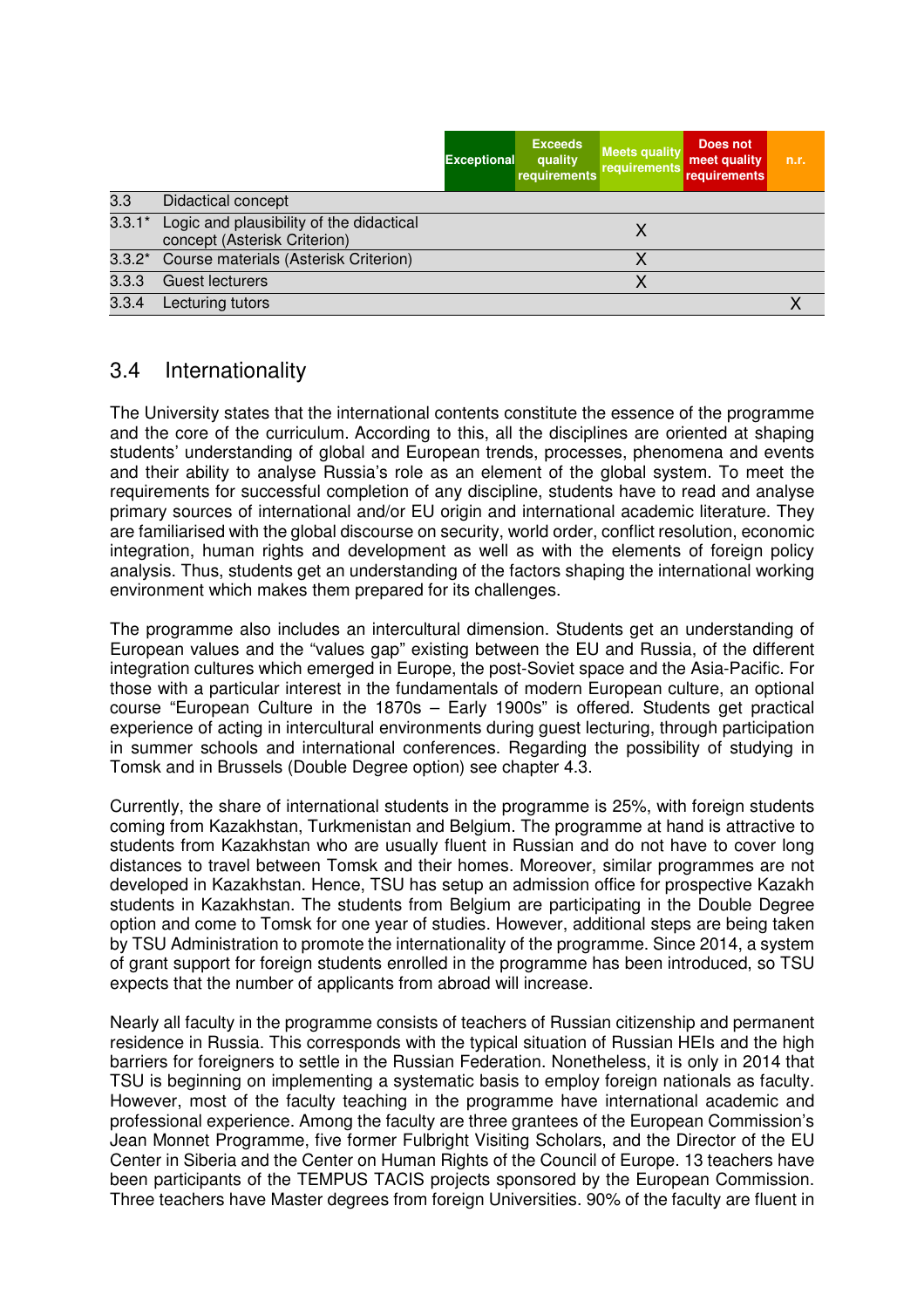at least one foreign language, and most of the teachers have publications abroad, including in peer-reviewed academic journals. Two lecturers have extensive international professional experience as, respectively, Head of the Department of International and Interregional Relations of the Tomsk Regional Administration and Chairman of the Committee on International Cooperation of the regional Administration.

English is taught throughout the first year of the programme (corresponding to six ECTS-Points). It is taught at advanced professional level. Forms of performance control include conversations, audition, writing essays annotations and reviews, making presentation and reports, role games and roundtables, written translations and interpreting. French and German are taught optionally. A high amount of course syllabi require that the students should work with primary sources and academic literature in English. Using references to documents and academic literature in foreign languages is an imperative for a successful defense of a final thesis. Students studying under the Double Degree programme must write and defend their Master theses in English or in French.

#### Appraisal:

International contents are an integral part of the curriculum. Students are thus prepared for the work at the interface of European and Russian organisations and businesses. Intercultural aspects are part of the programme contents too, so in the view of the panel the ability of acting in an intercultural environment is promoted a well.

The international composition of the student body corresponds to the programme concept. The actual number of 25% is relatively high in relation to the total number of students in the programme. Due to the fact that the teaching language in the programme is Russian, the strategy of attracting mostly students from neighbour countries where Russian language is common too, appears reasonable.

The faculty does not include foreign teachers. But the Russian lecturers have good experience in teaching abroad and/or working in an international context to promote the acquisition of international competences and skills. The panel learned about the difficult circumstances of recruiting permanent staff from abroad and therefore recommends using foreign guest lecturers more often (see chapter 3.3).

The programme contains English language courses on an advanced professional level and accompanying course materials as well as English literature, which is used for the teaching of international contents. By reason of the interviews with the students and the lecturers during the on-site visit the panel came to the conclusion that the language courses and the proportion of foreign language materials are sufficient for promoting the achievement of the study programme's objectives.

For those students who participate in the Double Degree option of the programme the level of internationality is even higher due to their semesters abroad and the additional French classes. Hence, the achieved employability in French-speaking countries and in organisations and businesses who deal with International Relations of or with France is exceedingly higher.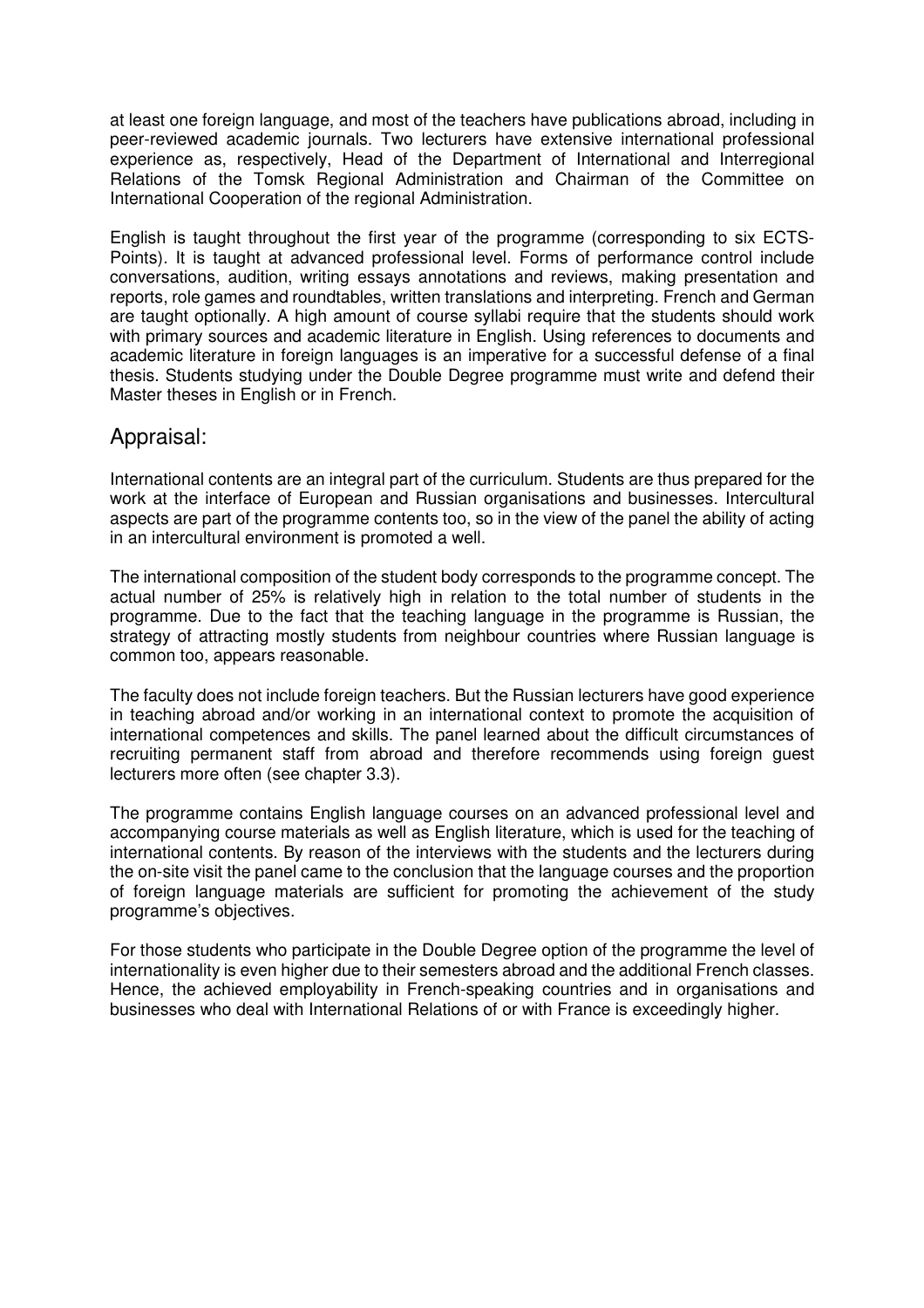|          |                                                                          | <b>Exceptional</b> | <b>Exceeds</b><br>quality<br>requirements | <b>Meets quality</b><br>requirements | Does not<br>meet quality<br><b>requirements</b> | n.r. |
|----------|--------------------------------------------------------------------------|--------------------|-------------------------------------------|--------------------------------------|-------------------------------------------------|------|
| 3.4      | Internationality                                                         |                    |                                           |                                      |                                                 |      |
| $3.4.1*$ | International contents and intercultural<br>aspects (Asterisk Criterion) |                    |                                           |                                      |                                                 |      |
| 3.4.2    | Internationality of the student body                                     |                    |                                           |                                      |                                                 |      |
| 3.4.3    | Internationality of faculty                                              |                    |                                           |                                      |                                                 |      |
| 3.4.4    | Foreign language contents                                                |                    |                                           |                                      |                                                 |      |

## 3.5 Multidisciplinary competences and skills (Asterisk Criterion)

According to TSU, acquiring communication and public-speaking skills is an integral part of teaching all the disciplines of the programme. Seminars, public presentations, role games, roundtables and peer-reviewing are widely used in teaching. Students are strongly encouraged to make presentations at academic conferences, and for the successful defense of a final thesis strong public speaking skills are trained during the programme. As many of in-class activities are performed in teams or small groups, the development of cooperation and conflicthandling skills is stimulated. Furthermore, students are encouraged to display initiative, to suggest their own topics of research projects, essays and forms of in-class activities. They are strongly encouraged to participate in grant and scholarship contests, at University, regional, national and international levels. This policy contributes to the development of leadership skills. The programme also includes elements allowing the students to acquire broad contextual knowledge. This knowledge is conveyed by optional courses (e.g.: 'European Culture in the 1870s – early 1900s", "Britain and Decolonisation", "Germany after Unification", "The Comparative Analysis of Economic Integration in Europe and the Asia – Pacific" as well as by the mandatory courses "Megatrends and Global Problems", "Regional Systems of International Relations in the 21<sup>st</sup> Century", "Global Security".

## Appraisal:

Through various methods the students acquire communication and public-speaking skills as well as cooperation and conflict handling skills in the study programme. This is documented in the course syllabi and corresponds with the didactical concept of TSU (see chapter 3.3). The acquisition of further multidisciplinary competences, such as self-management, leadership skills and broad contextual knowledge, is ensured.

|        |                                                                  | <b>Exceptional</b> | <b>Exceeds</b><br>quality<br>requirements | <b>Meets quality</b><br>requirements | Does not<br>meet quality<br>requirements | n.r. |
|--------|------------------------------------------------------------------|--------------------|-------------------------------------------|--------------------------------------|------------------------------------------|------|
| $3.5*$ | Multidisciplinary competences and skills<br>(Asterisk Criterion) |                    |                                           |                                      |                                          |      |

## 3.6 Skills for employment / Employability (Asterisk Criterion)

The common thread of the study programme is the promotion of graduates' employability in the following areas of professional activities: organisational and administrative activities; project activities; analytic activities; research and teaching:

• Within the area of organisational and administrative activities, graduates are prepared to be employed as mid-level executive and junior administrative staff at the subdivisions of the Russian Ministry of Foreign Affairs, other state establishments, departments of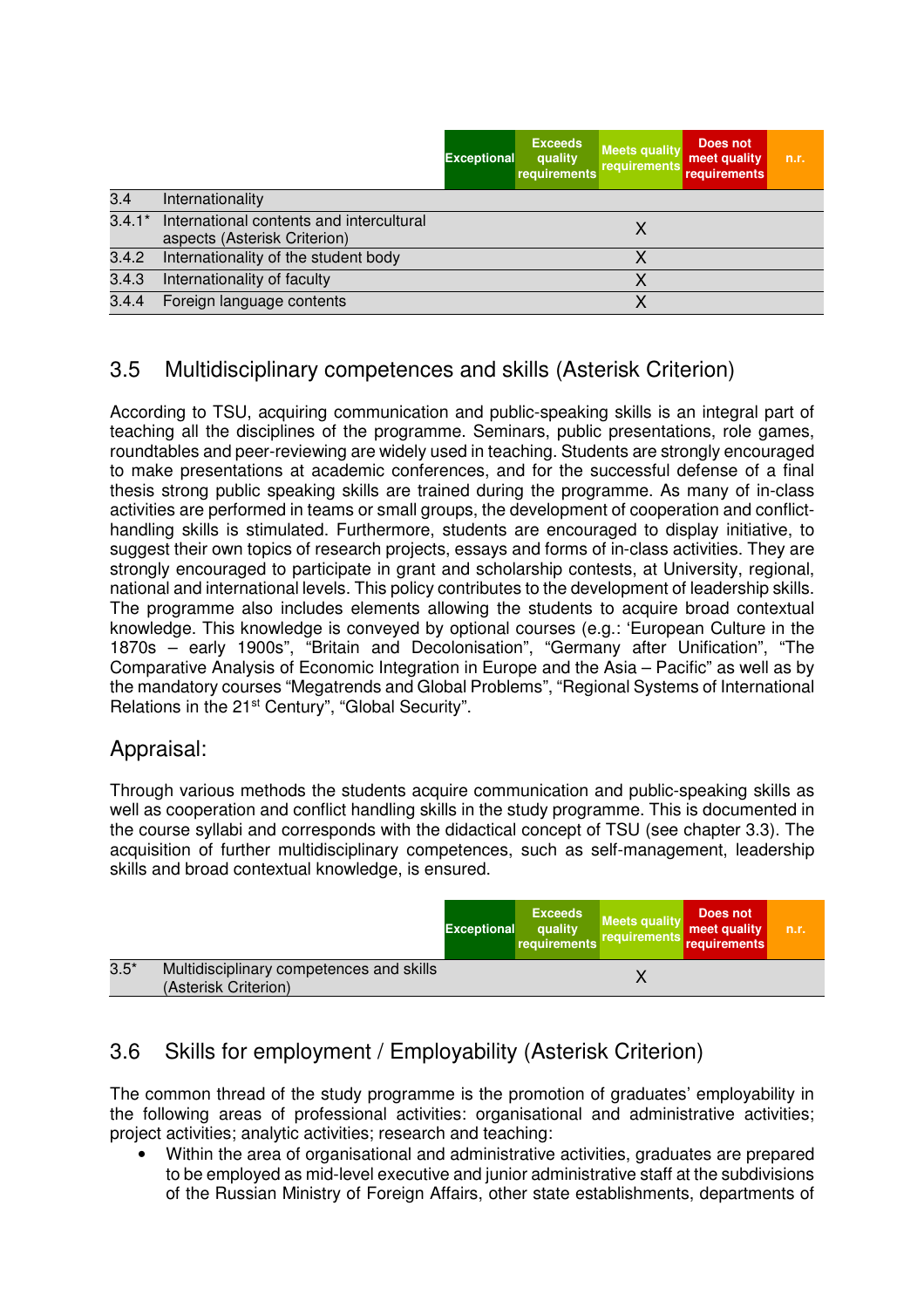federal and regional authorities and as mid-level executive staff in international organisations of different categories. To this end, the programme teaches them to accumulate and analyse information on international topics and prepare assessments and recommendations for foreign-policy decision-making; to conduct business correspondence, take part in negotiations, carry on conversations with foreign representatives on various aspects of bilateral relations and international politics in general, with the special emphasis on the correspondence and conversations in foreign languages on the subjects falling within the domains of their competence; to act as interpreters and translators; to organise international negotiations, meetings, conferences, seminars; to establish efficient cooperation in professional teams at their workplace.

- Within the area of project activities, the programme promotes their skills of launching projects and programmes of international profiles, of developing corporate and group strategies in the areas of their professional competence in pursuit of the interests of their employers, of supervising groups of reviewers and translators of materials from/to foreign languages.
- Within the area of analytic activities, the programme promotes their skills of doing analytic work individually or in groups on the basis of original information, including the information from foreign sources, of supervising research, and of establishing networks of professional international contacts.
- Within the area of research and teaching, the programme promotes their skills of participation in international academic exchanges and of acting as assistants within the framework of relevant teaching activities, skills of systematic thinking and orientation in complexities of multilateral and integration diplomacy, of discerning significant facts within the international flows of political information and grouping them according to research objectives.

#### Appraisal:

The promotion of employability, given by the application orientation of the programme, the international context, the training of research and of soft skills, runs as a common thread of the study programme through all its modules. The panel is in no doubt that graduates of the programme will be employable in the described work fields.

|        |                                                               | <b>Exceptional</b> | <b>Exceeds</b><br>quality<br>requirements | Meets quality<br>requirements | Does not<br>meet quality<br>requirements | m.r. |
|--------|---------------------------------------------------------------|--------------------|-------------------------------------------|-------------------------------|------------------------------------------|------|
| $3.6*$ | Skills for employment / Employability<br>(Asterisk Criterion) |                    |                                           |                               |                                          |      |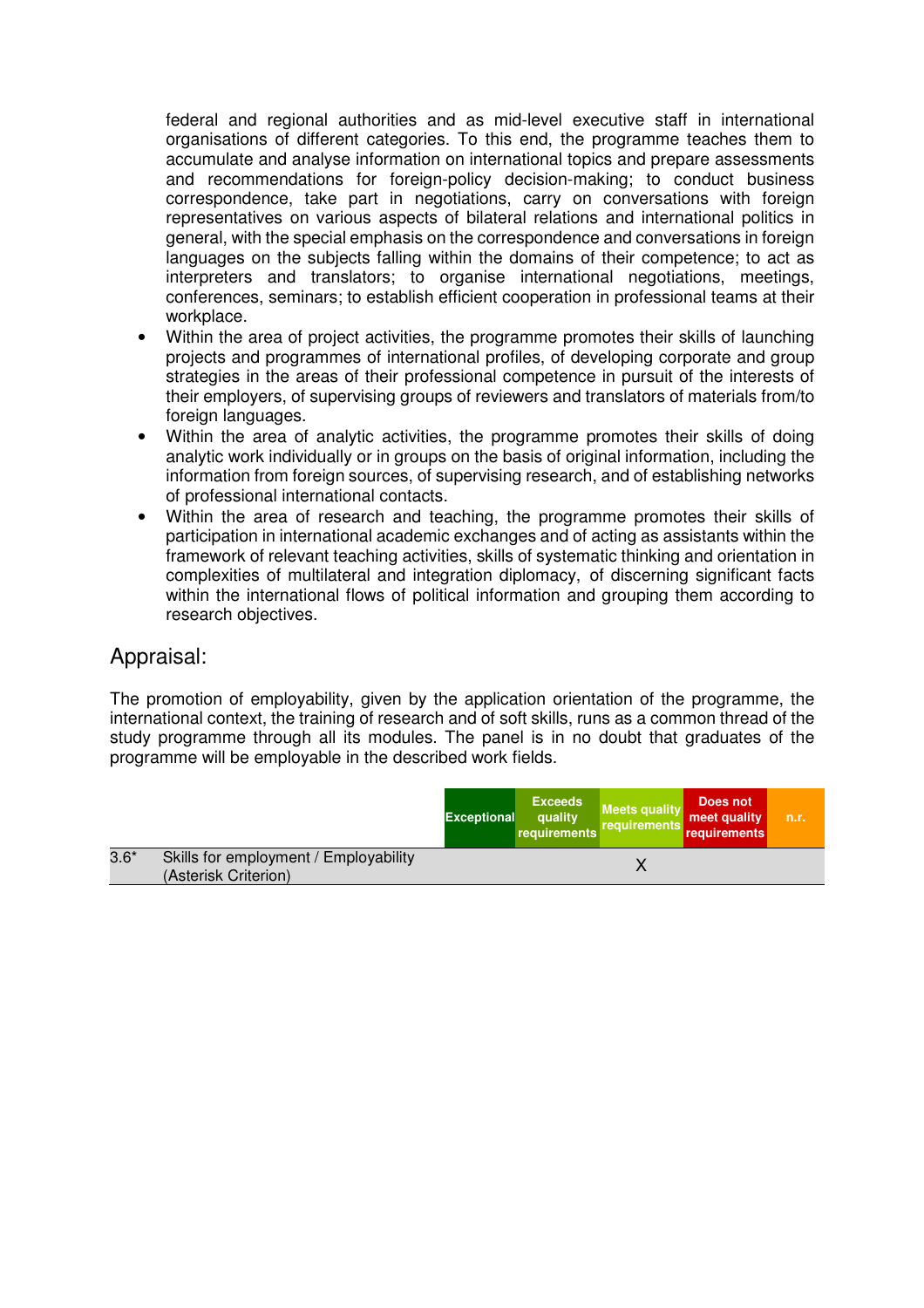## **4 Academic environment and framework conditions**

## 4.1 Faculty

18 lecturers are currently teaching the programme at hand. Among them, 13 work full-time at TSU and five are employed on a part-time basis. The academic qualifications of the faculty are as follows: 16 out of 18 teachers have PhD degrees; among them, five have Doctor of Science degrees. Three teachers have Master degrees of foreign Universities. The PhD dissertations of 15 teachers have been devoted to the problems of contemporary international and European politics (ten dissertations) or domestic policies of European states and the US (five dissertations). All five Doctor of Science dissertations have been devoted to the problems of contemporary international and/or European policies, with two of them directly focused on the European integration. TSU verifies the academic qualifications of the faculty members by means of an established procedure of competitive selection for academic positions. The procedure takes into consideration academic degrees, number and quality of publications, the Hirsch index, participation in conferences, knowledge of foreign languages, grants, scholarships and fellowships, as well as documented efforts taken by the faculty members to improve their academic qualifications. The University gives associate professors sabbaticals for writing Doctor of Science dissertations which entitle them to fill a full professor post. Furthermore, all faculty members have diplomas of "specialists" allowing them to teach.

TSU verifies the pedagogical and didactical qualifications of the faculty members by means of an established procedure of competitive selection for academic positions. The procedure takes into consideration the quality of teaching, the supervision of master dissertations, the academic record of the students under a teacher's supervision, the regular development of new and modernisation of existing courses, the number of published teaching manuals, and the development of electronic teaching tools and resources. Specific measures for the further qualification of the faculty members are implemented. Courses on new teaching methods and didactical approaches are regularly organised by the TSU Institute of Distance Learning. The University also organises international scientific conferences and seminars providing the faculty with possibilities to learn the best practices and to establish professional contacts for further exchange visits. Academic mobility and foreign publications are particularly encouraged. So in accordance with the National Research University and with the help of TSU programmes of academic mobility the teachers are enabled to expand their international experience. They have regular opportunities to visit European universities and to participate in international conferences.

Many faculty members have practical business experience allowing for the synthesis of theory and practice. For example, three lecturers hold high-level positions in the Administration of Tomsk Region and are, in fact, directly responsible for the cooperation of Tomsk Region with foreign countries, international organisations and other regions of Russia and one lecturer is a Director of the EU Center in Siberia which interacts with Tomsk business community. These lecturers interact closely with companies and firms doing international business and translate their experience in teaching and supervision of students.

The faculty members closely cooperate with each other in the implementation of the programme as they coordinate the contents and learning targets. There are weekly meetings of the relevant Chairs aimed at evaluation of the teaching process, students' performance and further improvement of the programme. Meetings of all the faculty teaching in the programme are organised whenever necessary. The discussion results are developed and approved by the Faculty which meets once a month. As a result course syllabi are adjusted, new teaching methods are discussed and introduced, topics of final theses are reviewed, and problems in cooperation between the students and faculty are solved.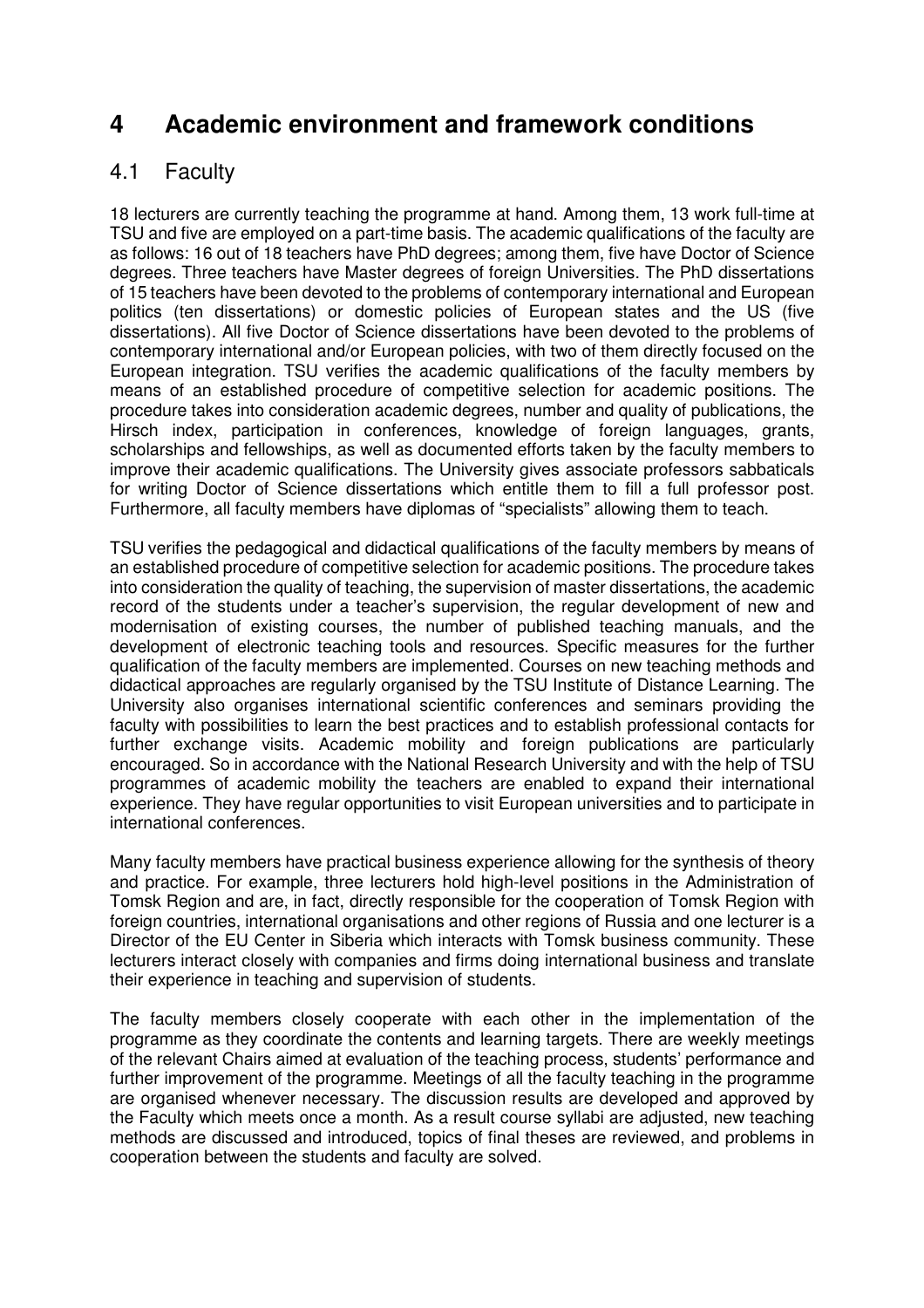Regarding student support each faculty member has weekly office hours. Besides, the faculty members give students the chance to address their issues before or after the lectures. In addition, the faculty members are in fact available for the students outside the specified office hours via e-mail and/or telephone. The students get feedback, learning materials and further readings from the faculty via email and social networks.

#### Appraisal:

The structure and number of teaching staff correspond with the programme requirements and ensure that the students reach the intended qualification objectives. A cross-linking matrix shows the availability of the required capacity to implement the programme. The faculty's composition, consisting of full-time and part-time lecturers, guarantees that both the academic standards and the requirements of professional practice are fully satisfied.

The academic qualifications of the faculty not only correspond to the requirements and objectives of the study programme. The panel had insight in the lecturer's CVs and came to the conclusion that the academic qualification of the faculty is outstanding. First and foremost this is reflected in the amount of scientific publications of the lecturers in the programme which is highly above average. The involvement of grantees of the European Commission's Jean Monnet Programme (see chapter 3.3) is another hint that shows the carefully considered selection of the teaching staff in the programme. Altogether, the panel considers the academic qualification of the lecturers as exemplary.

In addition, the staff's pedagogical/didactical qualifications are in line with their tasks and have been verified. The HEI verifies the qualifications in accordance to a specified procedure. Measures for the further qualification of the faculty members are implemented by using, among others, the services of the TSU Institute of Distance Learning. Travel grants and exchange programmes provide possibilities of going abroad and participate in international conferences.

The practical business experience of the faculty corresponds to the requirement of the programme too. In particular, the lecturers are closely linked with the Administration of Tomsk Region and thereby with internationally acting companies.

The faculty members cooperate with each other for the purpose of tuning the modules towards the overall qualification objectives. Different meetings of the Chairs, the Departments, the Faculty and of all those teaching in the programme take place regularly.

As affirmed by students of the TSU during the on-site visit, the counselling of students by teaching staff is intensive. Student support is an integral part of the services provided by the faculty. The lecturers are available for the students outside the specified office hours as well and e-mails are answered fairly quickly. Hence, the students are "fully content" with the support they receive.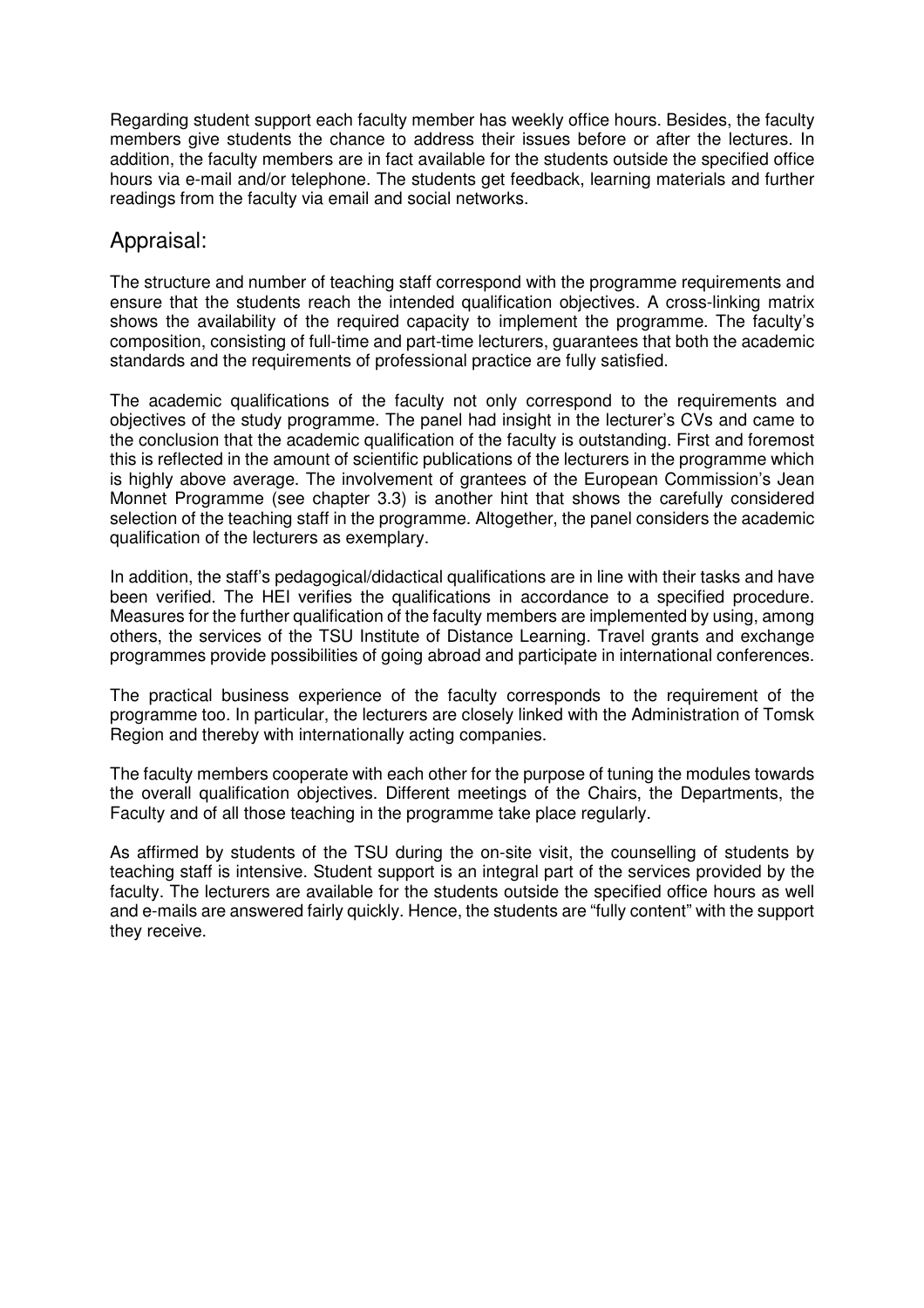|          |                                                                                                                                                    | <b>Exceptional</b> | <b>Exceeds</b><br>quality<br>requirements | <b>Meets quality</b><br><b>requirements</b> | <b>Does not</b><br>meet quality<br>requirements | n.r. |
|----------|----------------------------------------------------------------------------------------------------------------------------------------------------|--------------------|-------------------------------------------|---------------------------------------------|-------------------------------------------------|------|
| 4.1      | Faculty                                                                                                                                            |                    |                                           |                                             |                                                 |      |
|          | 4.1.1* Structure and quantity of faculty in<br>relation to curricular requirements<br>(Asterisk Criterion)                                         |                    |                                           | X                                           |                                                 |      |
|          | 4.1.2* Academic qualification of faculty<br>(Asterisk Criterion)                                                                                   | X                  |                                           |                                             |                                                 |      |
| $4.1.3*$ | Pedagogical / didactical qualification of<br>faculty (Asterisk Criterion)                                                                          |                    |                                           | X                                           |                                                 |      |
| 4.1.4    | Practical business experience of faculty                                                                                                           |                    |                                           | X                                           |                                                 |      |
| $4.1.5*$ | Internal cooperation (Asterisk Criterion)                                                                                                          |                    |                                           | X                                           |                                                 |      |
|          | 4.1.6* Student support by the faculty (Asterisk<br>Criterion)                                                                                      |                    | X                                         |                                             |                                                 |      |
|          | 4.1.7(*) Student support in distance learning<br>(only relevant and an Asterisk Criterion<br>for blended-learning/distance learning<br>programmes) |                    |                                           |                                             |                                                 |      |

#### 4.2 Programme management

The Programme Director and the Programme Coordinator have among others the following functions and tasks:

- controlling the implementation of the plan of studies;
- controlling the correspondence between the curriculum and the timetable;
- convening the meetings of the students and of the faculty members;
- controlling the students' academic performance;
- making up individual plans of studies for students whenever necessary;
- organising the admission process;
- checking the contents of diplomas and diploma transcripts;
- communication with the relevant University services on financial and material aspects of the programme's functioning;
- suggesting changes and amendments to the programme's plan of studies to the Dean of the Faculty and the University Administration;
- maintaining contacts with the Free University of Brussels to ensure the functioning of the Double Degree Programme;
- responding to written and e-mail requests about the programme;
- updating of the web site of the Department of International Relations where the programme is represented;
- providing daily consultations to the students and the faculty members about the practical aspects of the programme's functioning;
- informing the students of the opportunities for academic mobility;
- helping to resolve differences between students and faculty members or presenting appropriate recommendations to the Heads of the relevant Chairs and/or the Dean of the Faculty.

The administrative staff offering support to the programme's students and faculty members are permanently employed and provide services to the entire Department of International Relations as a subdivision of the Faculty of History. The administrative staff includes amongst others:

- the Head of the Department with largely ceremonial and representative functions;
- the Director of the Programme who has a status of the Deputy Dean of the Faculty of History;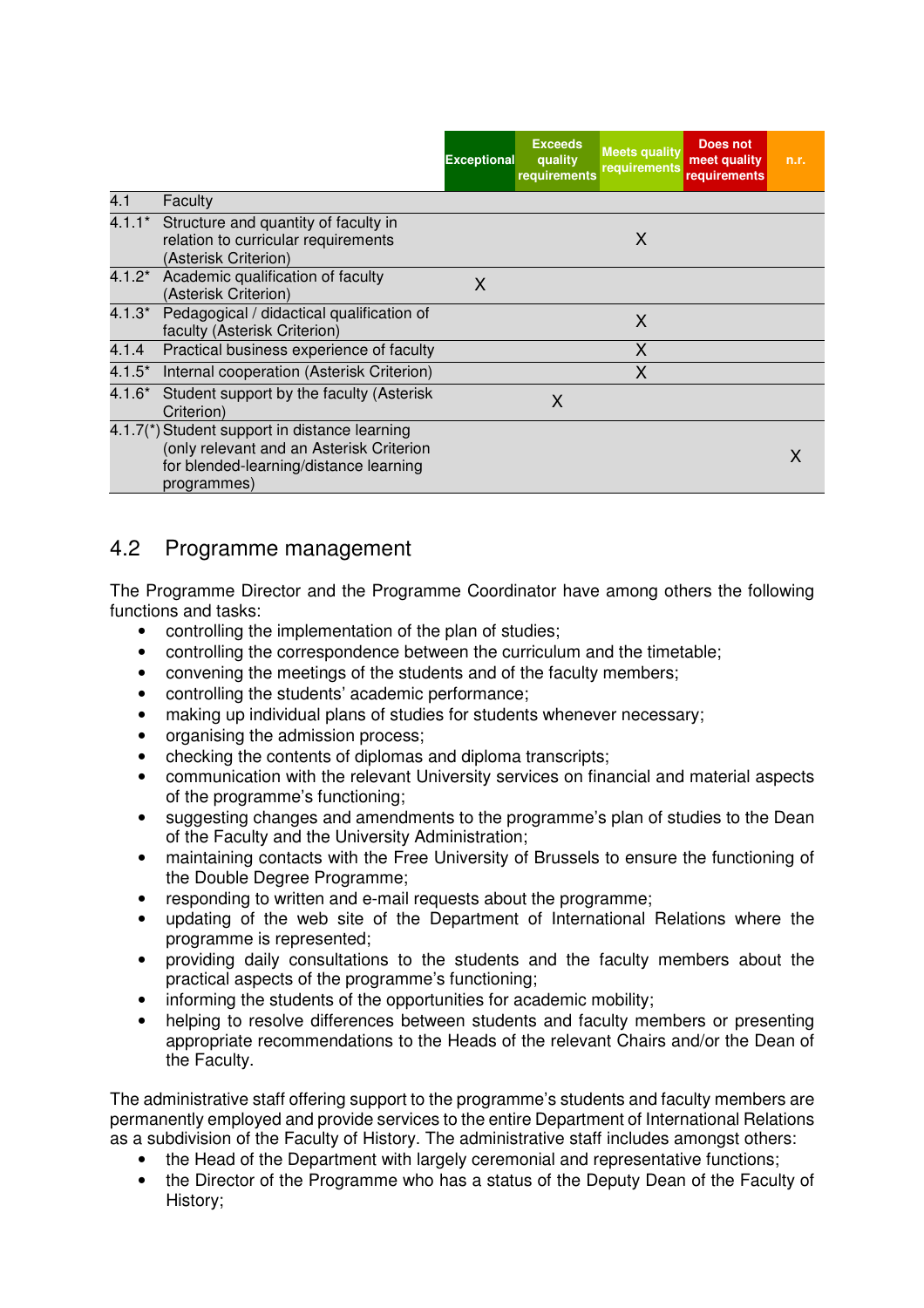- the manager responsible for the financial aspects of the programme and its material provision;
- three laboratory assistants responsible (among others: for the current control of students' academic performance and daily operations of the office; for the timetable, diplomas and transcripts);
- an IT specialist responsible for the maintenance of the web site and IT facilities.

TSU offers the administrative staff opportunities for professional development (e.g.: arranging visits of administrative staff to foreign universities for the exchange of experience; encouraging administrative personnel to participate lectures and seminars on management; and the development of human resources organised by the TSU Institute of Distance Learning).

#### Appraisal:

As the panel came to know, the Programme Director and the Programme Coordinator coordinate the activities of everyone involved in the programme and ensure that the programme runs smoothly. Furthermore, faculty members and students are supported by the administration during the entire study programme. Sufficient administrative staff is available and opportunities for continuous professional development of the administration staff are assured. In the view of the panel, the administrative staff acts as a service provider for students and faculty. Decision-making processes and responsibilities of the programme management and the administration staff are defined. The panel learned during the on-site visit that a student association is elected by the students, which is involved in organisational questions regarding study programmes and provides support to the students as well.

|          |                                                                             | <b>Exceptional</b> | <b>Exceeds</b><br>quality<br>requirements | <b>Meets quality</b><br>requirements | Does not<br>meet quality<br>requirements | n.r. |
|----------|-----------------------------------------------------------------------------|--------------------|-------------------------------------------|--------------------------------------|------------------------------------------|------|
| 4.2      | Programme management                                                        |                    |                                           |                                      |                                          |      |
| $4.2.1*$ | Programme Director (Asterisk Criterion)                                     |                    |                                           |                                      |                                          |      |
| 4.2.2    | Process organisation and administrative<br>support for students and faculty |                    |                                           |                                      |                                          |      |

## 4.3 Cooperation and partnerships

The programme cooperates with several Russian HEIs. TSU, together with the Universities of Kemerovo, Irkutsk, Altai, Tyumen and Novosibirsk State Technical University, are members of the Siberian Network of EU Studies Centers. The cooperation includes amongst others joint projects and publications, exchange of lecturers as well as joint conferences and summer schools. The programme also cooperates with the European Institute of MGIMO (Moscow State University of International Relations). There are annual consultations at MGIMO on teaching European Studies, the exchange of experience and up-to-date teaching materials, discussions of new trends in educational policies of the state and the developments within the global educational space. Furthermore, the programme cooperates with a number of other European HEIs, including the University of Kent at Canterbury (where six of the faculty members had the opportunity to do research on EU-related topics within the recent three years), the Universities of Oxford, Salzburg and Giessen which provided expert support to the development of the programme.

Moreover, the programme includes a Double Degree optional component: selected students have the opportunity to study for the second year at the Free University of Brussels and to get two diplomas. Until now, seven students graduated at TSU and the Free University of Brussels. The cooperation is regulated by the Interuniversity Cooperation Agreement signed by TSU and the Free University of Brussels (signed 2008) and the framework Cooperation Agreement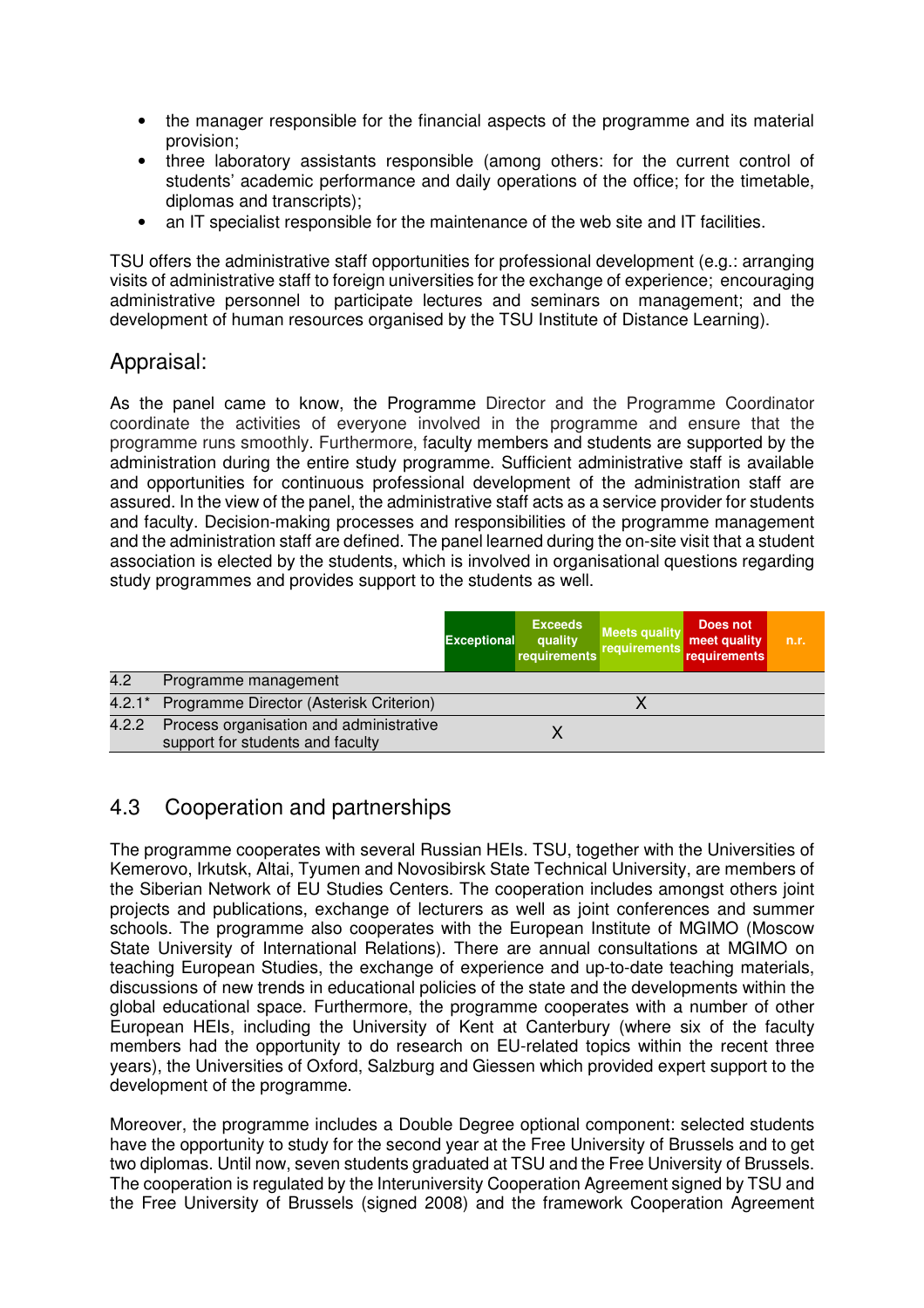(signed 2006). Both Universities agreed on specific programme content and now work with a mutual recognition of courses, examinations and ECTS-Points. The preparation of the Master thesis is supervised by two lecturers representing the two universities. Furthermore, cooperation with the Free University of Brussels is actively pursued in the form of guest lecturing, staff exchanges, and joint conferences. The programme management from Tomsk and from Brussels maintain regular contacts by e-mail and have the opportunity to meet at least once a year.

The programme also cooperates with the EU Center in Siberia, the Russian Association of European Studies, the Administration of Tomsk Region, the Business Chamber of Tomsk Region, the Rotary Club, and the Gorchakov Foundation. Such cooperation is particularly used for opportunities for the students to undertake practical training and internships.

#### Appraisal:

The scope and nature of cooperation with HEI in Russia and Europe which are relevant for the programme are plausibly presented and documented as well as aligned with the strategy of the study programmes. Cooperation is actively pursued and has a clear impact on the conception and implementation of the study programme (e.g. development of course content or exchange possibilities for lecturers). In the view of the panel the conducted activities contribute to the development of the students' qualification and skills. The panel especially appreciates the Double Degree option in the programme which appears very effective and well organised and has a formative impact on the profile of the participating students.

The effects of cooperation with business enterprises and other institutions did not become that clear to the panel. Documented agreements do not exist. The informal contacts of the University are used for the finding of internships. But with reference to the assessment of the internship places the panel recommends broadening the cooperation with companies and organisations in the specific field of International relations (see also chapter 3.1).

|     |                                                                                                                                                                      | <b>Exceptional</b> | <b>Exceeds</b><br>quality<br>requirements | <b>Meets quality</b><br>requirements | Does not<br>meet quality<br>requirements | n.r. |
|-----|----------------------------------------------------------------------------------------------------------------------------------------------------------------------|--------------------|-------------------------------------------|--------------------------------------|------------------------------------------|------|
| 4.3 | Cooperation and partnerships                                                                                                                                         |                    |                                           |                                      |                                          |      |
|     | 4.3.1(*) Cooperation with HEIs and other<br>academic institutions or networks<br>(Asterisk Criterion for cooperation<br>programmes)                                  |                    |                                           |                                      |                                          |      |
|     | 4.3.2(*) Cooperation with business enterprises<br>and other organisations (Asterisk<br>Criterion for educational and vocational<br>programmes, franchise programmes) |                    |                                           |                                      | Χ                                        |      |

## 4.4 Facilities and equipment

According to TSU the implementation of the Master programme does not require special equipment. For lectures and seminars, the teaching rooms of the Faculty of History are available and their equipment allows the usage of presentations and audio- and videomaterials. The Faculty of History also has a computer class and two up-to-date multimedia rooms that are used in the programme at hand. The computer class is equipped with 15 computers, projection screen, multimedia projector, ear and microphones, and a web camera. Two multimedia rooms are equipped with personal computers, equipment for videoconferences, projection screen, multimedia projector, plasma TV, and an interactive board. In addition, two laptops, mobile projectors and screens are available for mediapresentations. Besides, there's free wireless Internet access at the facilities of the Faculty.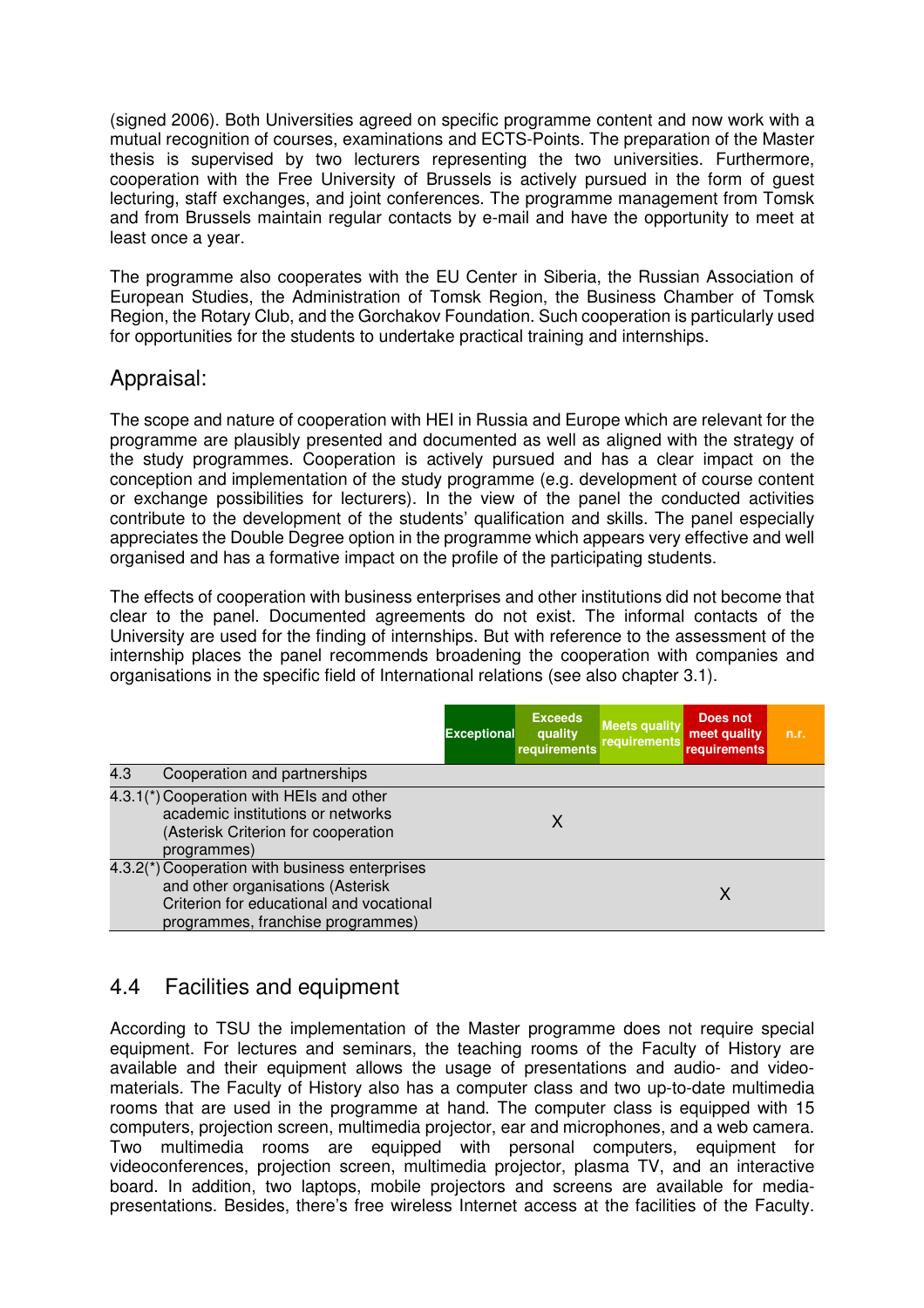With more than 3,8 million volumes and 114,000 manuscripts the Scientific Library of TSU has one of the biggest storage of teaching manuals, research publications by Russian and foreign authors, periodicals in Russian and foreign languages in Russia and the biggest storage in the Asian part of Russia. The Library materials, including books and journals relevant for the programme are updated regularly. Due to the TEMPUS programme the library's funds were significantly enriched with the English-language literature on European integration. At the Library the Center for European Documentation, the German Reading Hall and the American Reading Hall (including social sciences and humanities collections in German and English correspondingly) are available as well. The library works seven days a week. The opening hours are as follows: Reading Room: Monday to Friday: 9:00 am till 9:00 pm, Saturday and Sunday: 9:00 am till 3:00 pm; Lending: Monday to Friday: 9:00 am till 7:00 pm; Saturday: 9:00 till 3:00 pm; Infocenter: Monday to Friday: 9:00 am till 7:00 pm, Saturday: 9:00 am till 3:00 pm; Catalogue Room: Monday to Friday 9:00 am till 9:00 pm, Saturday: 9:00 am till 3:00 pm. In the months July and August the library closes earlier at 4:00 pm.

The library is equipped with an automated library data system with e-catalog. More than 100 free-access workstations with LAN-connection and a wireless Internet system in all the reading halls are installed. Via multiple points of common access the library provides a full-text access to electronic resources in social sciences, including the authoritative foreign bases of peerreviewed academic periodicals including following data bases relevant for European studies: JSTOR, ProQuest, Elsevier, Taylor&Francis, Cambridge University Press, Oxford Journals, Sage, Springer, Academic Search Premier, etc. Every workstation has also access to some electronic data bases of full-text books including tutorials, studies and monographs in social sciences: Oxford Russia Fund, Springer and Emerald. Library's readers can also apply for remote access to the named electronic data bases and read the full-text resources via proxyconnection from at home and free of charge. Along with that, there are specialised libraries on international politics and European studies at the relevant Chairs of the Faculty of History: the Chair of World Politics and the Chair of Modern and Contemporary History and International Relations. At the Regional Pushkin Library (free access for TSU students) the French Reading hall is open.

#### Appraisal:

In the view of the panel, the number and size of teaching rooms and the equipment of all learning facilities are in line with the needs described for the programme, also taking into account the use of resources for other programmes. The campus is fully equipped with modern information technology. Access to the internet through laptops via wireless LAN is provided free of charge. A sufficient number of group rooms is available. Due to the fact that the campus of TSU consists of various historical buildings (the main building was opened in 1888) barrier free access is only assured in parts of the facilities. The panel learned that in the past special support for students made studying of individual disabled students possible. The panel understands the difficult situation regarding the historical buildings but recommends improving constantly the study conditions for disabled students.

The panel members appreciate the very well-equipped library of TSU is accessible seven days a week. The opening hours of the library take students' needs sufficiently into account. Access to the literature and journals as well as to digital media (e.g. electronic media, databases) is ensured. Moreover, access to relevant digital media is available from the students' home. Therefore, the panel came to the conclusion that the library provides very good conditions for studying at TSU.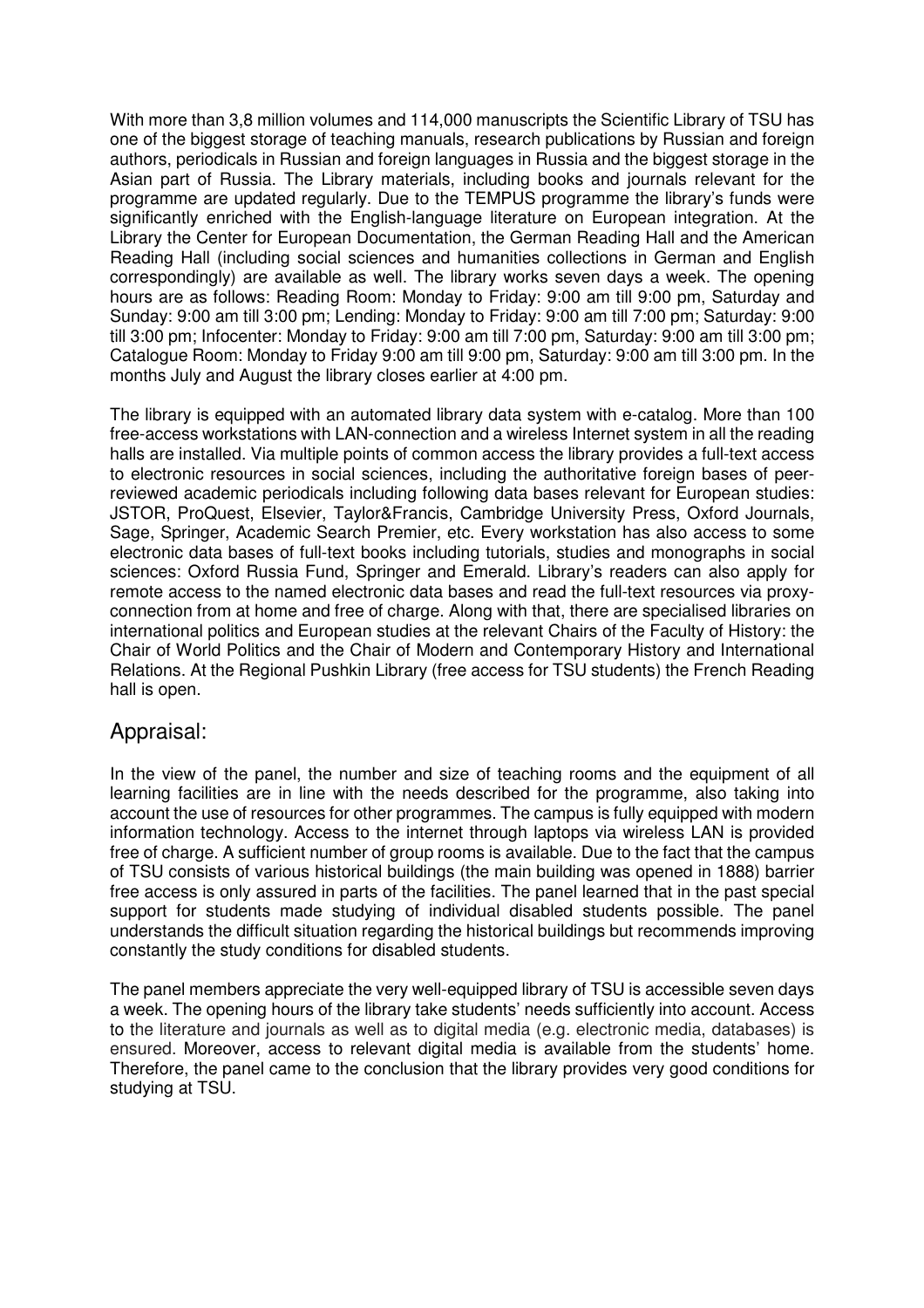|          |                                                                                                  | <b>Exceptional</b> | <b>Exceeds</b><br>quality<br>requirements | <b>Meets quality</b><br>requirements | Does not<br>meet quality<br>requirements | n.r. |
|----------|--------------------------------------------------------------------------------------------------|--------------------|-------------------------------------------|--------------------------------------|------------------------------------------|------|
| 4.4      | Facilities and equipment                                                                         |                    |                                           |                                      |                                          |      |
| $4.4.1*$ | Quantity, quality, media and IT<br>equipment of teaching and group rooms<br>(Asterisk Criterion) |                    |                                           |                                      |                                          |      |
| $4.4.2*$ | Access to literature (Asterisk Criterion)                                                        |                    |                                           |                                      |                                          |      |

#### **4.5 Additional services**

TSU has a Center for the Promotion of Graduates' Employment. The staff of the Center provides career counseling on a permanent basis, organises meetings between students and representatives of prospective employers and publishes regular overviews of vacancies available at the regional job market and provides access to the electronic Russian-wide system of vacancies for graduates. The Center helps graduates to prepare CVs and resumes, gives them advice on strategies and tactics of looking for employment, legal and psychological aspects of employer-employee relationships as well as the specifics of positioning at job interviews. It analyses the trends and dynamics of the regional job market. The staff of the Center is permanently employed.

TSU has an alumni association and a Center for Coordination of Work with Alumni. Developing an actively functioning alumni network is one of the key element of TSU Strategic Development Concept. Meetings of the Faculty's alumni are held on an ad hoc basis. The network is used amongst others by helping in media coverage of the programme, and in consulting current students about career possibilities.

#### Appraisal:

Career counselling and placement services are offered to the students and graduates to promote their employability. Sufficient resources are provided. An alumni organisation has been set up with the aim of developing an alumni network (see also chapter 5). The panel appreciates the efforts of TSU regarding the continuous development of the network activities.

|       |                                             | <b>Exceptional</b> | <b>Exceeds</b><br>quality<br>requirements | <b>Meets quality</b><br>requirements | Does not<br>meet quality<br>requirements | n.r. |
|-------|---------------------------------------------|--------------------|-------------------------------------------|--------------------------------------|------------------------------------------|------|
| 4.5   | <b>Additional services</b>                  |                    |                                           |                                      |                                          |      |
| 4.5.1 | Career counselling and placement<br>service |                    |                                           |                                      |                                          |      |
| 4.5.2 | <b>Alumni Activities</b>                    |                    |                                           |                                      |                                          |      |

#### **4.6 Financing of the study programme (Asterisk Criterion)**

Annually, the Russian Ministry of Education and Science allots a number of places for the TSU Master programmes in International Relations which are fully funded by the federal budget. Students enrolled for studies at the budget expense pay no tuition fees and receive stipends if they demonstrate good academic performance (i.e., receive good grades and pass all the exams and credit tests in time). Accommodation at a student dormitory is guaranteed for them at a symbolic price. For the academic year 2013-2014, 15 'budget" places were allotted by the Ministry; it should be underlined that it is the total number of places for both Master programmes ('Studies of the European Union" and its "sister" programme, "Regional Studies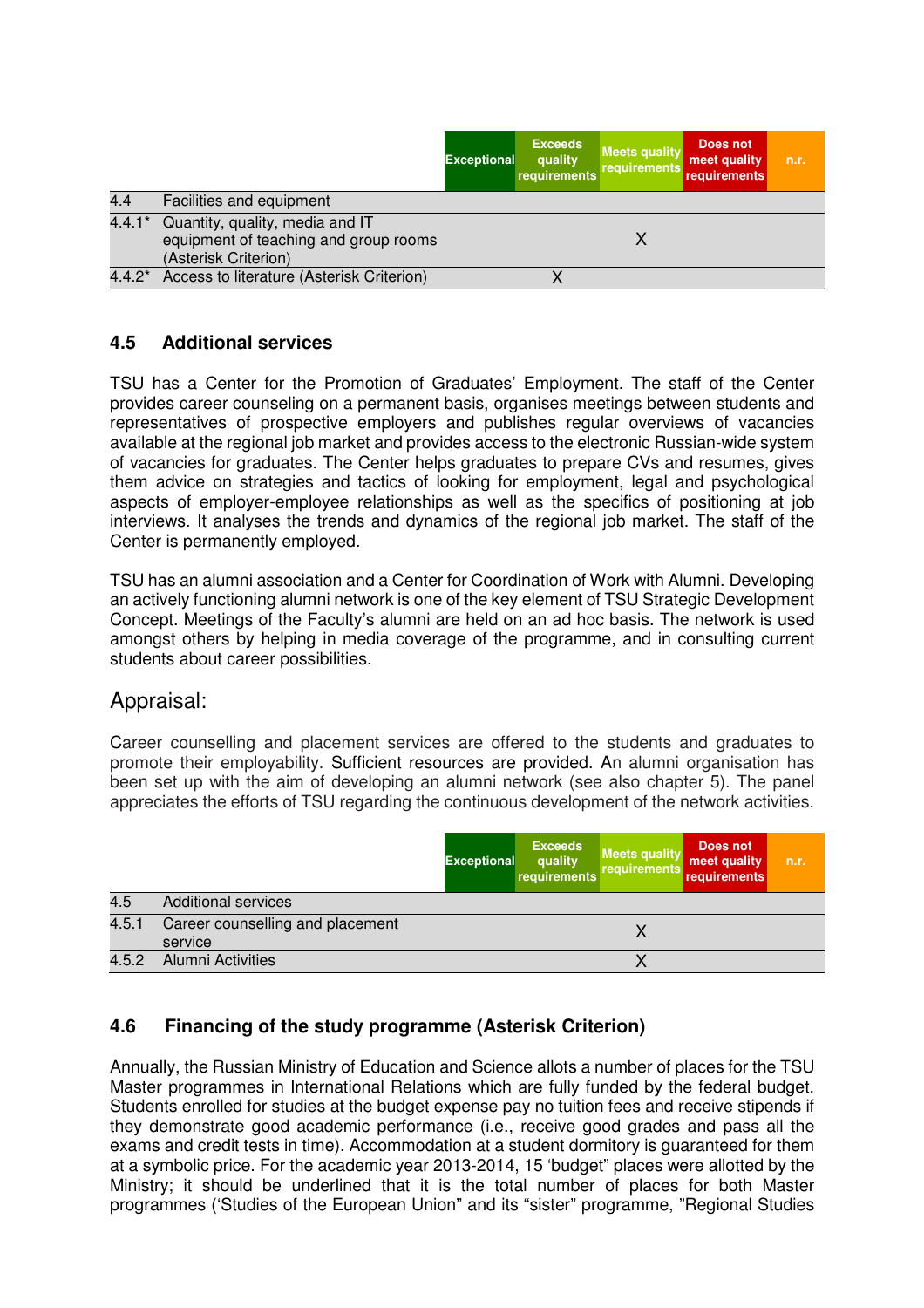of East Asia"). The concrete distribution of "budget" places between the two programmes is determined by the number of applicants and the results shown by them at entrance tests. For the year 2013-2014, 9 out of 15 "budget" places went to the programme "Studies of the European Union". Federal funding is absolutely guaranteed for the whole duration of studies; it means that the students will definitely be able to complete their studies.

Those applicants who have not passed the selection for budget places but have demonstrated a sufficient level of competence at entrance tests have the right to study in the programme on the commercial basis. They sign a contract with the University taking the responsibility to pay tuition fee; for the academic year 2013-2014, the annual tuition fee for studying in the programme "Studies of the European Union" is 78,000 Russian roubles. For the academic year 2013-2014, three students were enrolled in the programme "Studies of the European Union" on the commercial basis. However, if "budget" places become vacant, students studying on the commercial basis have the right to be transferred to these places. If there are several applicants for a single budget place, the applicant with the best academic performance is transferred.

#### Appraisal:

As the programme is state-financed its funding (including teachers, administrative staff, rooms, library and other services) is fully covered and ensured by the Federal budget. Hence, the financial stability of Tomsk State University is ensured for the current programme cycle and the entire accreditation period. Nonetheless, the panel points out that a long-term state financing might depend on sufficient student numbers. Therefore, the panel recommends again taking measures to attract more students on a commercial basis (see also chapter 1.3).

|        |                                                          | <b>Exceptional</b> | <b>Exceeds</b><br>quality<br>requirements | <b>Meets quality</b><br>requirements | Does not<br>meet quality<br>requirements | n.r. |
|--------|----------------------------------------------------------|--------------------|-------------------------------------------|--------------------------------------|------------------------------------------|------|
| $4.6*$ | Financing of the study programme<br>(Asterisk Criterion) |                    |                                           |                                      |                                          |      |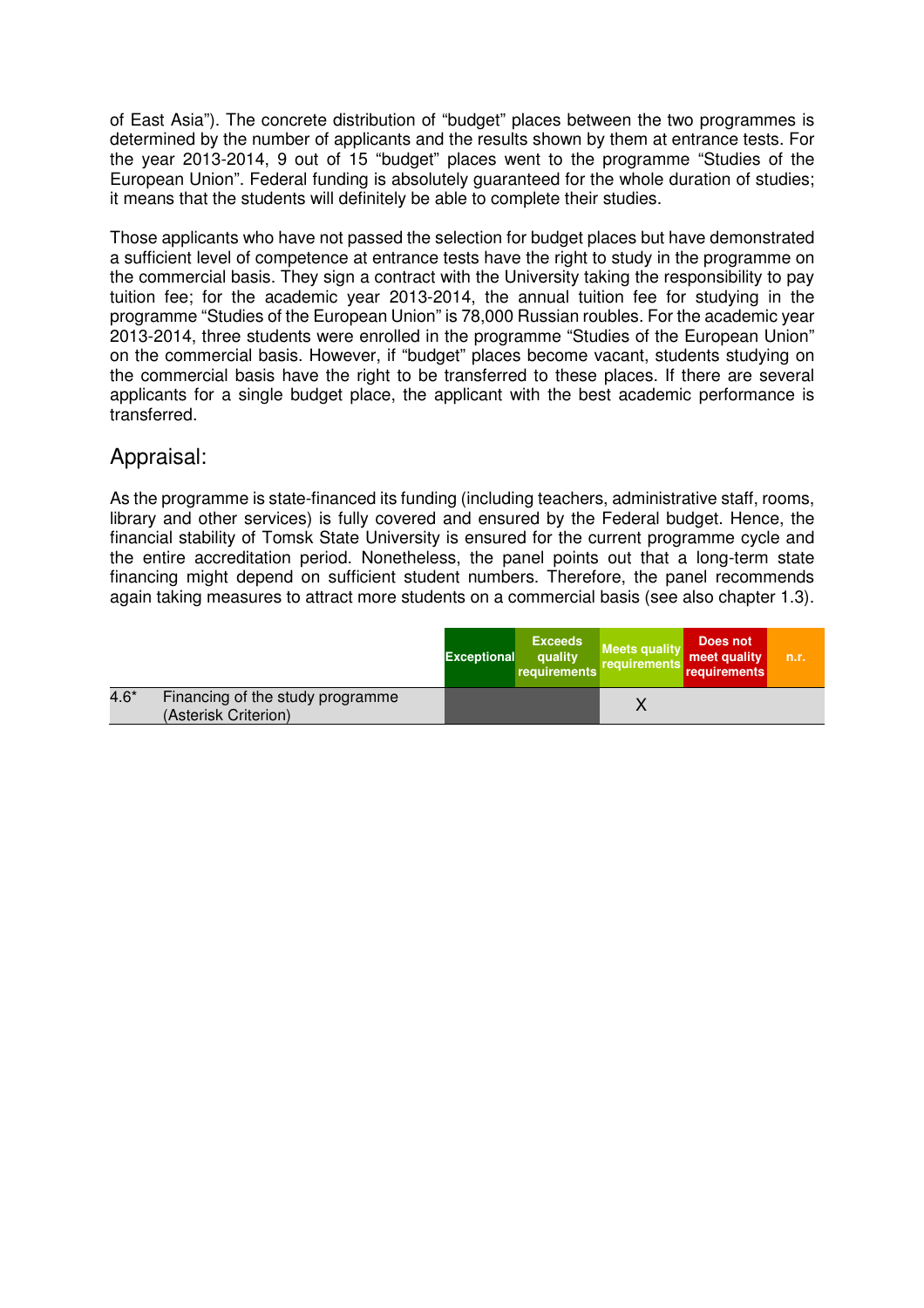## **5 Quality assurance and documentation**

The aims of TSU's quality activities are asserted in the TSU quality policy introduced in March 2011. In 2005 the TSU Quality Management Centre along with a quality council were established in order to develop and improve the TSU quality system. In 2006 the quality management system was assessed and registered by NQA (USA) against the provisions of BS EN ISO 9001 : 2008 and reaffirmed in 2012. Within the framework of the quality management system an authorised officer of the Faculty of History carries out quality monitoring including student surveys. However the conducted surveys concern only undergraduate students and don't cover the students enrolled in the programme at hand.

An assessment of the programme's content and implementation takes place annually by the faculty of relevant Chairs with the participation of representatives of the Administration of the Faculty of History. The opinions of the students on the disciplines they have passed are taken into consideration. The employment of the graduates is traced out by the relevant Chairs and the Dean's office through questionnaires that each graduate is asked to fill in immediately after graduation.

The evaluation of the programme by the students is carried out through a distribution of anonymous questionnaires after the completion of the disciplines. In the past questioning was not mandatory and carried out at teacher's discretion. However, currently the Faculty of History is introducing a centralised and systematic course evaluation system starting from the academic year 2014/15 in order to improve teaching and learning process by taking into account student evaluations and remarks. A new anonymous questionnaire regarding course contents, teaching and examination methods, learning outcomes and acquired competences was introduced.

The control of the contents and implementation of the programme is carried out by the lecturers as well. In annually meetings of the relevant Chairs the faculty members and representatives of the administration of the Faculty of History discuss about the teaching process, students' performance and further improvement of the programme. The discussion results are developed and approved by a special council of the Faculty which meets once a month. As a result course syllabi are adjusted, new teaching methods are discussed and introduced and topics of final theses are reviewed. If necessary, decisions are taken to modify the plan of studies and/or the organisation of the teaching process which enter into force since the next academic year.

The latest external evaluation of the Master programme was carried out in 2011/12 by representatives of the University community (Kemerovo State University) and employers (The Department of International and Interregional Relations of the Tomsk Region Administration). The results of the evaluation were presented to the relevant Chairs and the Dean's Office, and the decision to take them into account while modifying the programme was taken in 2012.

The key documents of the programme, in particular the detailed description of the programme's objectives and admission regulations (both in Russian and in English language), the plan and schedule of studies, the programmes of trainings and the final attestation, are published on the web site of the Department of International Relations of the Faculty of History. If changes are introduced, these documents are immediately updated. The printed versions of these documents are available at the Dean's Office and at the relevant Chairs. All the mentioned programme documents as well as detailed syllabi are printed as hardback edition and available at the library and the Chairs.

At the very beginning of the academic year the representatives of the Faculty Administration and the Programme Director have a meeting with the first-year students where they inform the students in detail about the specifics of the programme's contents and implementation. Subsequently, information about various aspects of academic and other activities is provided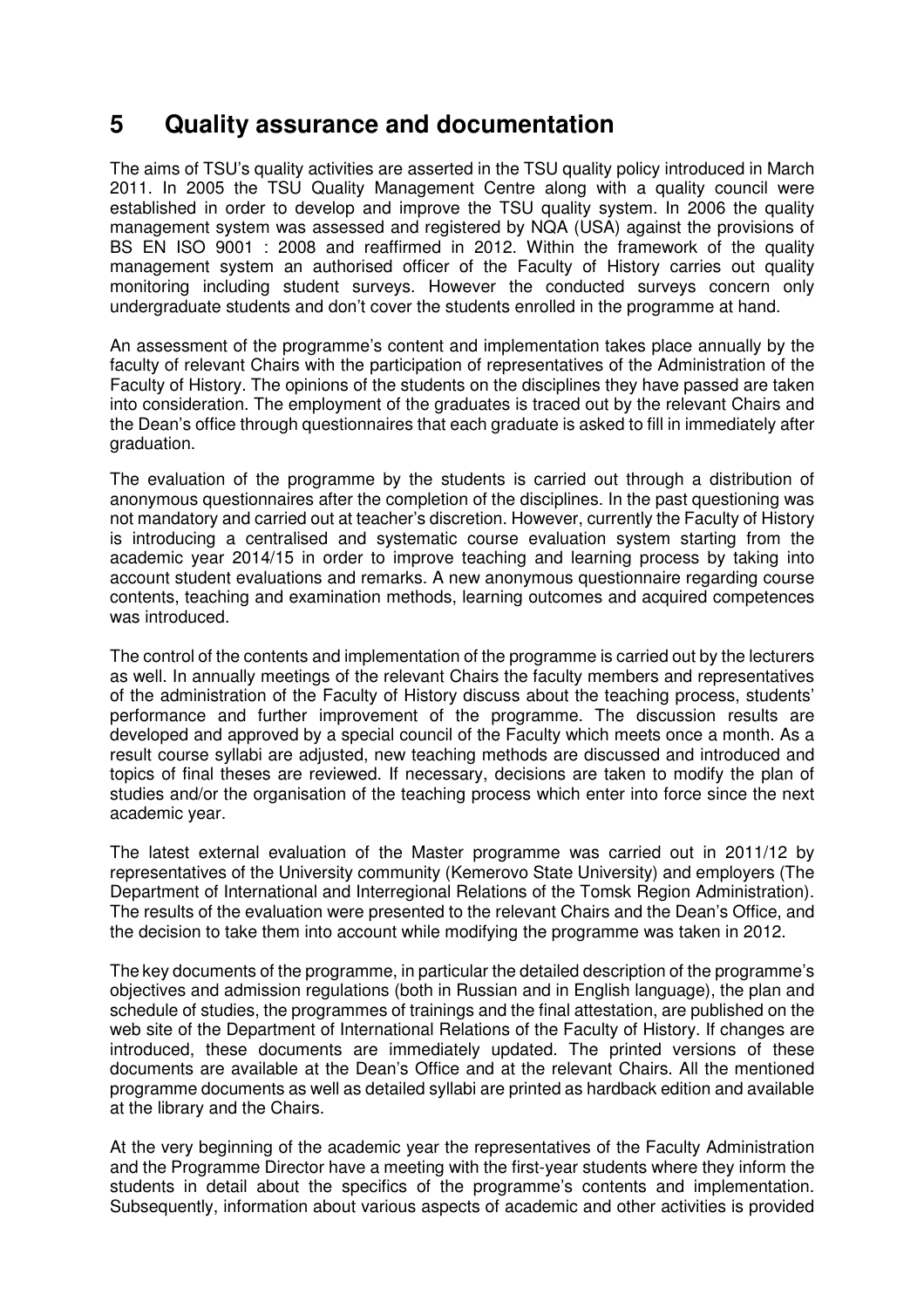through regular e-mailing of information to students' electronic addresses and publication of announcements at the web site of the Department of International Relations of the Faculty of History and the Faculty's billboards as well as at the website of the EU Center in Siberia.

#### Appraisal:

A quality assurance and development procedure has been set up and correlates with ISO standards. The panel learned that the actual University's quality management focusses primarily on under graduate programmes. Therefore, a highly appreciated development is the introduction of a specialised evaluation system in the Master programmes of the Faculty of History. During the on-site visit the new evaluation questionnaire was presented and the panel was convinced that the systematic use of the introduced evaluation procedure provides a continuous monitoring and developing of the quality of the programme with respect to its contents, processes, and outcomes. The questionnaire contains a specific question to check if the estimated Workload (academic hours and self-studies) corresponds to the actual workload of the students.

Quality control by the faculty is carried out on a regular basis as well and resulting discussions lead to the development of teaching methods and module content. Third parties like employers or cooperating universities are involved in surveys too. Regarding the external evaluation the panel recommends performing the surveys more frequently. Regarding the graduates of the programme the panel recommends constantly undertaking alumni-tracking studies by also recording und continuously updating the status and occupational field of alumni.

Altogether, in the view of the panel now the responsibility of the Faculty of History is to promote the quality culture. The panel particularly recommends communicating the outcomes systematically to all relevant parties.

The study programme's objectives, content, study plan and information on examination have been very well documented and published on the University's web site. Paper versions are available at the University's offices as well. Information on the Double Degree option and the admission process are available in English language. This documentation is constantly updated and easily accessible, which ensures a high level of transparency. Furthermore, TSU regularly publishes current news and information about the HEI's activities and about the study programme. Altogether the panel appreciates very much the comprehensive web site appearance of TSU.

|          |                                                                                                                          | <b>Exceptional</b> | <b>Exceeds</b><br>quality<br>requirements | <b>Meets quality</b><br>requirements | Does not<br>meet quality<br>requirements | n.r. |
|----------|--------------------------------------------------------------------------------------------------------------------------|--------------------|-------------------------------------------|--------------------------------------|------------------------------------------|------|
| $5.1*$   | Quality assurance and quality<br>development with respect to contents,<br>processes and outcomes (Asterisk<br>Criterion) |                    |                                           | X                                    |                                          |      |
| 5.2      | Instruments of quality assurance                                                                                         |                    |                                           |                                      |                                          |      |
| 5.2.1    | Evaluation by students                                                                                                   |                    |                                           | X                                    |                                          |      |
| 5.2.2    | Evaluation by faculty                                                                                                    |                    |                                           | X                                    |                                          |      |
| 5.2.3    | External evaluation by alumni,<br>employers and third parties                                                            |                    |                                           | X                                    |                                          |      |
| 5.3      | Programme documentation                                                                                                  |                    |                                           |                                      |                                          |      |
| $5.3.1*$ | Programme description (Asterisk<br>Criterion)                                                                            |                    | X                                         |                                      |                                          |      |
| 5.3.2    | Information on activities during the<br>academic year                                                                    |                    |                                           | X                                    |                                          |      |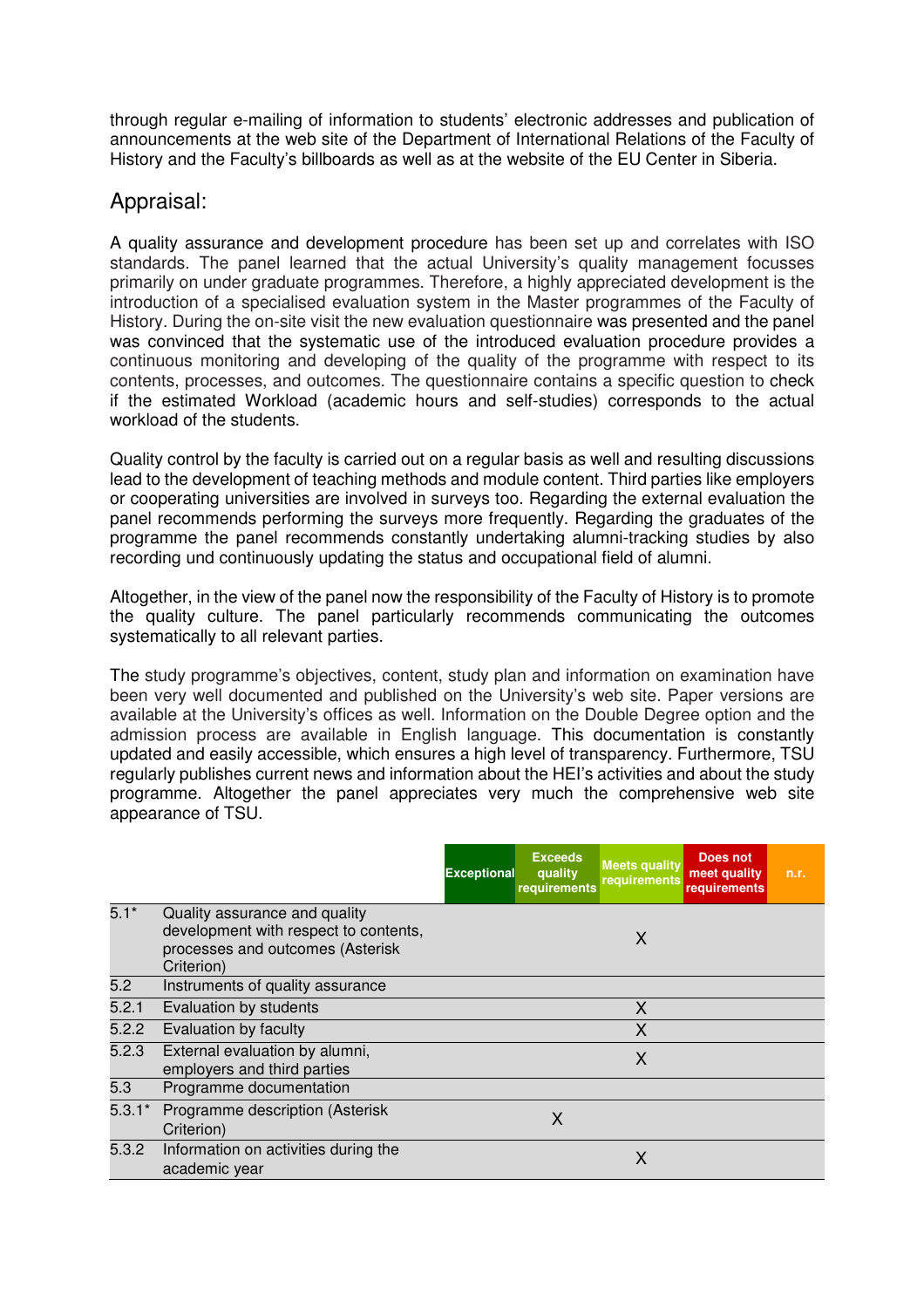# Quality profile

## **HEI:** Tomsk State University

## **Master programme:** Studies of the European Union

|                |                                                                                                                               | <b>Exceptional</b> | <b>Exceeds</b><br>quality<br>requirements | <b>Meets quality</b><br>requirements | <b>Does not</b><br>meet quality<br>requirements | n.r. |
|----------------|-------------------------------------------------------------------------------------------------------------------------------|--------------------|-------------------------------------------|--------------------------------------|-------------------------------------------------|------|
| 1              | <b>Objectives</b>                                                                                                             |                    |                                           |                                      |                                                 |      |
| $1.1*$         | Objectives of the study programme<br>(Asterisk Criterion)                                                                     |                    |                                           | X                                    |                                                 |      |
| $1.2*$         | International orientation of the study<br>programme design (Asterisk Criterion)                                               |                    |                                           | X                                    |                                                 |      |
| 1.3            | Positioning of the study programme                                                                                            |                    |                                           |                                      |                                                 |      |
| 1.3.1          | Positioning of the study programme in<br>the educational market                                                               |                    |                                           | X                                    |                                                 |      |
| 1.3.2          | Positioning of the study programme on<br>the job market for graduates<br>("Employability")                                    |                    |                                           | X                                    |                                                 |      |
| 1.3.3          | Positioning of the study programme<br>within the HEI's overall strategic concept                                              |                    |                                           | $\mathsf X$                          |                                                 |      |
| $\overline{2}$ | <b>Admission</b>                                                                                                              |                    |                                           |                                      |                                                 |      |
| $2.1*$         | Admission requirements (Asterisk<br>Criterion)                                                                                |                    | X                                         |                                      |                                                 |      |
| 2.2            | Counselling for prospective students                                                                                          |                    |                                           | X                                    |                                                 |      |
| $2.3*$         | Selection procedure (if relevant)                                                                                             |                    |                                           | Χ                                    |                                                 |      |
| $2.4(*)$       | Professional experience (if relevant;<br>Asterisk Criterion for master<br>programmes that require professional<br>experience) |                    |                                           |                                      |                                                 | X    |
| $2.5*$         | Ensuring foreign language proficiency<br>(Asterisk Criterion)                                                                 |                    |                                           | X                                    |                                                 |      |
| $2.6*$         | Transparency and documentation of<br>admission procedure and decision<br>(Asterisk Criterion)                                 |                    |                                           | X                                    |                                                 |      |
| 3.             | <b>Contents, structure and didactical</b><br>concept                                                                          |                    |                                           |                                      |                                                 |      |
| 3.1            | Contents                                                                                                                      |                    |                                           |                                      |                                                 |      |
| $3.1.1*$       | Logic and conceptual coherence<br>(Asterisk Criterion)                                                                        |                    |                                           | X                                    |                                                 |      |
| $3.1.2^*$      | Rationale for degree and programme<br>name (Asterisk Criterion)                                                               |                    |                                           | X                                    |                                                 |      |
| $3.1.3*$       | Integration of theory and practice<br>(Asterisk Criterion)                                                                    |                    |                                           | X                                    |                                                 |      |
| 3.1.4          | Interdisciplinary thinking                                                                                                    |                    | $\overline{X}$                            |                                      |                                                 |      |
| 3.1.5          | Ethical aspects                                                                                                               |                    |                                           | X                                    |                                                 |      |
| $3.1.6*$       | Methods and scientific practice (Asterisk<br>Criterion)                                                                       |                    |                                           | X                                    |                                                 |      |
|                | 3.1.7* Examination and final thesis (Asterisk<br>Criterion)                                                                   |                    |                                           | Χ                                    |                                                 |      |
| 3.2            | Structure                                                                                                                     |                    |                                           |                                      |                                                 |      |
|                | 3.2.1* Modular structure of the study<br>programme (Asterisk Criterion)                                                       |                    |                                           | X                                    |                                                 |      |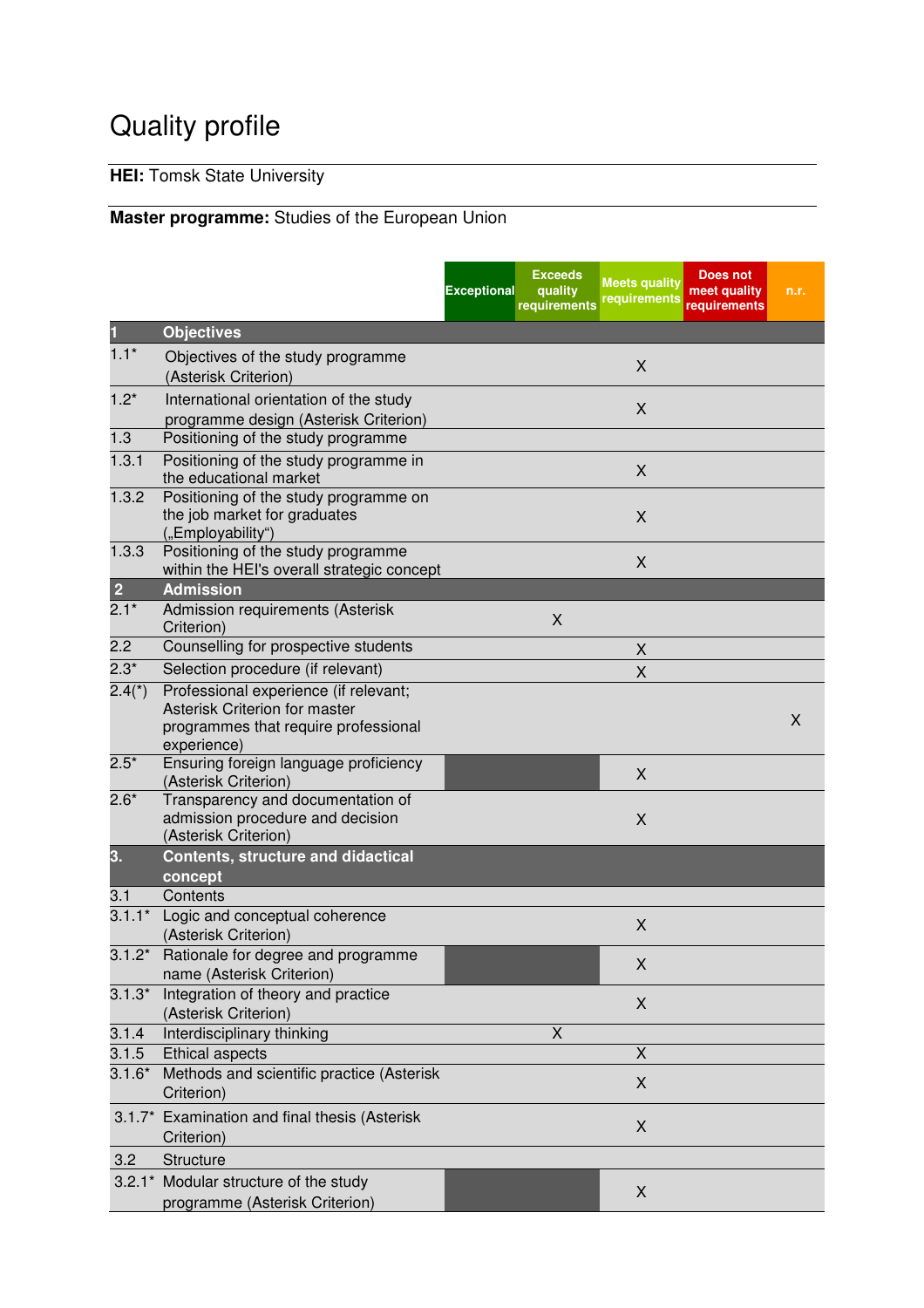|                      |                                                                                                                                           | <b>Exceeds</b><br><b>Exceptional</b><br>quality<br>requirements | <b>Does not</b><br><b>Meets quality</b><br>meet quality<br>requirements<br>requirements | n.r. |
|----------------------|-------------------------------------------------------------------------------------------------------------------------------------------|-----------------------------------------------------------------|-----------------------------------------------------------------------------------------|------|
| $3.2.2*$             | Study and exam regulations (Asterisk<br>Criterion)                                                                                        |                                                                 | X                                                                                       |      |
| $3.2.3*$             | Feasibility of study workload (Asterisk<br>Criterion)                                                                                     |                                                                 | X                                                                                       |      |
| 3.2.4                | Equality of opportunity                                                                                                                   |                                                                 | X                                                                                       |      |
| 3.3                  | Didactical concept                                                                                                                        |                                                                 |                                                                                         |      |
| $3.3.1*$             | Logic and plausibility of the didactical<br>concept (Asterisk Criterion)                                                                  |                                                                 | X                                                                                       |      |
| $3.3.2*$             | Course materials (Asterisk Criterion)                                                                                                     |                                                                 | X                                                                                       |      |
| 3.3.3                | <b>Guest lecturers</b>                                                                                                                    |                                                                 | X                                                                                       |      |
| 3.3.4                | Lecturing tutors                                                                                                                          |                                                                 |                                                                                         | X    |
| 3.4                  | Internationality                                                                                                                          |                                                                 |                                                                                         |      |
| $3.4.1*$             | International contents and intercultural<br>aspects (Asterisk Criterion)                                                                  |                                                                 | X                                                                                       |      |
| 3.4.2                | Internationality of the student body                                                                                                      |                                                                 | X                                                                                       |      |
| 3.4.3                | Internationality of faculty                                                                                                               |                                                                 | Χ                                                                                       |      |
| 3.4.4                | Foreign language contents                                                                                                                 |                                                                 | $\sf X$                                                                                 |      |
| $3.5*$               | Multidisciplinary competences and                                                                                                         |                                                                 |                                                                                         |      |
|                      | skills (Asterisk Criterion)                                                                                                               |                                                                 | X                                                                                       |      |
| $3.6*$               | Skills for employment / Employability<br>(Asterisk Criterion)                                                                             |                                                                 | X                                                                                       |      |
| 4.                   | <b>Academic environment and</b>                                                                                                           |                                                                 |                                                                                         |      |
|                      | framework conditions                                                                                                                      |                                                                 |                                                                                         |      |
| 4.1                  | Faculty                                                                                                                                   |                                                                 |                                                                                         |      |
| $4.1.1*$             | Structure and quantity of faculty in<br>relation to curricular requirements<br>(Asterisk Criterion)                                       |                                                                 | X                                                                                       |      |
|                      | 4.1.2* Academic qualification of faculty<br>(Asterisk Criterion)                                                                          | X                                                               |                                                                                         |      |
|                      | 4.1.3* Pedagogical / didactical qualification of<br>faculty (Asterisk Criterion)                                                          |                                                                 | X                                                                                       |      |
| 4.1.4                | Practical business experience of faculty                                                                                                  |                                                                 | X                                                                                       |      |
| $4.1.5*$             | Internal cooperation (Asterisk Criterion)                                                                                                 |                                                                 | X                                                                                       |      |
|                      | 4.1.6* Student support by the faculty (Asterisk<br>Criterion)                                                                             | X                                                               |                                                                                         |      |
| 4.1.7<br>$(\dot{r})$ | Student support in distance learning<br>(only relevant and an Asterisk Criterion<br>for blended-learning/distance learning<br>programmes) |                                                                 |                                                                                         | X    |
| 4.2                  | Programme management                                                                                                                      |                                                                 |                                                                                         |      |
| $4.2.1*$             | Programme Director (Asterisk Criterion)                                                                                                   |                                                                 | X                                                                                       |      |
| 4.2.2                | Process organisation and<br>administrative support for students and<br>faculty                                                            | X                                                               |                                                                                         |      |
| 4.3                  | Cooperation and partnerships                                                                                                              |                                                                 |                                                                                         |      |
| 4.3.1<br>$(*)$       | Cooperation with HEIs and other<br>academic institutions or networks                                                                      | X                                                               |                                                                                         |      |